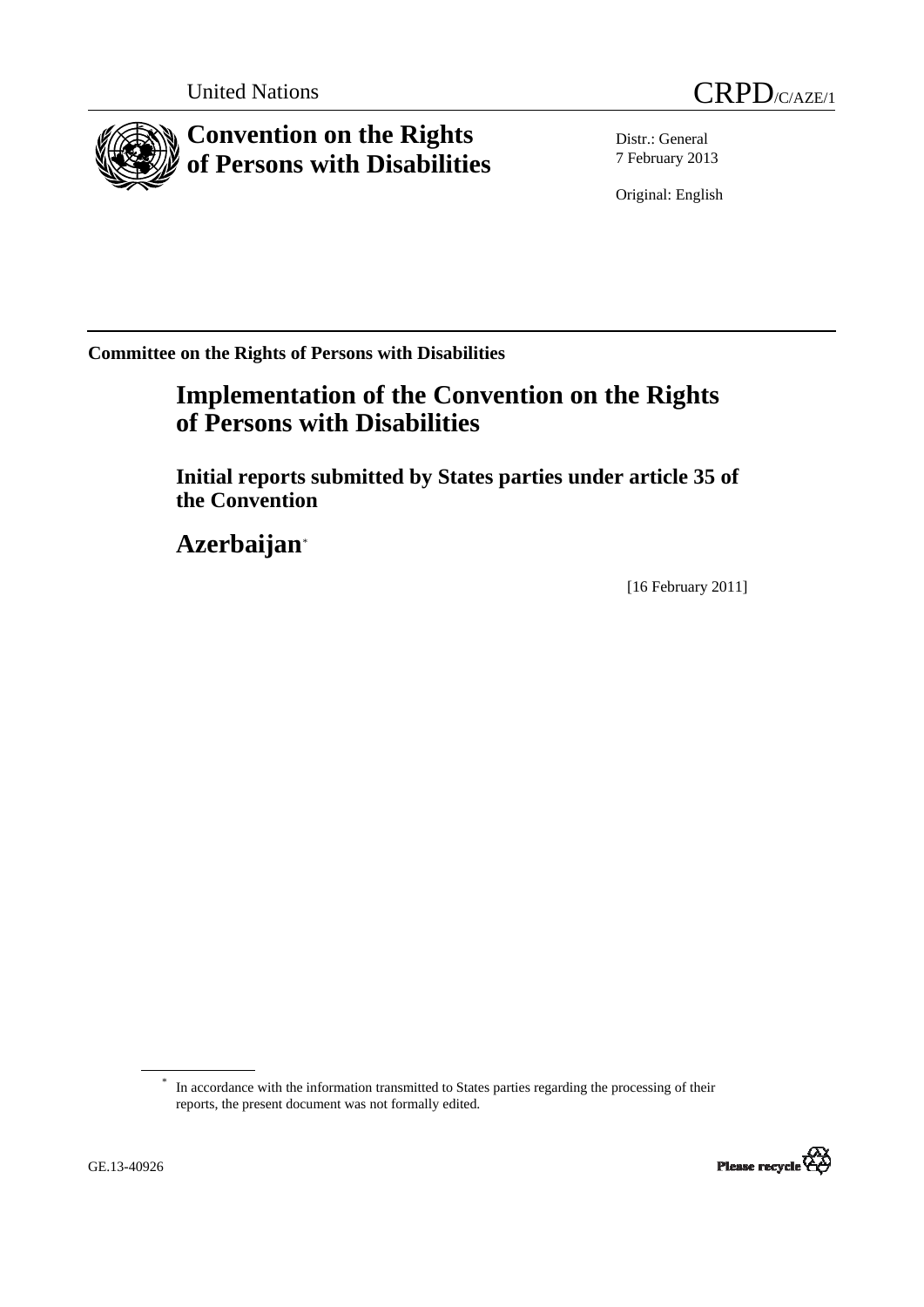#### **CRPD/C/AZE/1**

# Contents

|                                                                                          | Paragraphs  | Page |
|------------------------------------------------------------------------------------------|-------------|------|
| Articles 1 to 4 of the Convention (objective, definitions, general obligations)          | $1 - 11$    | 3    |
|                                                                                          | $12 - 15$   | 5    |
|                                                                                          | $16 - 24$   | 5    |
|                                                                                          | $25 - 32$   | 6    |
|                                                                                          | $33 - 38$   | 7    |
|                                                                                          | $39 - 65$   | 8    |
|                                                                                          | $66 - 70$   | 11   |
|                                                                                          | $71 - 75$   | 12   |
|                                                                                          | $76 - 86$   | 12   |
|                                                                                          | $87 - 102$  | 14   |
|                                                                                          | $103 - 112$ | 16   |
| Article 15 - Freedom from torture or cruel, inhuman or degrading treatment or punishment | $113 - 126$ | 17   |
|                                                                                          | $127 - 133$ | 19   |
|                                                                                          | 134-136     | 20   |
|                                                                                          | $137 - 145$ | 20   |
| Article 19 - Living independently and being included in the community                    | $146 - 154$ | 21   |
|                                                                                          | $155 - 159$ | 22   |
| Article 21 - Freedom of expression and opinion, and access to information                | $160 - 165$ | 23   |
|                                                                                          | $166 - 170$ | 24   |
|                                                                                          | $171 - 196$ | 25   |
|                                                                                          | 197-224     | 27   |
|                                                                                          | $225 - 249$ | 31   |
|                                                                                          | $250 - 263$ | 34   |
|                                                                                          | 264-282     | 36   |
|                                                                                          | 283-299     | 40   |
|                                                                                          | 300-308     | 42   |
| Article 30 - Participation in cultural life, recreation, leisure and sport               | 309-324     | 43   |
|                                                                                          | 325-328     | 45   |
|                                                                                          | 329-336     | 46   |
|                                                                                          | 337-342     | 47   |
|                                                                                          |             |      |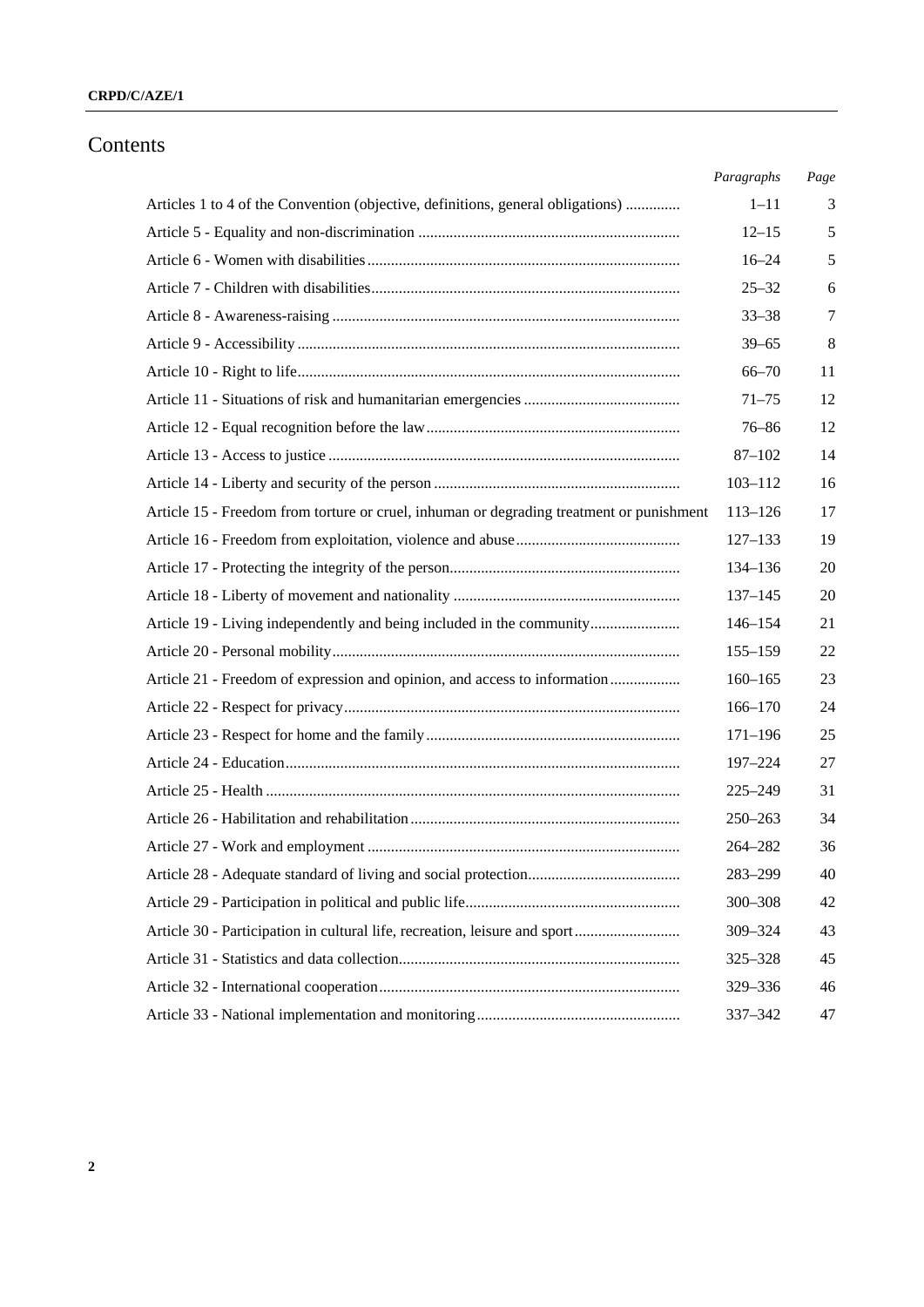# <span id="page-2-0"></span> **Articles 1 to 4 of the Convention (objective, definitions, general obligations)**

1. These articles establish the purpose, definitions, general principles and obligations of the Convention.

2. States Parties should report on:

(a) The definition of disability used to collect the data being analysed, which impairments have been included, and the conceptualization of "long- term";

(b) The ways and means by which the domestic law defines and understands the concepts provided in articles 1 and 2 of the Convention, and in particular any laws, regulations, social customs or practices that discriminate on the ground of disability;

(c) The ways and means by which the State Party defines and understands the concept of "reasonable accommodation", and the requirement of "disproportionate and undue burden", providing examples;

(d) In what manner the general principles and obligations established under articles 3 and 4 of the Convention have been implemented, and how it intends to ensure their effective realization, in particular the principle of promotion of the full realization of the rights under the Convention without discrimination based on disability as provided under article 4 and provide examples;

(e) Disaggregated and comparative statistical data on the effectiveness of specific anti-discrimination measures and the progress achieved towards ensuring equal realization of each of the Convention rights by persons with disabilities including a genderand age-based perspective;

(f) Which Convention rights the State Party has endeavoured to implement progressively and which it has committed to implement immediately. Describe the impact of the latter measures;

(g) The degree of involvement of persons with disabilities including women, boys and girls with disabilities in the development, implementation and evaluation of legislation and policies to introduce the Convention. It should also be indicated the diversity of persons with disabilities who have been involved in these processes with a gender, and age based perspective;

(h) Whether the State has measures that provide higher levels of protection of the rights of persons with disabilities than those included in the Convention, in line with paragraph 4 of article 4;

(i) How it has been ensured that the provisions of the Convention extend to all parts of the States, without any limitation or exception, in the case of federal or very decentralized States.

3. According to the Article 2 of the Law of the Republic of Azerbaijan "On prevention of disabilities and impaired health of children and rehabilitation and social protection of the disabled and children with impaired health" category of the disabled persons include people in need of social assistance and protection because of mental or physical defects arisen from birth, sickness or injury. According to the law an expression of "disabled" in respect to children was replaced with the word "children with impaired health". Children with impaired health under 18 are considered, children in need of social assistance and protection because of their limited life activities as a result of sicknesses, mental and physical defects interrupting their normal development. Limitation of life activities of disabled persons or children with impaired health displays itself as a total or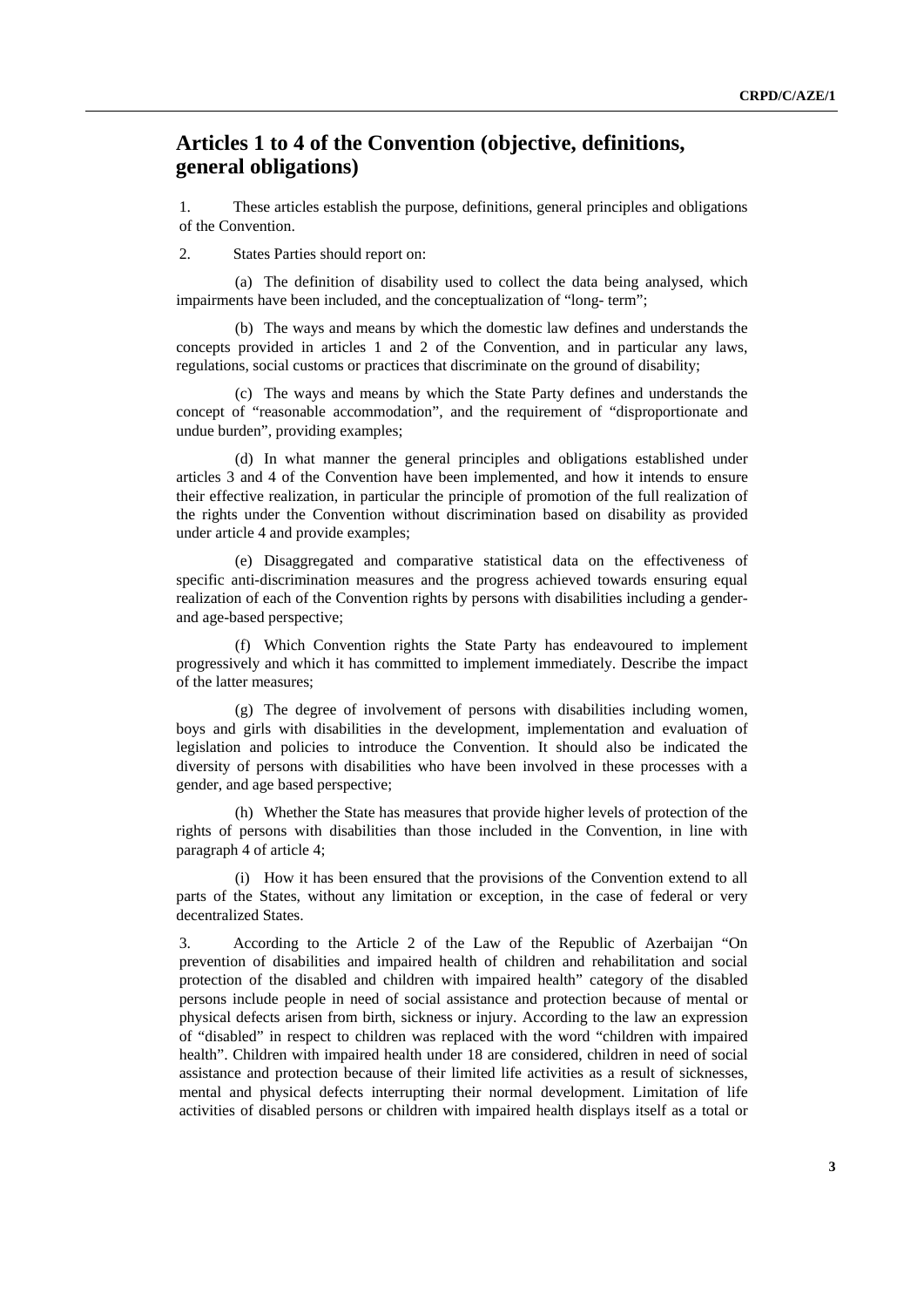partial loss of self-service, mobility, orientation, communication, control of behaviour, as well as education and employment skills.

4. According to the legislation limitation of life activities of persons of disabilities reflects itself in a total or partial loss of self-service, mobility, orientation, communication, control of behaviour and employment skills. Also the legislation considers prevention of limitations of life activities of the persons with disabilities and their economic, social and legal protection ensuring equal opportunities for disabled persons as citizens of the society.

5. According to the Constitution of the Republic of Azerbaijan everyone is equal before the law and justice. The state guarantees equality of rights and freedom of everyone.

6. According to the Law of the Republic of Azerbaijan on "On prevention of disabilities and impaired health of children and rehabilitation and social protection of the disabled and children with impaired health" persons with disabilities and children with impaired health have all socio-economic, political, personal rights and freedom given in the Declaration on Rights of the Disabled Persons approved by the General Assembly of the UN, Constitution of the Republic of Azerbaijan, the Law and other legislation. Discrimination is prohibited and pursued by law. Protection of freedom and legal interests of the disabled persons and children with impaired health is ensured by the state in court or other manner defined by law. Officials or other citizens guilty of violating their rights shall be liable in extent of material, disciplinary, administrative and criminal liabilities considered in law.

7. The Law of the Republic of Azerbaijan on Ratification of the Convention on the Rights of Persons with Disabilities, dated on October 2, 2008 # 686-IIIQ and the Law of the Republic of Azerbaijan on Ratification of Optional Protocol of the Convention on the Rights of Persons with Disabilities, dated on October 2, 2008 # 687-IIIQ define tasks for protection of the rights of persons with disabilities, non -discrimination towards them, equality before the law, rehabilitation, increasing their potential, social protection and integration to the society.

8. According to the information of the Ministry of Labour and Social Protection of Population (MoLSPP) there are 400587 persons with disabilities in the country in October 1, 2010. 186444 of them are women. The number of children till age of 18 with impaired health is 57999.

9. A Working Group for coordination of implementation of the provisions of the Convention has been established in the Ministry of Labour and Social Protection of the Population consisting from representatives of relevant state agencies and nongovernmental organizations of the disabled persons. The main responsibility of the Working Group is to ensure appropriate reflection and implementation of provisions on protection of rights of disables persons, in line with the Convention, in action plans and development strategy of their representative agencies.

10. The Government of the Republic of Azerbaijan considers comments and suggestions of the disabled persons during development of legislative basis and programs in direction of application of the Convention. At the same time, relevant state agencies are carrying out joint projects in cooperation with different profiled organizations of the persons of disabilities in direction of implementation of the Convention.

11. The Republic of Azerbaijan declares that, it is not able to ensure implementation of the provisions of the Convention in its occupied areas by the Republic of Armenia until it is freed.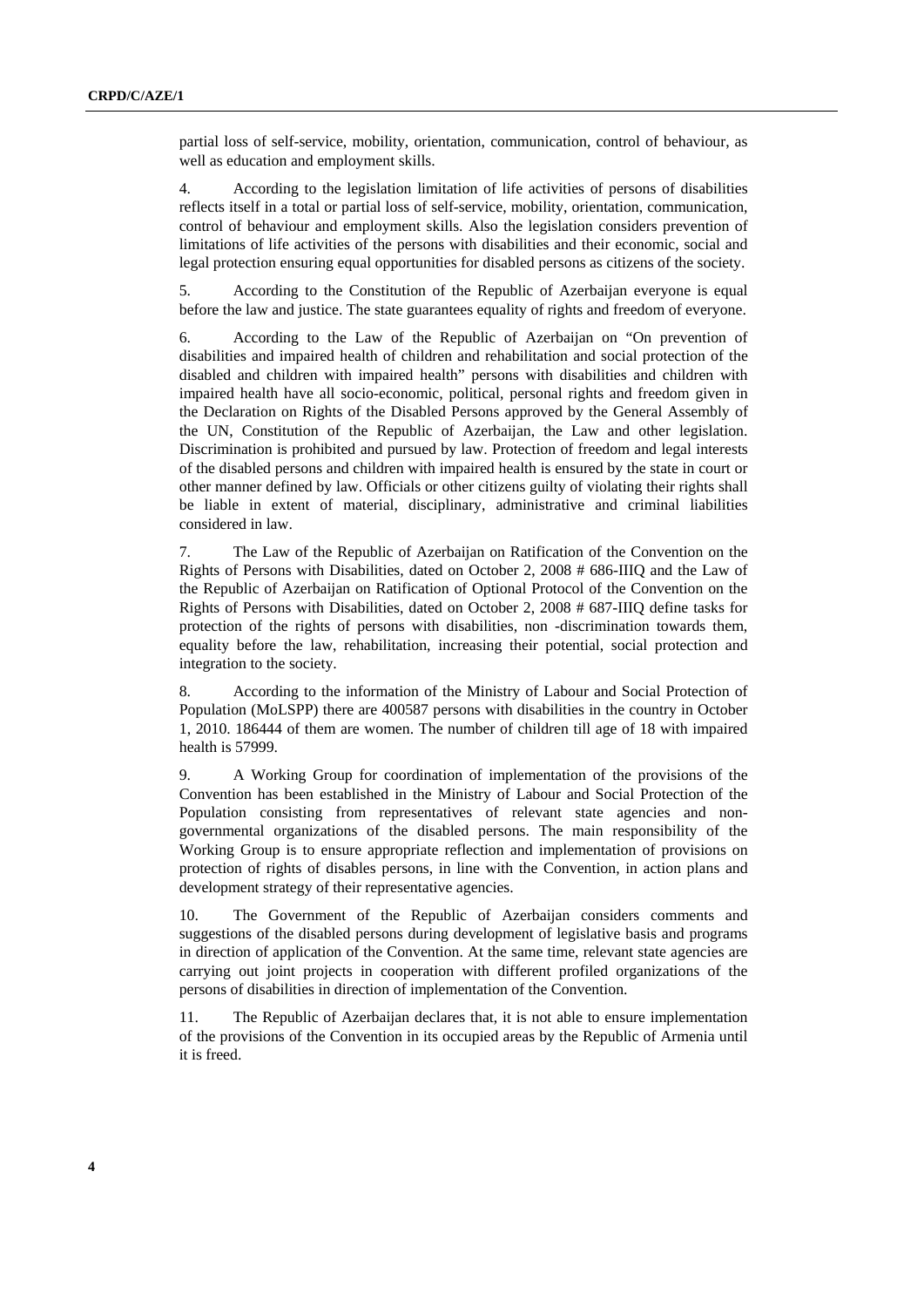# <span id="page-4-0"></span> **Article 5 - Equality and non-discrimination**

12. This article recognizes that all persons are equal before the law with entitlement to equal protection and benefit of the law on equal grounds without any discrimination.

13. States Parties should report on:

(a) Whether persons with disabilities are able to use the law to protect or pursue their interests on an equal basis to others;

(b) Effective measures taken to guarantee persons with disabilities equal and effective legal protection against all types of discrimination, including the provision of reasonable accommodation;

(c) Policies and programmes, including affirmative action measures, to achieve the de facto equality of persons with disabilities, taking into account their diversity.

14. According to the Constitution of the Republic of Azerbaijan everyone is equal before law and justice. The state ensures equality of everyone's rights and freedom. According to the Law of the Republic of Azerbaijan on "On prevention of disabilities and impaired health of children and rehabilitation and social protection of the disabled and children with impaired health" persons with disabilities and children with impaired health have all socio-economic, political, personal rights and freedom given in the Declaration on Rights of the Disabled Persons approved by the General Assembly of the UN, Constitution of the Republic of Azerbaijan, the Law and other legislation. Discrimination is prohibited and pursued by law. Protection of freedom and legal interests of the disabled persons and children with impaired health is ensured by the state in court or other manner defined by law. Officials or other citizens guilty of violating their rights shall be liable in extent of material, disciplinary, administrative and criminal liabilities considered in law.

15. According to the Article 16 of the Labour Code of the Republic of Azerbaijan concessions, privileges and additional protection in labour relations for persons with disabilities, minors under 18 years of age and others in need of social protection shall not be considered discrimination.

# **Article 6 - Women with disabilities**

16. Although gender aspects should be mainstreamed in each of the articles where applicable, under this specific article the report should include information regarding measures taken by the State Party to ensure the full development, advancement and empowerment of women, for the purpose of guaranteeing them the exercise and enjoyment of the Convention rights and fundamental freedoms, and the elimination of all forms of discrimination.

17. States Parties should report on:

(a) Whether gender inequality of women and girls with disabilities is recognized at legislative and policy levels, as well as within programme development;

(b) Whether girls and women with disabilities enjoy all human rights and fundamental freedoms on an equal basis with boys and men with disabilities;

(c) Whether girls and women with disabilities enjoy all human rights and fundamental freedoms on an equal basis with other girls and women without disabilities.

18. According to the Constitution of the Republic of Azerbaijan men and women have equal rights and freedom. The state guarantees everyone's rights and freedom regardless of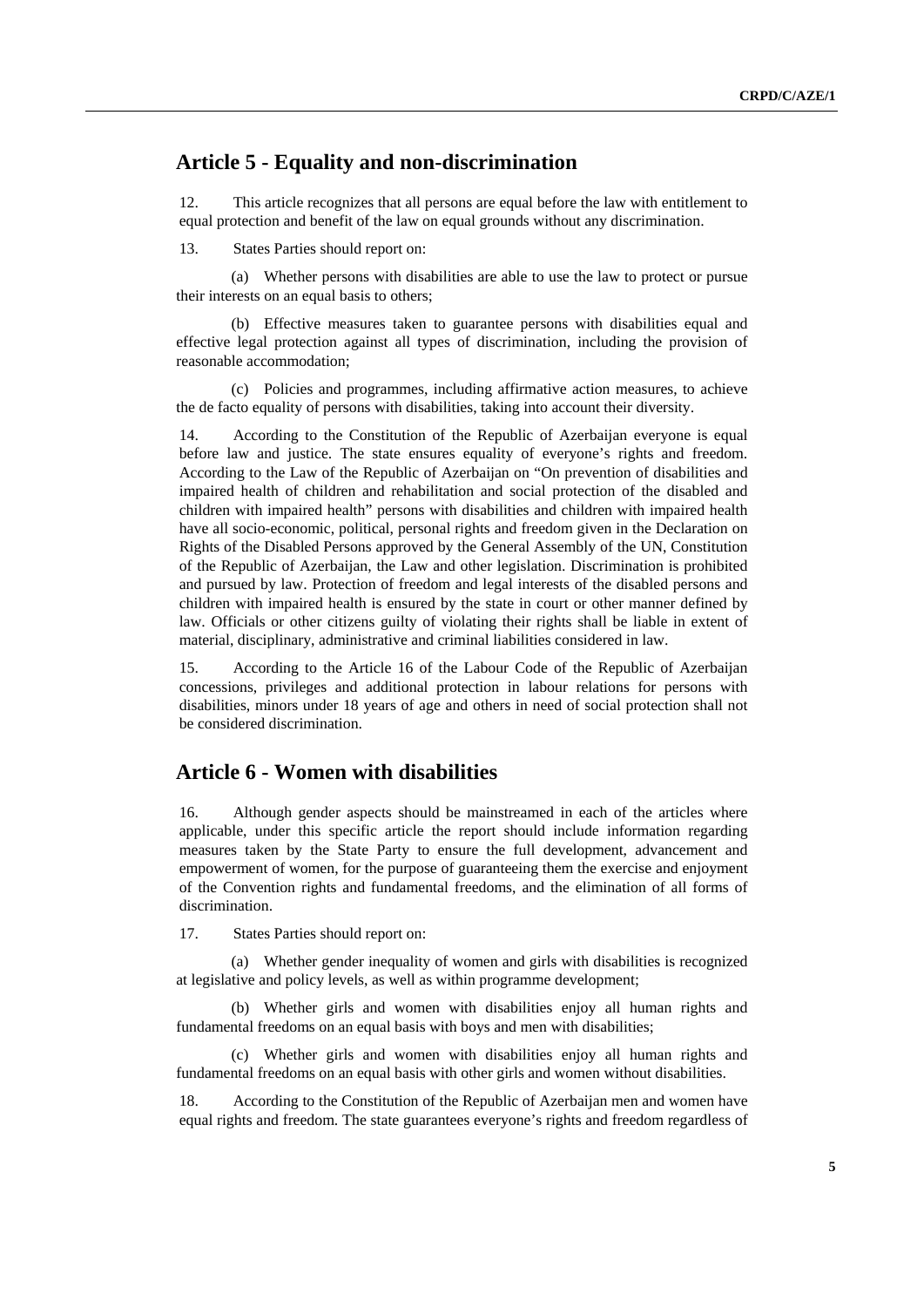<span id="page-5-0"></span>their gender and limiting citizens' rights and freedom because of their gender is forbidden by law.

19. It should be noted that, constitutional norms establishing equality were further improved with additions and amendments to the Constitutions in March 18, 2009. Thus, with additions to the Article 25 (Right of Equality) no one may be granted allowances or privileges, or deprived from granting allowances and privileges on the basis of their gender or other status. Equal rights of everyone are guaranteed in relation with decision making agencies on rights and responsibilities, and state agencies in charge of government authorities.

20. The most important activity carried out in direction of protection of women's rights was adoption of the Law "On insuring gender (man and woman) equality" in October 10, 2006, which is the fundamental document in this field. The objective of the document is insuring gender equality by prevention of all forms of gender discrimination and creating equal opportunities for men and women in political, economic, social, cultural and in other fields of life.

21. A State Committee on Family, Woman and Child Problems was established in the basis of the State Committee on Women Problems in line with the Decree of the President of the Republic of Azerbaijan in February 6, 2006. The committee is the central executive power for implementing regulations and state policy on family, woman and child problems.

22. Activities for protection of women's rights, together with other rights were reflected, in the "National Action Plan for protection of human rights in the Republic of Azerbaijan" (NAP) approved by the Decree of the President of the Republic of Azerbaijan in December 28, 2006. NAP considers strengthening fight against violence, providing measures for protection of rights of victims, ensuring necessary compensations, rehabilitation, medical and psychological help, and organizing wide awareness-raising campaigns in this field.

23. "Complex Program for fight against daily violence in a democratic society" was approved by the Cabinet of Ministers in January 25, 2007, for a systematic organization of fight against daily violence in the Republic of Azerbaijan in line with international principals and national legislation.

24. As a continuation of the work in this area Milli Majlis of the Republic of Azerbaijan adopted a Law "On prevention of domestic violence" dated June 22, 2010. This law identifies and regulates measures for prevention of negative legal, medical and social consequences of violence committed through abuse of close relative relationship, joint residence and previous joint residence, and social protection of victims of violence, provision with legal assistance, as well as measures in direction of prevention of such cases.

# **Article 7 - Children with disabilities**

25. The report should include supplementary information where applicable, regarding measures taken by the State Party to ensure the full enjoyment by children with disabilities of all Convention rights and fundamental freedoms, in particular to ensure that all actions concerning children with disabilities are in the best interests of the child.

26. States Parties should report on:

(a) The principles that underpin decision-making in relation to boys and girls with disabilities;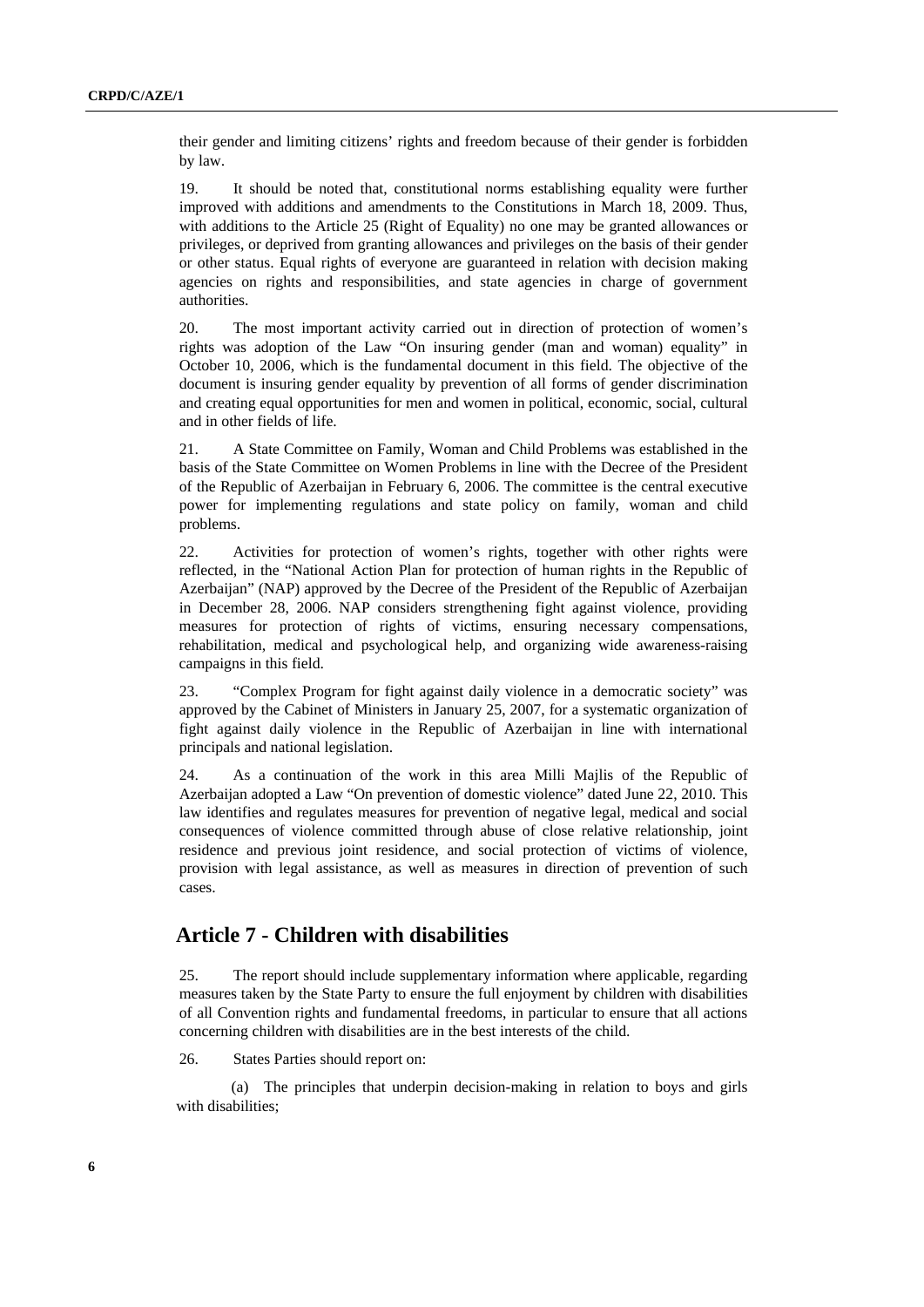<span id="page-6-0"></span>(b) Whether boys and girls with disabilities are able to express their views on all matters that affect them freely, and receive appropriate assistance according to their disability and age to practice this right;

(c) Relevant differences in the situations among boys and girls with disabilities;

(d) Whether children with disabilities are viewed as right-bearers on an equivalent basis to other children.

27. Children with impaired health have all socio-economic, political, private right and liberties. Their discrimination is prohibited and pursued by law. According to the Law "On rights of the Child" adopted in May 19, 1998, government agencies and all legal entities and individuals should hold children's interests above and create conditions for ensuring their rights. Normative legal acts and decisions of relevant agencies may not contradict children's interests in the Republic of Azerbaijan and their execution may not harm life, development and upbringing. Any transaction restricting rights and interests of children is considered void. All children have equal rights. There are no differences in the situations of boys and girls with impaired health, as well as, approach towards them in the fields of protection of rights, education, rehabilitation, social protection and etc.

28. According to the Article 35 of this law children with impaired health have right to get extraordinary medical, defectology and psychological help, in manners determined by the Cabinet of Ministers of the Republic of Azerbaijan. The state assists these children with social and psychological rehabilitation, receiving education in their conditions, choosing professions and involving in labour force, as well as carries out activities for preventing impairment of their health.

29. The period of aftercare of children with impaired health under 18 years of age is included in work experience with the right of pension and additional benefit is paid to subservient in an amount of 10% of the basis part of labour pension.

30. If a minor is catches disease related to post vaccination trauma then a parent or a legal representative, regardless of work experience, has a right for benefit for the loss of work capacity in the amount of 100% of average salary, until the child's health impairment is identified according to legislation.

31. It should be noted that, 2009 was declared as a "Child Year" in Azerbaijan Republic with the Decree of the President of the Republic of Azerbaijan dated December 22, 2008 and Action Plan was approved related to it.

32. Referendum held in March 18, 2009 for amendments and additions to the Constitution of the Republic of Azerbaijan has an important role on promotion of children's rights and on carrying out international obligations. Thus, according to the Article 17 of the Constitution establishes that children deprived of parental care are under the protection of the State, it is prohibited to involve children in activities that may cause threat to their lives, health and morality, children under the age of 15 may not be employed for work, and the State implements children's rights.

#### **Article 8 - Awareness-raising**

33. This article establishes the obligation of States Parties to conduct effective awareness raising policies to promote a positive image of persons with disabilities. The report should contain information on the measures taken to raise awareness of persons with disabilities, to foster respect for their rights and dignity, their capabilities and contributions, and to combat stereotypes, and prejudices against them.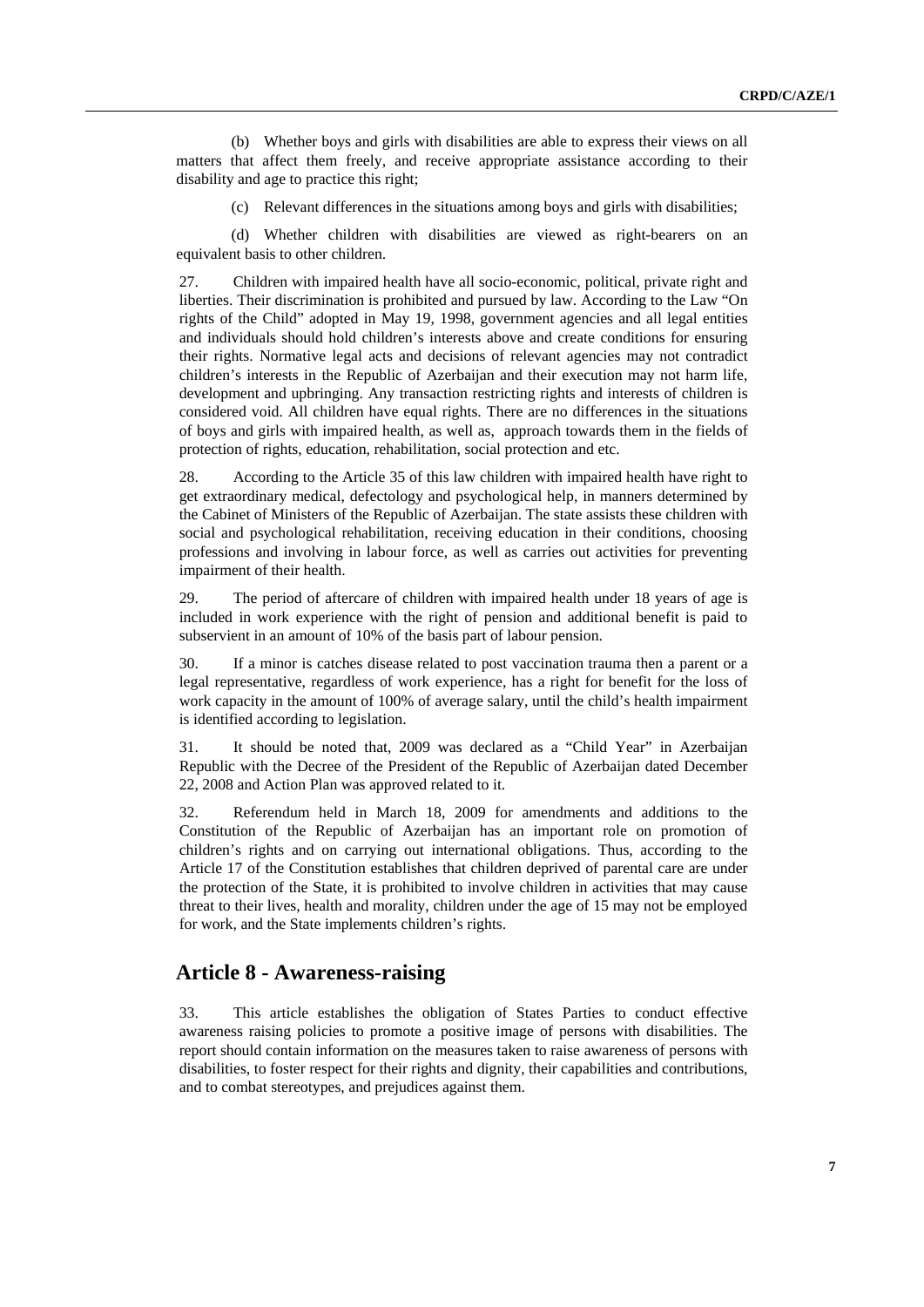<span id="page-7-0"></span>34. States Parties should report on:

(a) Public-awareness campaigns directed to general society, within the education system and actions undertaken through mainstream media;

(b) Actions undertaken to raise awareness and inform persons with disabilities and other parts of society on the Convention and the rights it includes.

35. The following matters are reflected in the "National Action Plan on protection of human rights in the Republic of Azerbaijan"; promotion of "Education for all" principle of UNESCO, expansion of legal education and training teacher, lecturers and guides in different categories of population groups (civil, political, economic, social and cultural rights) as well as in field of legal education of persons with disabilities for more efficient protection of human rights and liberties.

36. The Convention on the Rights of Persons with Disabilities was placed on the website of the Ministry of Justice and print materials were published in this area.

37. The Articles 1.0.12 and 13.5 of Law of the Republic of Azerbaijan "On television and radio broadcasting" contains provision for broadcasting of programs of education, training and information pattern for deaf and hearing impaired persons.

38. In accordance to the Convention on the Rights of Persons with Disabilities, National Council of Television and Radio gives recommendations about television and radio programs for equal participation of persons with disabilities together with other persons in cultural life for development and use of creative, artistic and intellectual capacity, as well as for ensuring their right for equal participation in recreation, entertainment and sports activities.

# **Article 9 - Accessibility**

39. This article establishes the obligation of States Parties to take appropriate measures to enable persons with disabilities to live independently as possible and to participate fully in all aspects of life.

40. States Parties should report on:

(a) Legislative and other measures taken to ensure to persons with disabilities, access on an equal basis with others to the physical environment (including the use of signal indicators and street signs), to transportation, information and communications, (including information and communications technologies and systems) and to other facilities and services provided to the public including by private entities, both in urban and in rural areas according to article 9, paragraphs 2 (b) to (h), of the Convention;

(b) Technical standards and guidelines for accessibility; as well as on the auditing of their fulfilment and sanctions for noncompliance; and whether resources obtained by means of money sanctions are applied to encourage accessibility actions;

(c) The use of public procurement provisions and other measures that establish compulsory accessibility requirements;

(d) The identification and elimination of obstacles and barriers to accessibility including from both within the public and the private sector, and national accessibility plans established with clear targets and deadlines.

41. According to the Law "On prevention of disabilities and impaired health of children and rehabilitation and social protection of the disabled and children with impaired health" executive power bodies in the Republic of Azerbaijan provide necessary conditions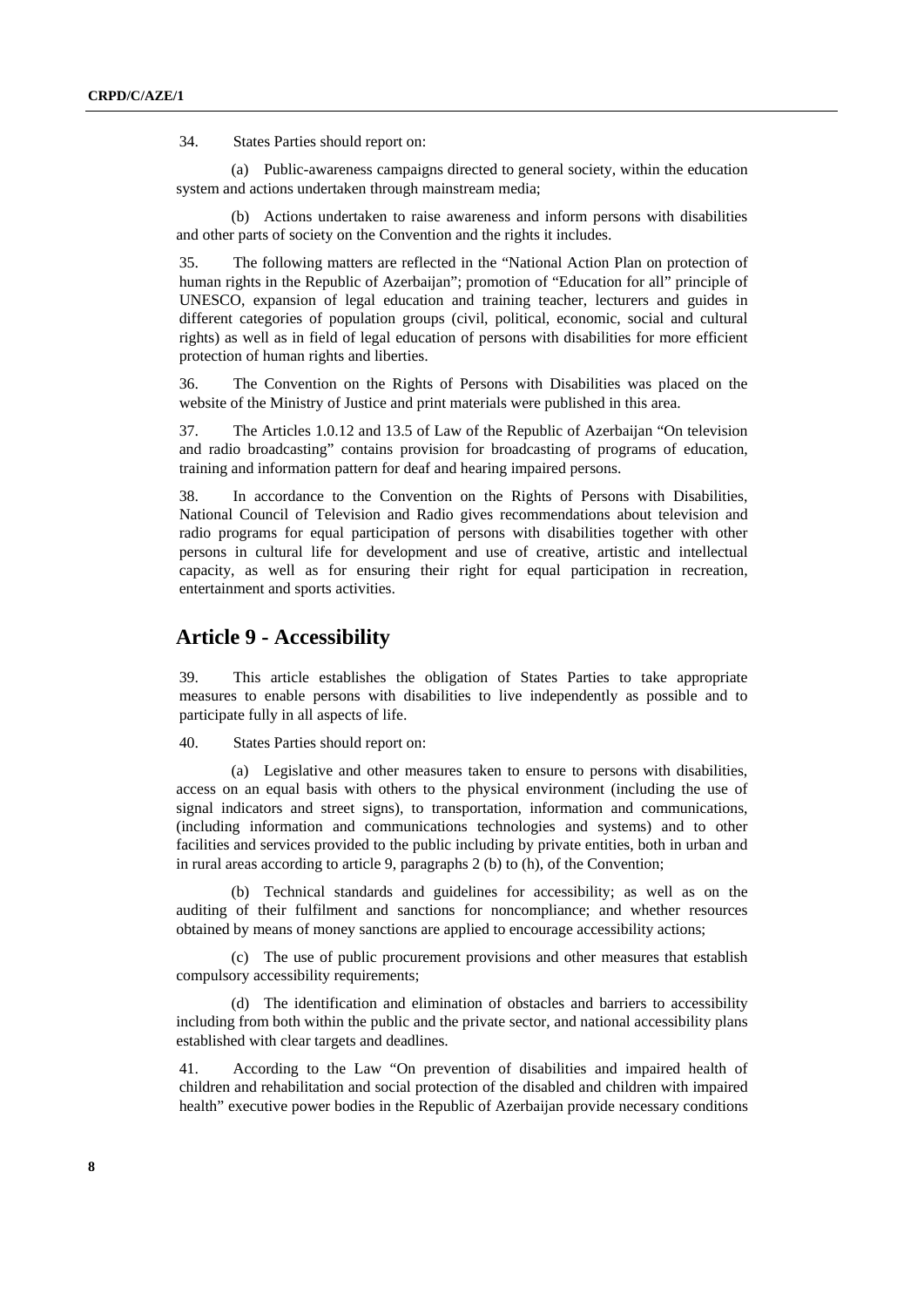for unimpeded access of persons with disabilities and children with impaired health to enterprises (associations), institutions and organizations (irrespective of the forms of property and economic activity), social infrastructure buildings, housing, public and industrial buildings and equipments and free access to public transport and transport communication, media and communication, recreation and leisure facilities.

42. In case of not providing accessibility for persons with disabilities and children with impaired health, organization shall pay penalty to the State Social Protection Fund of the Republic of Azerbaijan of 20% of the amount required for adjustment of the facility to the access of persons with disabilities and children with impaired health.

43. Enterprises and organizations paying the penalty for not adjusting the facilities for free use of persons with disabilities and children with impaired health are not released from duty of adjusting the facility.

44. Relevant activities were carried out in field of Urban Planning, construction and design taking into account persons with physical disabilities. Thus, a separate article (Article 4), named "Interests of state, society and individual in Urban Planning", is considered in the Law of the Republic of Azerbaijan "On basis of city-planning" which is in accordance to the provisions of "State program for prevention of disabilities and rehabilitation of the persons with disabilities for 1999-2002" approved by the Decree # 155 of the President of the Republic of Azerbaijan dated May 14, 1999. A part of this article contains prohibiting provision suspending activities contrary to interests that are legalized for ensuring favourable living conditions of the population in cities and other settlements.

45. The normative documents were approved and adopted by the State Committee of Construction and Architecture for implementation of specific responsibilities of the above mentioned State Program. As a result of application of these normative documents vast theoretical and practical enrichment was observed in area of social and normative-technical view oriented to establishing favourable conditions for persons with disabilities and relevant executive responsibility was formed.

46. State Committee on Urban Planning and Architecture is carrying out activities for self-education of relevant subjects, society and especially persons with disabilities.

47. The reference book "For creation of equal opportunities for persons with disabilities", consisting of 100 pages, has been prepared by the Union of Organizations of Disabled Persons of Azerbaijan Republic with consultation of State Committee on Urban Planning and Architecture.

48. Taking into account individual movement conditions of persons with disabilities, for facilitating their movements, 75 pedestrian crossings are planned to be constructed in streets and avenues of Baku city, in accordance to the Order of the President of the Republic of Azerbaijan. The pedestrian crossings that are already given to exploitation are supplied with equipment mitigating movement of individuals with physical impairment.

49. At the same time, number of important activities were carried out and being continued for providing free movement and comfort of individuals with physical impairment in ground transportation. For example, surfaces of platforms were brought to the same level, for comfort of persons with disabilities, in railway stations of highest passenger flow. The busses of medium and large capacity in city transport were provided with special places for persons with disabilities and pneumatic hardware was installed that lowers the busses to the surface level, facilitating entering and exiting of persons with disabilities.

50. In recent years, for facilitating movement of persons with disabilities special pedestrian strips have been constructed on sides of newly built automobile roads as part of reconstruction of roads of the country for modern requirements.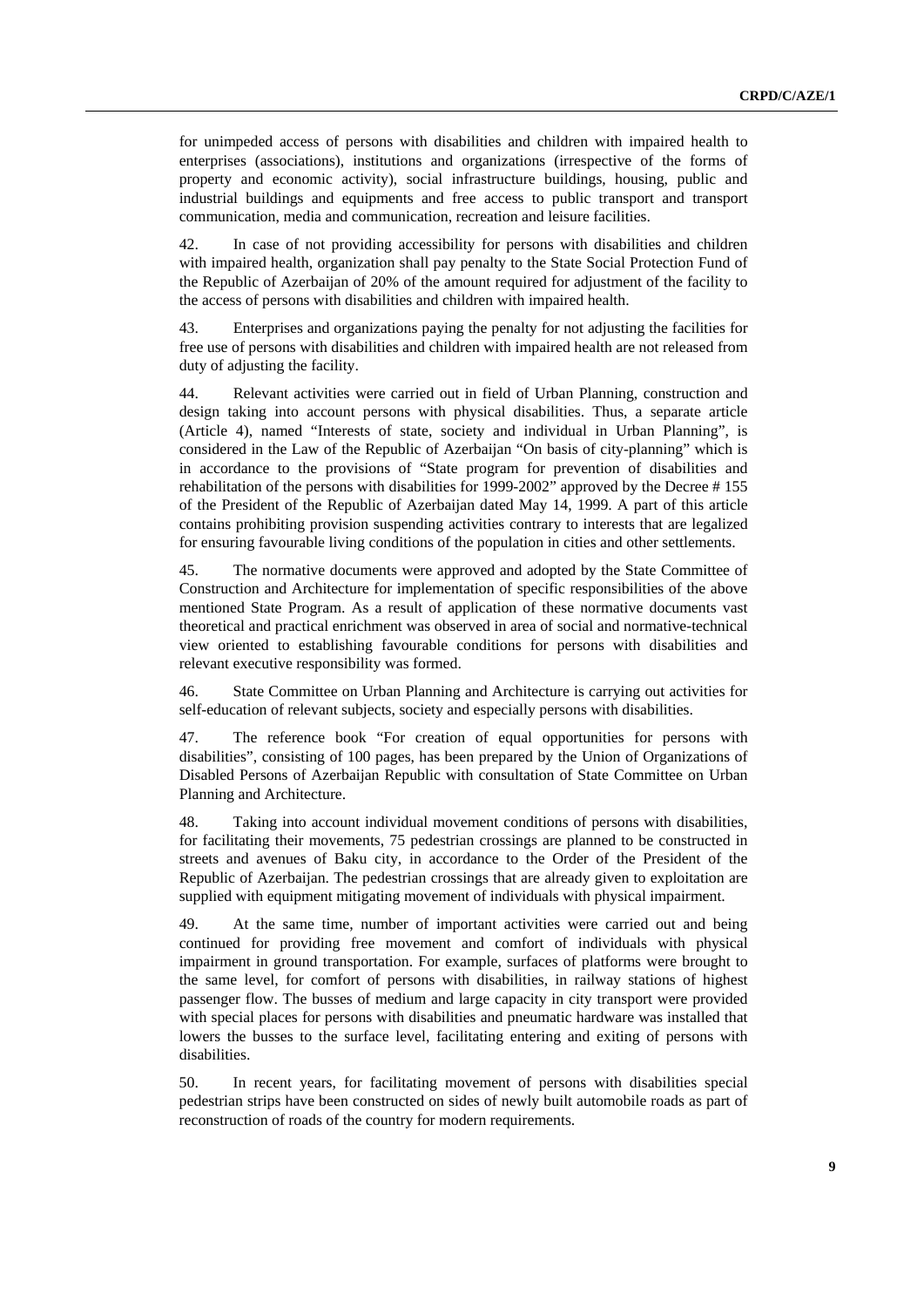51. At the same time, new vehicles, of European standards, are being brought to the country for the purpose of further improving taxi service in Baku city. Some of these vehicles were produced by well known company, "London Taxi". It should be noted that, TX-4 model produced by this company is only considered to be used only for the purpose of a taxi and it is equipped with advanced engineering and technical means for use of persons with disabilities and it is wheelchair adapted for easy entrance of wheelchairs and child carriages.

52. Besides this, necessary condition were created for free movement of physically impaired individuals in newly built and already given to exploitation modern bus stations and train stations of "Azerbaijan Railways" CJSC in Baku and in the regions of the country. Currently, the mentioned necessary activities are being carried out in capital repaired and re-constructed transport infrastructure facilities.

53. Information centers were established in 3 regions of Azerbaijan as a part of project for purpose of expanding physically impaired persons' access to information and communication technologies. The project is carried out by the Ministry of Communication and Information Technologies (MCIT), Haydar Aliyev Foundation and the UN Development Program. One of these centers in established in Baku and the other two in the regions of the country, namely Ganja and Nakhchivan.

54. 60 thousand physically impaired people from Ganja and its surroundings may benefit from services of the Regional Information Center in Ganja. Poor eye sighted persons from Nakhchivan Autonomous Republic may use the Center established in Nakhchivan city.

55. The centers are equipped with modern technology and they also contain reading halls, training centers, audio-libraries, recording studios for converting books of the libraries to audio format, computer centers supplied with high-speed internet access with up-to-date computers for visually impaired and poor eye-sight people and cinemas.

56. There are more than 1000 books published in Braille alphabet as well as movies with subtitles for speech and hearing impaired persons and video game room for mentally impaired people for mental development.

57. MCIT is cooperating with the Civil Association of Society of Visually Impaired Persons in Azerbaijan for purpose of expanding use of visually impaired people from telecommunication system and information technologies as well as to solve their employment related problems. Thus, in 2009 Communication Vocational Rehabilitation School was established by the Society in the framework of "Protecting economic rights of visually impaired persons" project carried out with financial support of "Oxfam" International Humanitarian Organization.

58. Students of this school passed production internship in "Aztelekom" and "Baku Telephone Communication" production units of the MCIT in specialties of communication units and communication systems, multi-channel telecommunication systems and information calculations for management of communication systems.

59. Expanding use of ICT and internet by all categories of the population, including groups with impaired health (persons with disabilities and children with impaired health) is considered in the Article "4.3. Creating condition for transition to Information society" of the "State Program for the development of the communication and information technologies in the Republic of Azerbaijan in 2010-2012" (Electronic Azerbaijan) approved with the Decree of the President of the Republic of Azerbaijan, dated to August 11, 2010.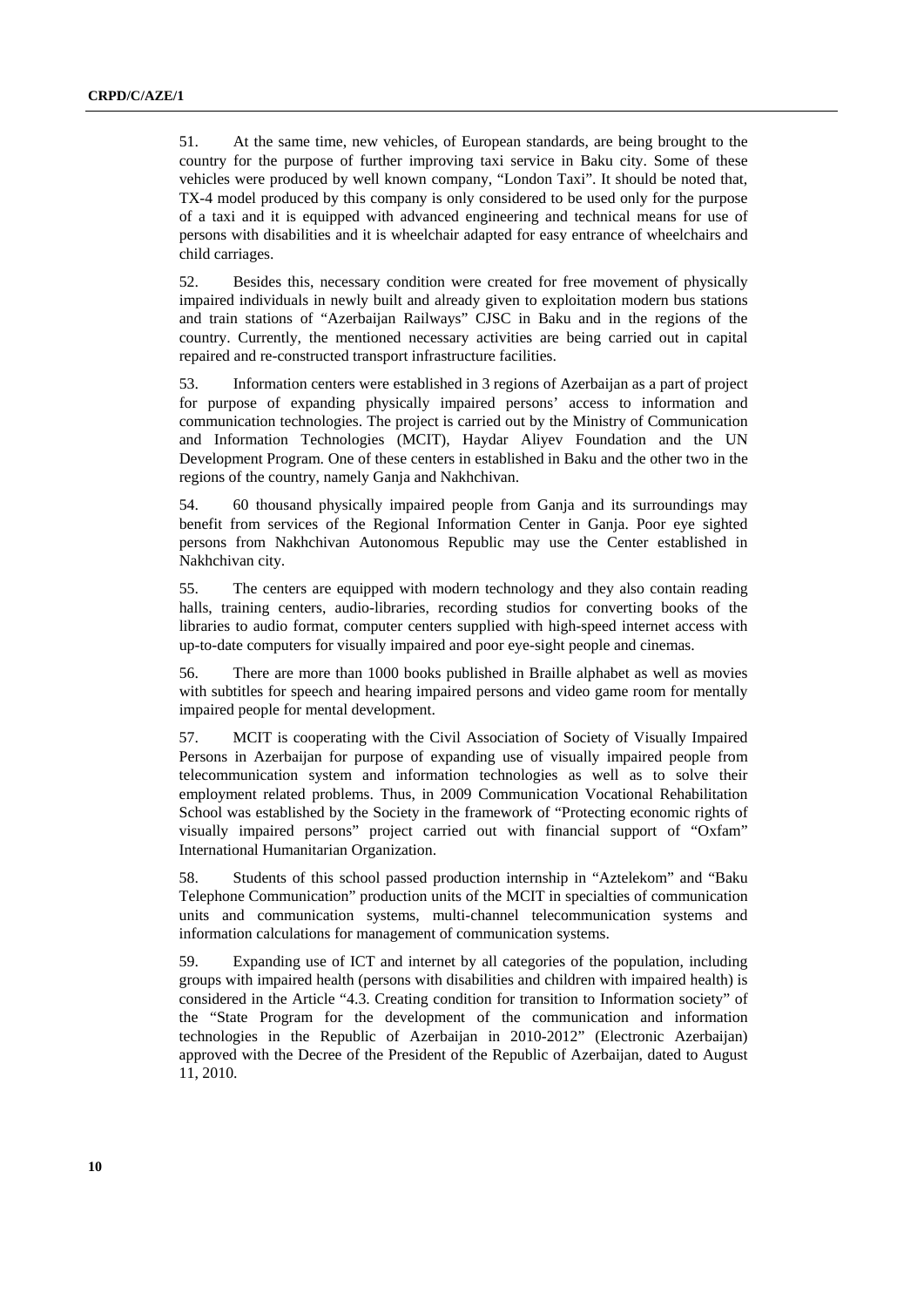<span id="page-10-0"></span>60. The article "7.3.5. To carry out activities for expansion conditions of use of ICT by health impaired groups" is reflected in the Action Plan for implementation of the State Program for the purpose of enhancing role of health impaired groups in the society.

61. In this regard, activities are being carried out for audio text dubbing and establishing voice activated computers in the framework of project "Dilmanc". This system will create possibility for health impaired people to use internet, e-mails, create texts and send them without using keyboard.

62. Activities are being carried our for adaptation of web-sites to suggestions in "Web Content Accessibility Guidelines (WCAG) 2.0" (enlarged fonts, font Braille, audio, symbols and simplified language) of "W3C" company.

63. MCIT provides free internet access for people with heath impairment on individual application.

64. Wheelchair paths and elevators were constructed in Haydar Aliyev Palace, Azerbaijan State Academic National Drama Theatre, Azerbaijan State Puppet Thither, Azerbaijan State Russian Drama Theatre, Azerbaijan State Young Spectators Theatre to ensure right of equal participation of persons with disabilities in cultural life, to develop and use their creative, artistic and intellectual capacity, as well as to participate in recreational and entertainment events. It is considered to construct wheelchair paths and elevators in buildings of Azerbaijan National Library named after M.F.Akhundov, Azerbaijan State Art Museum named after R.Mustafayev and "Nizami" cinema.

65. Above mentioned activities are considered to be carried out in Academic Opera and Ballet Theatre during its reconstruction and capital repair as well as in already designed Azerbaijan State Music Culture Museum, "Shahdag" Summer-Winter Tourism Complex and other future tourism and cultural facilities.

#### **Article 10 - Right to life**

66. This article reaffirms the inherent right to life of persons with disabilities on an equal basis with others.

67. States Parties should report on:

(a) Whether the legislation recognizes and protects the right to life and survival of persons with disabilities on an equal basis with others;

(b) Whether persons with disabilities are being subject to arbitrary deprivation of life.

68. According to the Article 27 of the Constitution of the Republic of Azerbaijan, everyone has the right to live. Except extermination of enemy soldiers in a case of military aggression, when executing the sentence and in other cases envisaged by law, right of every person for life is inviolable.

69. Considering the importance of human rights and principles of democracy, in 1993 Azerbaijan Republic imposed veto to the execution of capital punishment and in 1998, for the first time in the East, capital punishment was abolished in Azerbaijan.

70. Unreasonably depriving lives of persons with disabilities is prohibited by law. But there are exceptions in law about inviolability of life. Using arms against human beings is prohibited, except the cases of extermination of enemy soldiers during military aggression on the state, necessary defense, last resort, whenever a criminal should be caught, to prevent a prisoner from running away, to prevent revolt against the state or coup and military aggression against the country.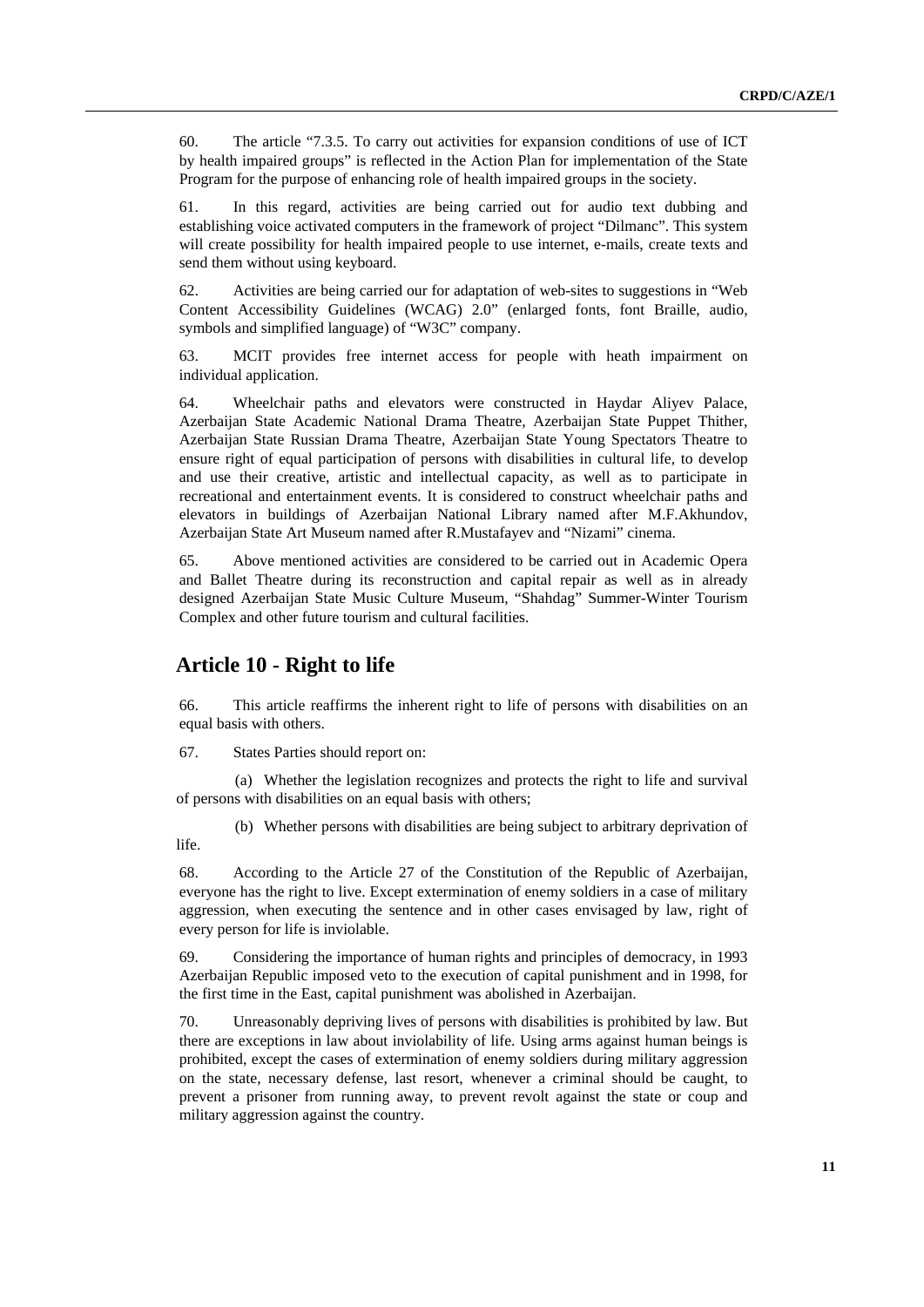# <span id="page-11-0"></span> **Article 11 - Situations of risk and humanitarian emergencies**

71. This article obliges States Parties to ensure the protection and safety of persons with disabilities in situations of risk, such as situations resulting from armed conflicts, humanitarian emergencies or natural disasters.

72. States Parties should report on any measures taken to ensure their protection and safety including measures taken to include persons with disabilities in national emergency protocols.

73. States Parties should report on measures taken to ensure that humanitarian aid relief is distributed in an accessible way to people with disabilities caught in humanitarian emergency, in particular measures taken to ensure that sanitation and latrine facilities in emergency shelters and refugee camps are available and accessible for persons with disabilities.

74. According to the Statute of the Ministry of Emergency Situations the ministry carries out activities to protect the population from emergency situations of natural and man-made type, prevent emergency situations and eliminating their consequences. The priority is evacuating population from regions of emergency situations and providing them with humanitarian aid and emergency medical services.

75. As a result of implementation of the State Program on "Improvement of Living Conditions of Refugees and Internally Displaced People and inreasing their employment" approved by the Decree of the President of the Republic of Azerbaijan dated on July 1, 2004 # 298 and "Additions" to the State Program approved by the Decree of the President of the Republic of Azerbaijan dated on October 31, 2007 # 2475 the level of housing of refugees and internally displaced people has been considerably improved . In the period of 2001-20010, 67 settlements and private houses were built and these houses were provided with modern housing conditions, as well as sanitation and latrine facilities accessible for persons with disabilities.

#### **Article 12 - Equal recognition before the law**

76. This article reaffirms that persons with disabilities have the right to recognition as persons before the law.

77. States Parties should report on:

(a) Measures taken by the State Party to ensure that persons with disabilities enjoy legal capacity on an equal basis with others in all aspects of life, in particular such measures as to ensure the equal right of persons with disabilities to maintain their physical and mental integrity, full participation as citizens, own or inherit property, to control their own financial affairs and to have equal access to bank loans, mortgages and other forms of financial credit, and their right not to be arbitrarily deprived of their property;

(b) Whether legislation does or does not exist which restricts the full legal capacity on the basis of disability, as well as actions being taken towards conformity with article 12 of the Convention;

(c) The support available to persons with disabilities to exercise their legal capacity and manage their financial affairs;

(d) The existence of safeguards against abuse of supported decision-making models;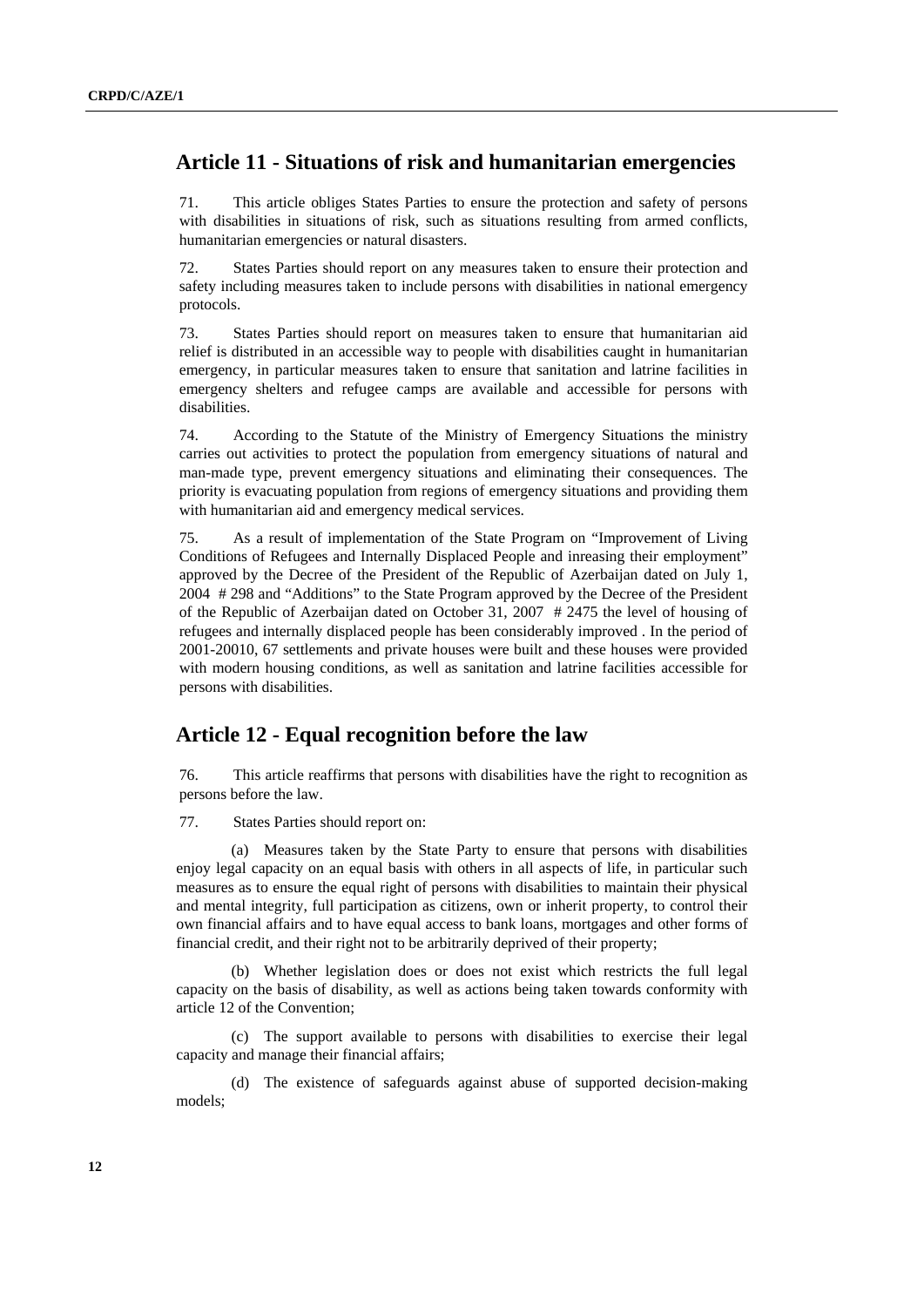(e) Awareness-raising, and education campaigns in relation to equal recognition of all persons with disabilities before the law.

78. All citizens of the Republic of Azerbaijan are equal before law and law court. The state guarantees equality of rights and liberties of everyone. In the Republic of Azerbaijan the state guarantees rights, liberties and legal interests of persons with disabilities and children with impaired health by means of court or other means defined by law.

79. According to the Article 61 of the Constitution everyone has the right for obtaining qualified legal advice. In specific cases envisaged by legislation legal advice shall be rendered free, at the governmental expense.

80. 16 regional legal counseling service centres were established by the Ministry of Justice for providing free legal assistance to the population, especially to low-income group and for awareness-raising purposes. These activities were carried out in line with the "State Program for poverty reduction and sustainable development in the Republic of Azerbaijan in 2008-2015" approved by the Decree of the President of the Republic of Azerbaijan in September 15, 2008. Works were carried out to supply the centres with staff lawyers with necessary knowledge as well as for provision of necessary equipment and legislative acts.

81. According to the Article 25 of the Civil Code of the Republic of Azerbaijan the civil legal capacity of an individual is the ability of a person to possess civil rights and be liable for civil obligations. Civil legal capacity is recognized equally for all natural persons. Civil legal capacity is recognized equally for all individuals. Legal capacity for a natural person arises from the moment of birth and ceases to exist upon the moment of death and an individual may not be deprived of his legal capacity.

82. The civil legal capacity of an individual is the ability to obtain and exercise civil rights and to establish and perform civil obligations by his own actions. The full civil legal capacity of a natural person begins in its full upon his reaching the adult age of maturity, i.e., upon reaching the age of 18. The court may also declare natural persons who suffer from mental retardation or mental disease as not having legal capacity and are, therefore, unable to understand the meaning of their actions or to manage such actions. A guardianship shall be established for such persons. Upon recovery or substantial improvement of the health of a person previously declared as not having legal capacity, a court shall declare such person as having legal capacity and the guardianship established for such person shall be terminated by court order.

83. An individual may not be deprived of his legal capacity in any circumstances. An individual's legal capacity and capability may be limited only in those cases and in accordance with the procedures provided by law.

84. At the request of an adult having legal capacity, who, due to health conditions, cannot independently exercise and protect his rights and perform obligations, patronage may be established over such person. The establishment of patronage does not restrict limit the rights of a natural person.

85. According to the Article 29 of the Constitution of the Republic of Azerbaijan, everyone has the right to own a property. Ownership right including right for private owners is protected by law. Everyone might possess movable and real property. Right of ownership envisages the right of owner to possess, use and dispose of the property himself/herself or jointly with others. Nobody shall be deprived of his/her property without decision of law court. Total confiscation of the property is not permitted. Appropriation of the property for state or public needs is permitted only after preliminary fair reimbursement of its cost. The state guarantees succession rights.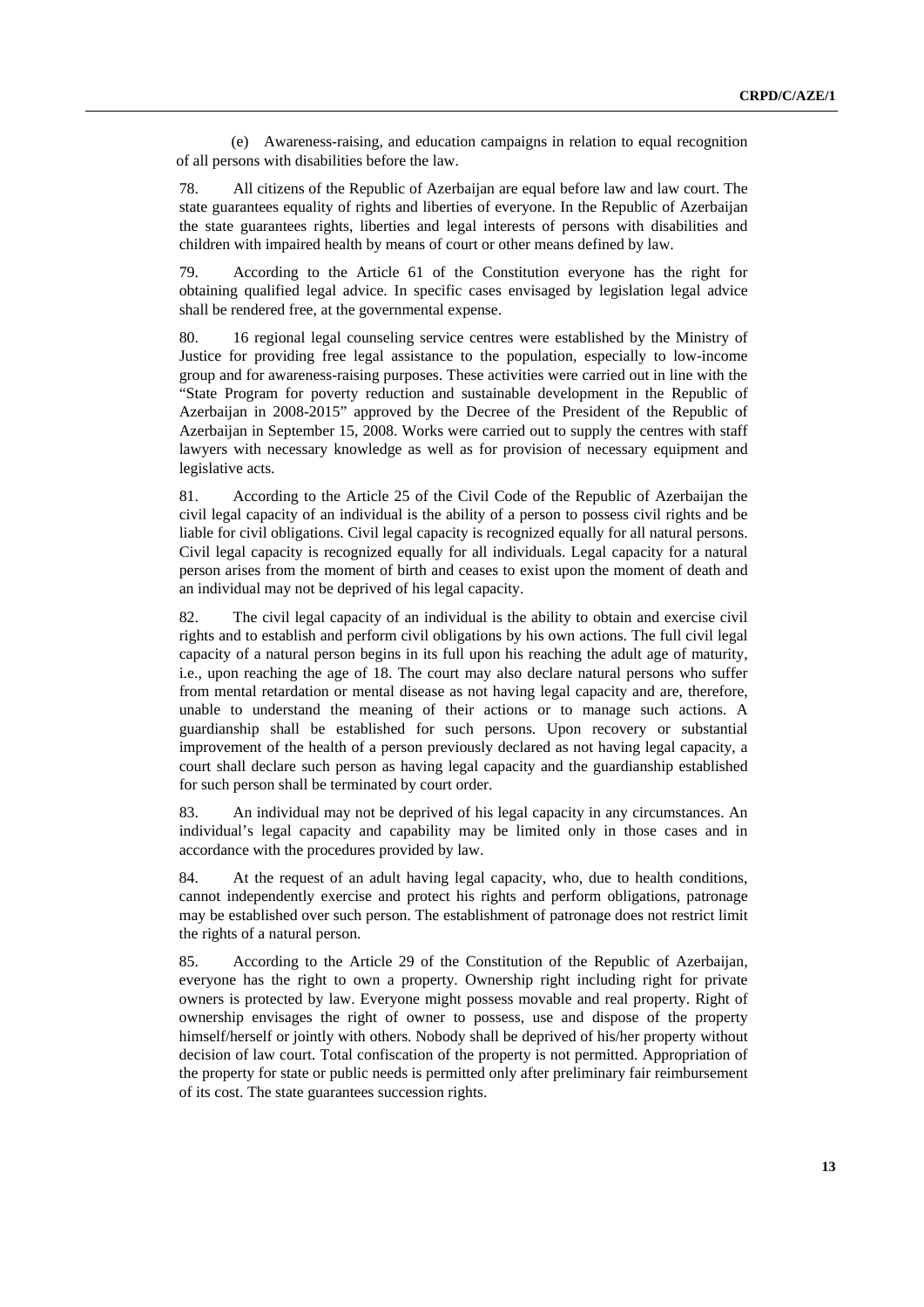<span id="page-13-0"></span>86. According to the Article 54 of the Law "On prevention of disabilities and impaired health of children and rehabilitation and social protection of the disabled and children of impaired health" residential areas build by the funds or jointly by the civil associations of persons with disabilities and children of impaired health cannot be bought back as their permanent property and it is distributed in accordance with the proposals of the organizations in line with housing legislation of the Republic of Azerbaijan.

#### **Article 13 - Access to justice**

87. This article recognizes the right of persons with disabilities to have effective access to justice on an equal basis to others, without being excluded from legal proceedings.

88. States Parties should report on:

(a) Measures taken to ensure the effective access to justice at all stages of the legal process, including investigative and other preliminary stages, by all persons with disabilities;

(b) Measures taken to ensure effective training of personnel in the national justice and prison system, in the respect for the rights of persons with disabilities;

(c) The availability of reasonable accommodations, including procedural accommodations that are made in the legal process to ensure effective participation of all types of persons with disabilities in the justice system, whatever the role which they find themselves in (for example as victims, perpetrators, witness or member of jury, etc.);

(d) Age-related accommodations to ensure effective participation of children and young persons with disabilities.

89. Great importance was attached to judicial activities and continuous activities have been carried out by the government to improve judicial system to the level of international norms and principles. It should be noted that in a short time period judicial and legislative system was totally re-established with democratic principles, modern judicial system was established, improved laws and codes of European standards were adapted, in the year 2000 selection of judges was carried out by multiple-choice questions and it was the first among state agencies, important steps were taken in direction of establishing independent judicial power and new judicial system started to operate.

90. As a result of the activities legislative projects were developed and adapted after the review of the Council of Europe expertise, for the purpose of increasing efficiency of justice and for identifying additional guarantees for independence of judicial power. Thus, the Law "On courts and judges" was fundamentally renewed and a special Law "On Judicial-Legal Council" was adopted.

91. For the first time, regulations were stipulated in the legislation for permanent appointment of judges and evaluation of their activities.

92. New institution, the self-government body of judiciary power, namely Judicial-Legal Council was established. Evaluation of activities of judges, changing their jobs, their disciplinary proceedings and other related issues are exceptional powers of this council.

93. The most progressive rules were developed for selection of judges and they were adopted by the Judicial-Legal Council after the review of the Council of Europe expertise and activity of independent agency, namely Judges Selection Committee, was provided.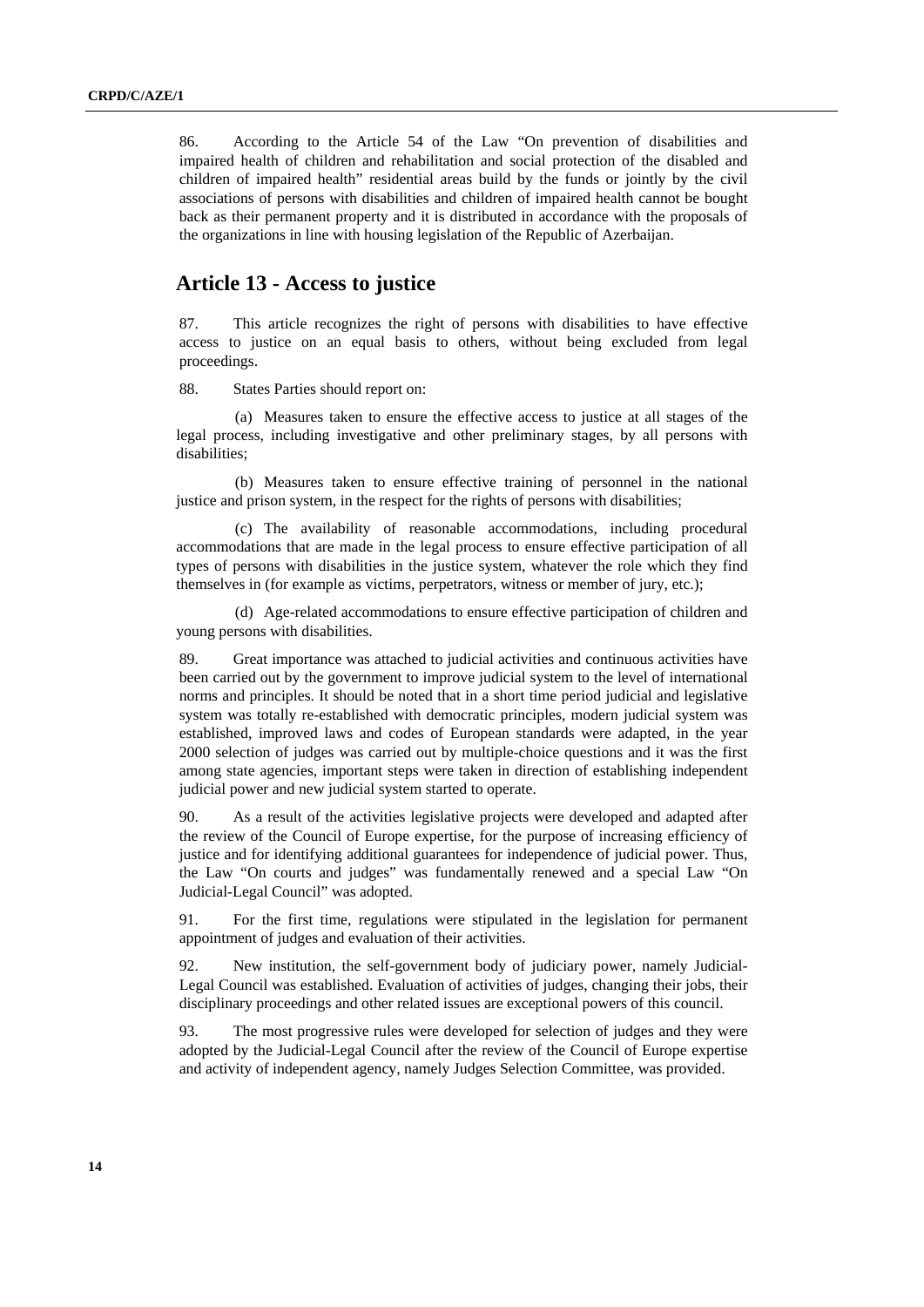94. This objective selection mechanism of numerous transparent exams and interviews, and long term courses and internships for preparation of candidates to the position of judge ensures independence of judges during their activities.

95. It should be noted that, the Decree of the President of the Republic of Azerbaijan, signed in 2006 for modernizing judicial system and increasing efficiency of justice was a new stage in improvement and development of judicial system.

96. New courts, including regional appeal and economic courts were established, in accordance to this Decree. Establishment of these new courts facilitated application of population to courts, increased socio-economic development speed of the regions, improved legal assistance and stimulated advocacy services.

97. It should be emphasized that, appropriate activities are being carried out for establishing modern judicial infrastructure in a framework of "Modernization of the Judicial System" project implemented together with the World Bank. In the framework of activities carried out in this direction increasing application opportunity of persons with disabilities to courts, including their entrance to court buildings and full representation in court process.

98. According to the Article 92.3.2. of the Criminal-procedural Code if the suspect or the accused is dumb, blind, deaf, has other serious speech, hearing, or visual disabilities, or because of serious chronic illness, mental incapacity or other defects cannot exercise the right to defend himself independently the participation of defense counsel shall be ensured.

99. According to the Article 153.2.10 of the Code the officials of the prosecuting authority and those in charge of the temporary detention facility shall not treat the detainee in a way that fails to respect his personality or dignity, and pay special attention to women and persons who are under age, elderly, ill or disabled.

100. According to the Article 229 of the Code an interview with a dumb, deaf or blind witness shall be held with the participation of a person who understands his signs or who can communicate with him in sign language. This person's participation in the interview shall be noted in the record. If a witness suffers from a mental or other serious illness, the interview shall be held with the permission and the participation of a doctor. If a dumb, deaf or blind witness or a witness who suffers from a serious illness is questioned, his representative and legal representative shall be entitled to participate. If the witness cannot sign the record because of physical disabilities, the investigator shall note these circumstances in the record and endorse the record with his own signature. An interview with a dumb, deaf or blind witness shall be conducted in accordance to Article 229 of the Code.

101. It should be noted that, for the first time the Justice Academy of the Ministry of Justice of the Republic of Azerbaijan proper consideration is given to studying precedents of European Court of Human Rights and other international document on human rights during mandatory trainings for recruitment to the prosecutors' offices and advocacy candidates, as well as during first long-term training programs of candidates to judge's position and during continuous education program of judges.

102. At the same time, two academic hours of the Convention on the Rights of Persons with Disabilities was included to "Human Rights" subject in the Training Centre of Penitentiary Services to raise the professionalism of personnel of penitentiary institutions.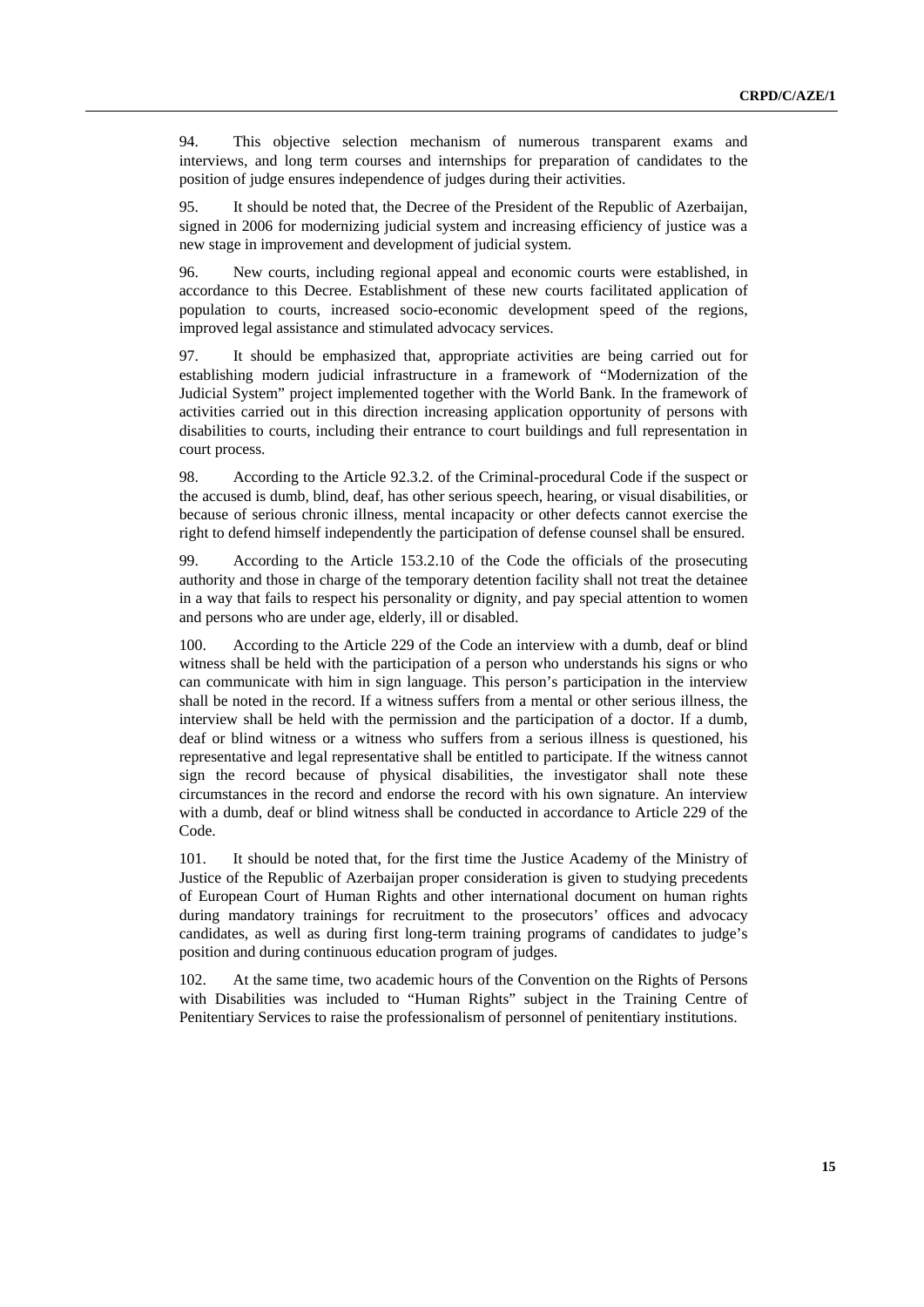#### <span id="page-15-0"></span> **Article 14 - Liberty and security of the person**

103. This article ensures that persons with disabilities enjoy the right to liberty and personal security, and are not deprived of their liberty, unlawfully or arbitrarily, on the basis of the existence of a disability.

104. States Parties should report on:

(a) Measures taken by the State Party to ensure that all persons with all forms of disabilities enjoy the right to liberty and security of person and that no person is deprived of her/his liberty on the basis of her/his disability;

(b) Actions being taken to abolish any legislation that permits the institutionalization or the deprivation of liberty of all persons with all forms of disabilities;

(c) Legislative and other measures put in place to ensure that persons with disabilities who have been deprived of their liberty are provided with the required reasonable accommodation, and benefit from the same procedural guarantees as all other persons to enjoy fully their remaining human rights.

105. According to the Article 28 of the Constitution of the Republic of Azerbaijan everyone has the right for freedom. The right for freedom might be restricted only as specified by law, by way of detention, arrest or imprisonment. According to the Article 32 of the Constitution everyone has the right for personal immunity. It should be noted that, existence of the disability is not a basis for deprivation of freedom.

106. According to the Article 53.5 of the Criminal Code of the Republic of Azerbaijan restriction of freedom is not appointed to the persons recognized as invalids of the first or second group. Also, criminal responsibility is considered in the Code for illegal deprivation of freedom and placement to psychiatric hospital.

107. Prisoners are provided with rights and liberties specified in the legislation during serving the punishment. The prisoners might be deprived of their rights and liberties only in cases specified in the legislation.

108. According to the information of the Ministry of Justice, as of October 1, 2010, there are 301 persons with disabilities in penitentiary institutions.

109. According to the Sentence Execution Code of the Republic of Azerbaijan prisoners in penitentiary institutions may receive packages, wrappers and presents in a specified amount. There is limit for receiving packages, presents or wrappers for invalids of the first and the second groups. Improved housing-communal conditions are created for ill and for invalids of the 1st and 2nd groups and special norms of feeding are established for them. Prisoners may obtain food-stuff and essential goods with their own non-cash account. Invalids of the 1st and the 2nd groups are allowed to obtain additional food-stuff and essential goods in amount of 15 manats per month. Each prisoner is engaged in labour activity determined by the administration of the prison. Invalids of the 1st and the 2nd groups are allowed to work on a voluntary basis. Exemptions are carried out from earnings, pensions and incomes of prisoners in jails and prisons. At least 60% of monthly salary, pensions and other incomes are transferred to the accounts of invalid prisoners of the 1st and the 2nd groups. Invalid prisoners of the 1st and the 2nd group are involved to vocational education or trainings, as well as general secondary education with their own desire. Invalid prisoners of the 1st and 2nd group may be sent to nursing homes of the Ministry of Labour and Social Protection of the Population of the Republic of Azerbaijan for aged and persons with disabilities. It is done so with an application of the prisoners and a reference of the administration of the prison.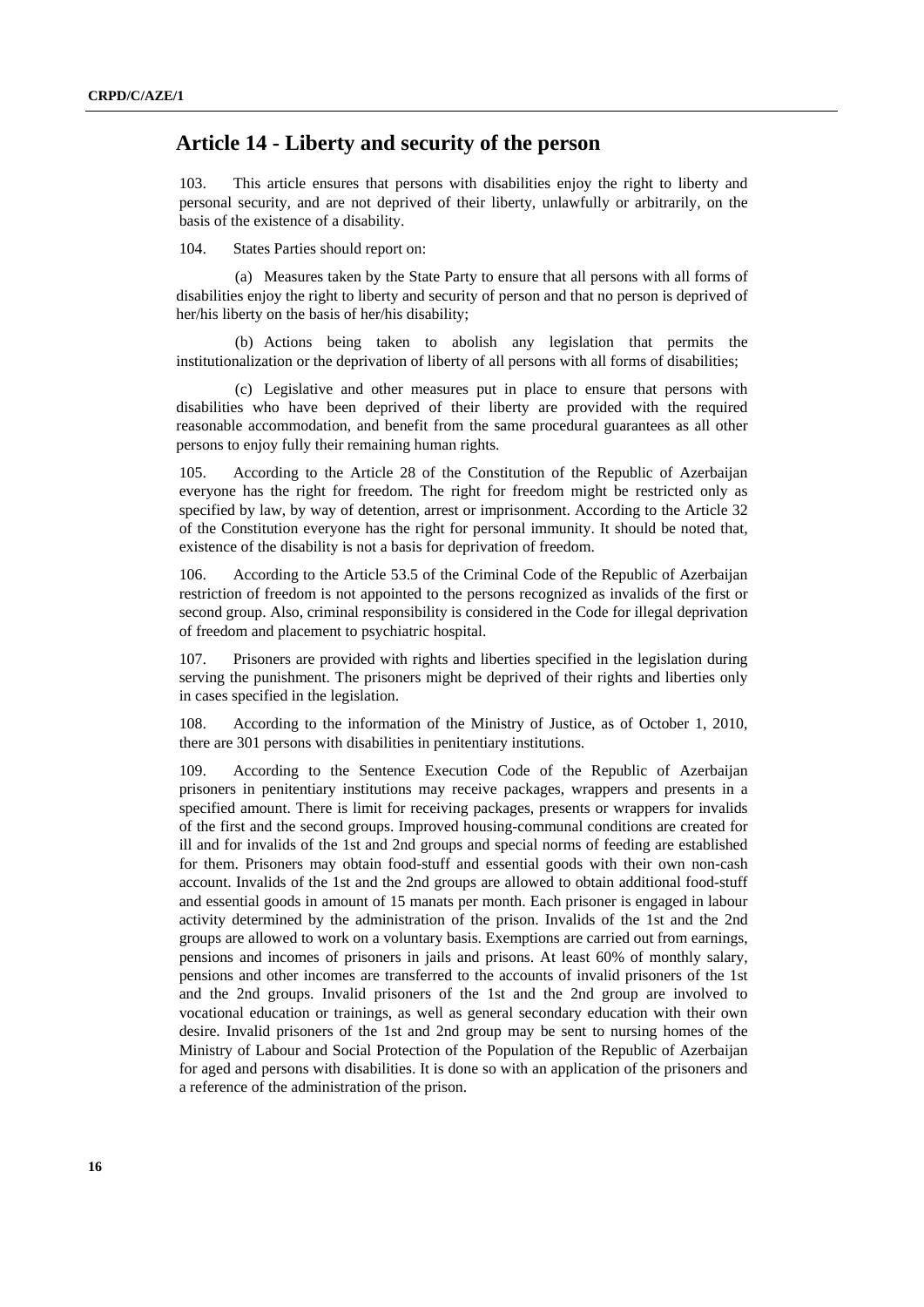<span id="page-16-0"></span>110. In prisons there are medical sanitary units to provide prisoners with medical services, as well as treatment institutions for stationary treatment and storage of infectious diseases, alcohol and drug addiction as well as patients with tuberculosis. Treatment of prisoners in the outside prison medical institutions and involvement of civil medical stuff is considered in the legislation. Prisoners have right to apply for paid medical institutions for counseling and treatment.

111. It should be noted that, medical services of the ministry has been removed from penitentiary system and Medical head office was established in its basis directly answering to the Ministry of Justice and completed with experiences specialists to provide all prisoners with qualified medical aid and to ensure independence of medical specialists.

112. At the same time, reliably provision of rights and security of the prisoners, including invalid prisoners, adaptation of the storage conditions to international standards, modernization of corrective work, expanding meeting opportunities and motivational activities, using free time more efficiently and other modern provisional issues are reflected in the text of "Internal Disciplinary Regulations of Prisons". The text was prepared by considering suggestions of Public Committee taking part in corrective work of prisoners and conducting public control over activities of penitentiary institutions, European Committee for the Prevention of Torture and Inhuman or Degrading Treatment or Punishment, as well as European Prison Rules and it was approved by the ministry in September 24, 2010 meeting of colleagues.

# **Article 15 - Freedom from torture or cruel, inhuman or degrading treatment or punishment**

113. This article establishes the protection of persons with disabilities from being subjected to torture, cruel, inhuman and degrading treatment or punishment.

114. States Parties should report on:

(a) Measures taken to protect effectively persons with disabilities from medical or scientific experimentation without their free and informed consent, including persons with disabilities who need support in exercising their legal capacity;

(b) The inclusion of persons with disabilities in national strategies and mechanisms to prevent torture.

115. According to the Article 46 of the Constitution of the Republic of Azerbaijan everyone has the right to defend his/her honour and dignity. Dignity of a person is protected by state. Nothing can lead to humiliation of dignity of human being. Nobody can be subject to tortures and torment, treatment or punishment humiliating the dignity of human beings. Medical, scientific and other experiments must not be carried out on any person without his/her consent.

116. Azerbaijan has joined to the Convention against Torture and Other Cruel, Inhuman or Degrading Treatment or Punishment and European Convention for the Prevention of Torture and Inhuman or Degrading Treatment or Punishment. The issue of ensuring rights of prisoners, including persons with disabilities, in penitentiary systems and prevention of torture and inhuman treatment has always been in the centre of attention and public control mechanisms are widely used for this purpose.

117. It should be noted that, Public Committee was established in 2006 to strengthen public control in this direction and this committee takes part in controlling corrective work in prisons and activities of the penitentiary institutions. The Committee is consisting from representatives of NGOs and they carry out regular monitoring in jails and during these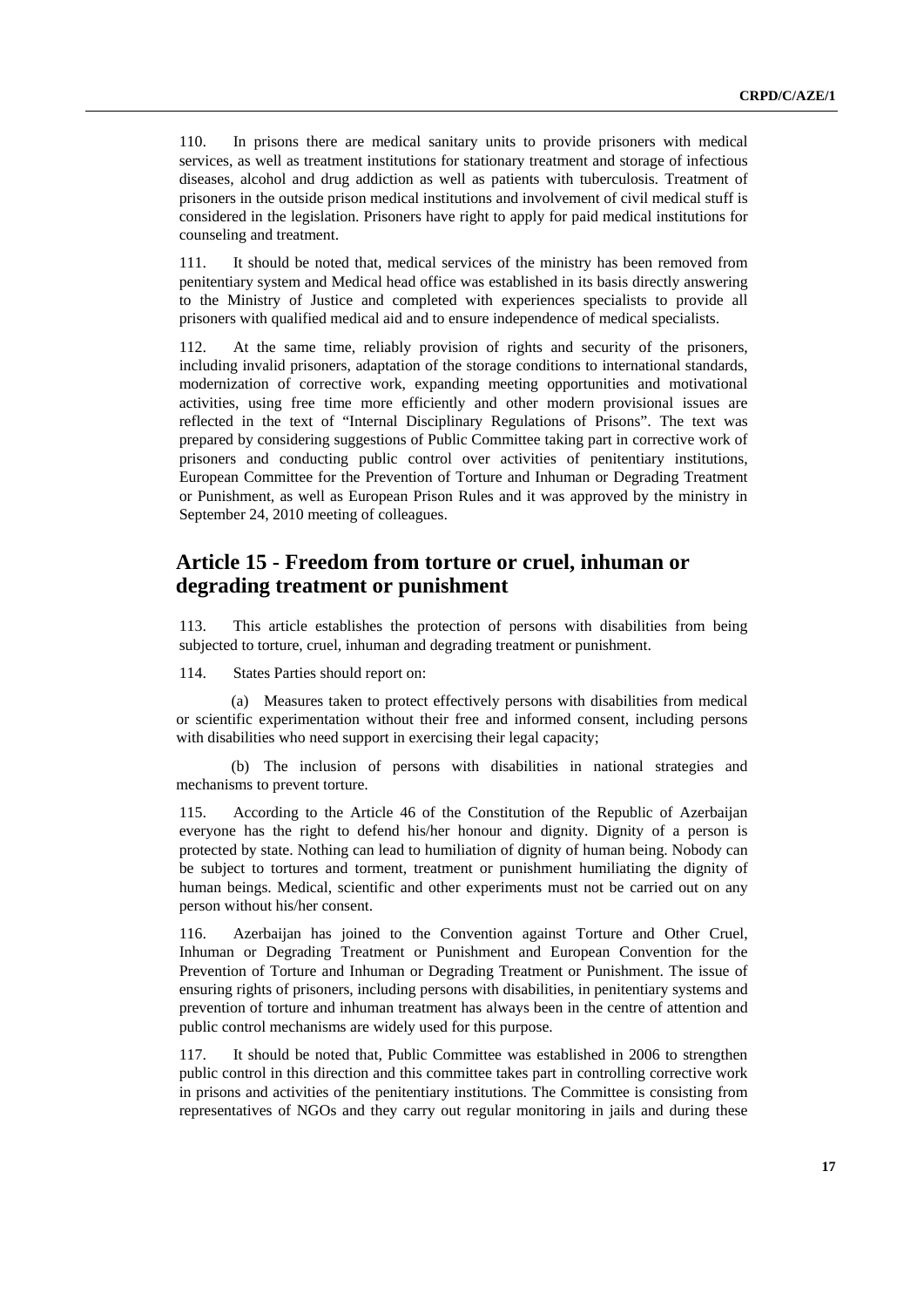monitoring they meet with prisoner with disabilities, pay attention and propose suggestions about treatment towards the prisoners, their housing conditions, financial and medical supply and other issues. The Ministry of Justice carries out necessary work in direction of these suggestions and proposals.

118. Also, the monitoring of the prisoners' conditions is carried out by the European Committee for Prevention of Torture, International Committee of the Red Cross, as well as relevant non-governmental organizations.

119. At the same time, Commissioner of Human Rights (Ombudsman) was established in line with the Decree of the President of the Republic Of Azerbaijan dated January 13, 2009, as an institutions carrying out national preventive mechanisms envisaged in the Facultative Protocol of the UN Convention against Torture approved by the Law of the Republic of Azerbaijan in December 2, 2008.

120. The main objective of regular visits of Ombudsman's National Preventive Mechanism to penitentiary institutions were learning current situation and carrying out preventive activities in line with the Facultative Protocol.

121. The relevant services of the Ministry of Internal Affairs (MIA) carry out their work in accordance to the Constitution of the Republic of Azerbaijan, the Law "On Police", Criminal and Criminal Procedural Code and other national and international normative legal acts providing equal rights to men and women, as well as protecting the high rights of children. The activities are carried out as a part of human rights to protect citizens and especially the group in need of special protective mechanisms namely, persons with disabilities, women and under aged individuals.

122. The applications of individuals from the mentioned group are issued to initial inspection, administrative inquisition and before court proceedings without distinction of existing disabilities or gender. Girls and women with disabilities have opportunity to use their right to entirety.

123. Reference to different principles is not allowed during opinions or decisions about investigation materials of boys and girls with disabilities and children with impaired health are considered equal and they have all the rights as other children.

124. Taking into account age and gender, children with impaired health are ensured with protection, like other children, against exploitation, violence and all forms of degrading treatment in both domestic and educational institutions. These activities for education and awareness-raising are carried out in accordance to guidelines of the Law of the Republic of Azerbaijan "About the Rights of the Children" and with the instructions adapted to the Law by the order of the MIA dated to February 27, 2007.

125. State Commission of Family, Woman and Child Problems, Ombudsman Institution and other child protection organization carry out activities for providing and improving activities of protection of children from violence, illegal domestic acts and rehabilitation of children committing crime and victims of criminal acts according to instructions reflected in the legislation. These activities are also carried out by the order, instruction and guidelines of the Ministry of Internal Affairs.

126. The above mentioned institutions carry out workshops, round-tables and conferences, as well as are study and implement modern and useful work methods of specialists of child rights institutions of the UN and OSCE.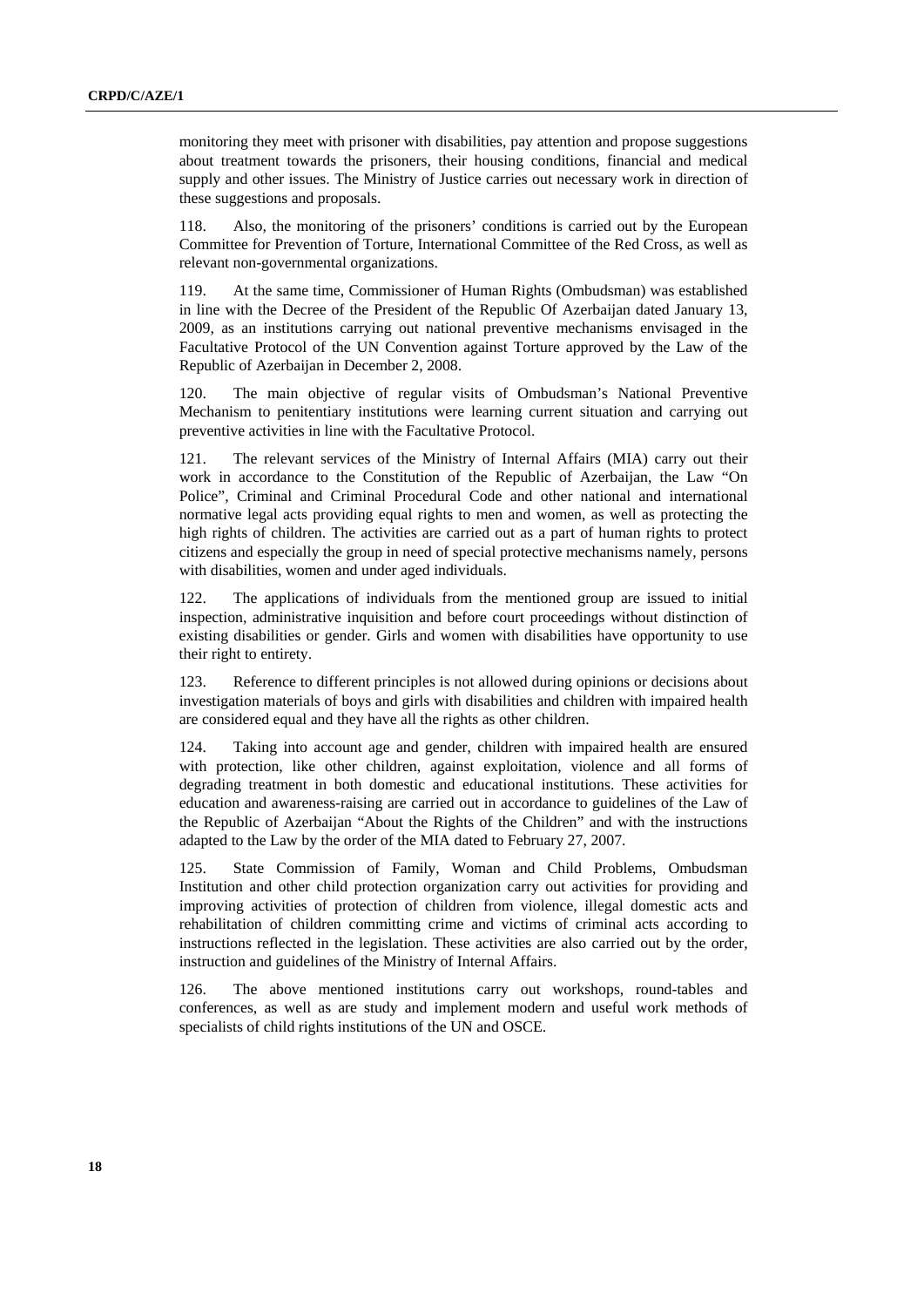## <span id="page-18-0"></span> **Article 16 - Freedom from exploitation, violence and abuse**

127. This article protects persons with disabilities from all forms of exploitation, violence and abuse, both within and outside the home, paying special attention to children and women with disabilities.

128. States Parties should report on:

(a) Legislative, administrative, social, educational and other measures taken to protect persons with disabilities, both within and outside the home, from all forms of exploitation, violence and abuse, including the gender and child based aspects;

(b) Social protection measures to assist and support persons with disabilities, including their families and caregivers, and to prevent, recognize and report instances of exploitation, violence and abuse, including the gender- and child-based aspects;

(c) Measures taken to ensure that all services and programmes designed to serve persons with disabilities are effectively monitored by independent authorities;

(d) Measures taken to ensure that all persons with disabilities who are victims of violence have access to effective recovery, rehabilitation and social re-integration services and programmes;

(e) Measures taken to ensure that all services and resources available to prevent and support victims of violence are accessible to persons with disabilities;

(f) Legislation and policies, including women and child focused legislation and policies, to ensure that instances of exploitation, violence and abuse against persons with disabilities are identified, investigated and, where appropriate, prosecuted.

129. "The Complex Program for Fight against Daily Violence in a Democratic Society" was approved by the Decision of the Cabinet of Ministers in January 25, 2007 for purpose of providing systematic fight against daily violence in the Republic of Azerbaijan in accordance to international principles and national legislation. The issues of activating persons with disabilities using their vocational and experience capacity, carrying out relevant activities for reintegrating to the society the victims of violence and children with special needs, including children with impaired health are determined in the Action Plan for implementation of the Program;.

130. The Law of the Republic of Azerbaijan "On Prevention of Domestic violence" identifies and regulates measures for prevention of negative legal, medical and social consequences of violence committed through abuse of close relative relationship, joint residence and previous joint residence, and social protection of victims of violence, provision with legal assistance, as well as measures in direction of prevention of such cases.

131. The Criminal Code of the Republic of Azerbaijan determines criminal responsibility for killing, injuring health, beating, torturing etc. of persons with disabilities and the fact that the crime is committed against a person in a helpless situation or against a person which is in dependence on guilty, is considered as aggravating circumstance.

132. According to the Article 35.3 of the Constitution of the Republic of Azerbaijan, nobody might be forced to work. The Criminal Code of the Republic of Azerbaijan determines criminal responsibility for human trafficking and forced labour.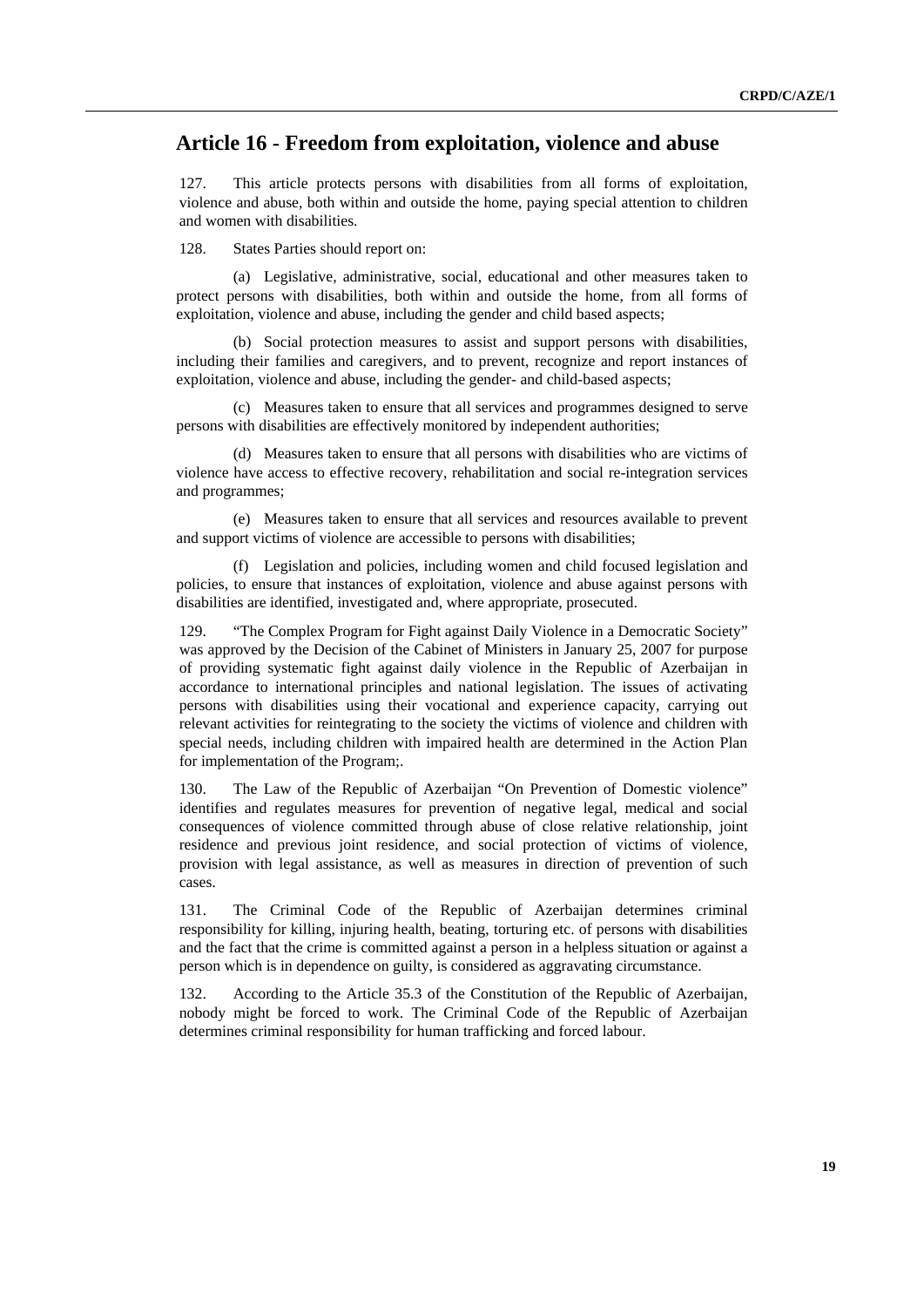## <span id="page-19-0"></span> **Article 17 - Protecting the integrity of the person**

133. This article establishes the right to respect for the physical and mental integrity of persons with disabilities.

134. States Parties should report on:

(a) Measures taken to protect persons with disabilities from medical (or other) treatment given without the free and informed consent of the person;

(b) Measures taken to protect all persons with disabilities from forced sterilization, and girls and women from forced abortions;

(c) The existence, composition and role of independent review organizations to ensure the fulfilment of this right, as well as the programmes and measures adopted by these bodies.

135. According to the Constitution of the Republic of Azerbaijan medical, scientific and other experiments must not be carried out on any person without his/her consent.

136. According to the Criminal Code of the Republic of Azerbaijan criminal responsibility is considered for illegal artificial fertilization or implantation of embroils, implementation of operation with purpose of medical sterilization, realization of biomedical researches or application of forbidden diagnostics and treatments ways, and also of medical products, and illegal abortion.

#### **Article 18 - Liberty of movement and nationality**

137. This article recognizes the right of persons with disabilities to liberty of movement, to freedom to choose their residence and to a nationality.

138. States Parties should report on:

(a) Legislative or administrative measures taken to ensure the right of persons with disabilities to acquire a nationality and to not be deprived of it, as well as to ensure the right of persons with disabilities to enter or leave the country arbitrarily;

(b) Measures taken to ensure that every newborn child with a disability be registered upon birth and given a name and a nationality.

139. According to the Article 28 of the Constitution of the Republic of Azerbaijan everyone legally being on the territory of the Azerbaijan Republic may travel without restrictions, choose the place of residence and travel abroad. Any citizen of the Azerbaijan Republic has the right to return to his/her country whenever he/she so desires.

140. According to the Article 52 of the Constitution of the Republic of Azerbaijan a person having political and legal relations with the Azerbaijan Republic and also mutual rights and obligations is the citizen of the Azerbaijan Republic. A person born on the territory of the Azerbaijan Republic or by citizens of the Azerbaijan Republic is the citizen of the Azerbaijan Republic. A person is the citizen of the Azerbaijan Republic if one of his/her parents is the citizen of the Azerbaijan Republic.

141. In no circumstances a citizen of the Azerbaijan Republic may be deprived of citizenship of the Azerbaijan Republic. The state of Azerbaijan carries the responsibility on behalf of its agencies and officials of citizenship right before the citizens of the Republic of Azerbaijan.

142. According to the Law "On Citizenship of the Republic of Azerbaijan" citizenship of the Republic of Azerbaijan is equal for all irrespective of foundations of its acquisition.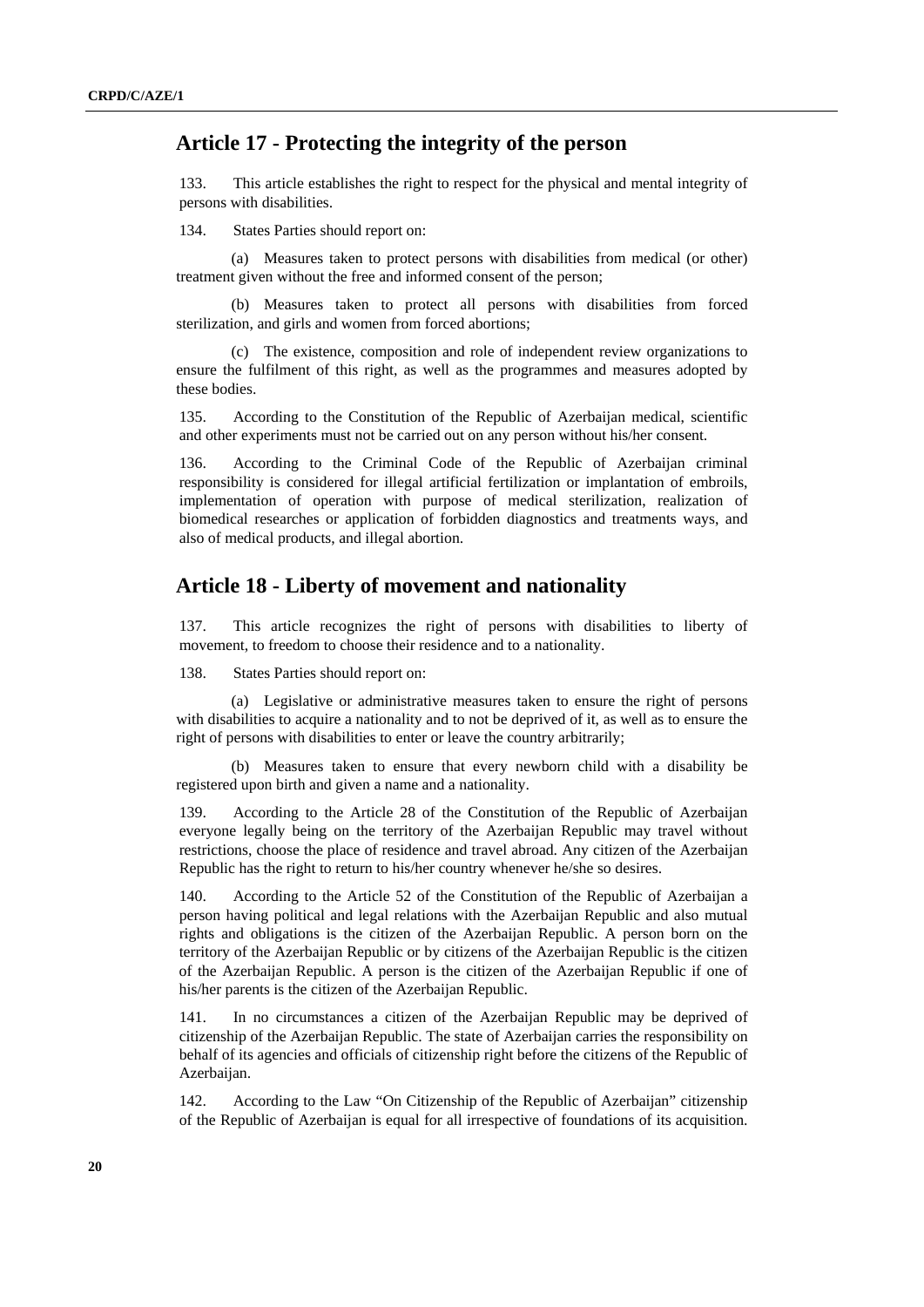<span id="page-20-0"></span>According to the Article 11 of the Law, a person shall acquire the citizenship of the Republic of Azerbaijan in the following cases:

(a) When born on the territory of the Republic of Azerbaijan, or born from citizens of the Republic of Azerbaijan;

(b) As a consequence of admission to citizenship of the Republic of Azerbaijan:

(c) By reasons stipulated by international treaties of the Republic of Azerbaijan;

(d) By other reasons stipulated by the present Law

143. According to the Law of the Republic of Azerbaijan "Law on Azerbaijani citizens' identity cards" refusal from issuing or changing identification card is prohibited. The identification cards are issued by relevant bodies, in maximum 10 days after the application of the citizen of the Republic of Azerbaijan or his legal representative with a birth certificate, photo of the citizen of 16 years of age, receipt of payment of state duty and in necessary situations, documents confirming the citizenship of the Republic of Azerbaijan.

144. According to the Law on "On exit from the country, entry into the country, and about Passports" each citizen of the Republic of Azerbaijan, as well as foreignersand persons without citizenship have rights to free exit from the country and entry into the country through the check-points specially provided for such purposes and they cannot be deprived of this right. The citizen's right to exit from the country and entry into the country in accordance with the procedure determined by the present Law is realized only on a basis of the passport of the citizen of the Azerbaijan Republic and permission to enter a foreign country — visa, issued in accordance with the international agreements. Civil passport is issued by relevant bodies of internal affairs within no later than one month after application of the citizen with identification card, photos, the state duty receipt, and documents confirming the Azerbaijan Republic's citizenship. The passport is issued in 5 days in cases envisaged in the legislation of the Republic of Azerbaijan, in 2 days in exceptional cases (if the voyage is connected with an urgent medical treatment of the citizen of Azerbaijan or individual(s) travelling with them, or serious illness or death of a relative and other exceptional conditions).

145. According to the Law "On the Rights of the Child" a child born in the area of the Republic of Azerbaijan is registered and provided with citizenship. A name is given to a child with mutual consent of the parents, in the absence of parents it is given with the consent or instruction of custodial agency.

## **Article 19 - Living independently and being included in the community**

146. This article recognizes the right of persons with disabilities to live independently and to participate in the community.

147. States Parties should report on:

(a) The existence of available independent living schemes, including the provision of personal assistants for persons who so require;

(b) The existence of in-house support services allowing persons with disabilities to live in their community;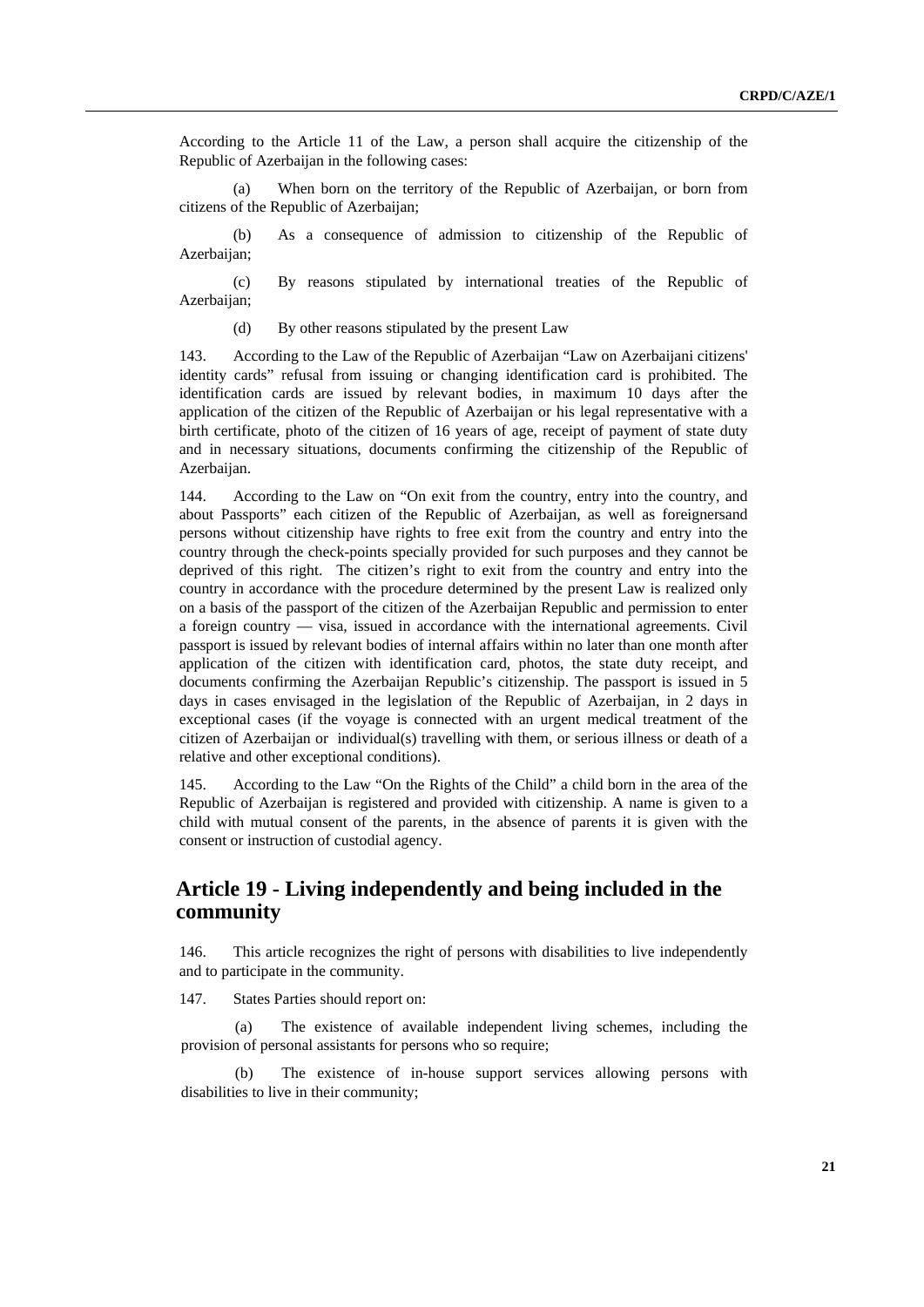<span id="page-21-0"></span>(c) The existence and range of options of residential services for living arrangements, including shared and sheltered accommodation which take into account the form of disability;

(d) The degree of accessibility for persons with disabilities to community services and facilities provided to the general population.

148. According to the Law of the Republic of Azerbaijan on "On prevention of disabilities and impaired health of children and rehabilitation and social protection of the disabled and children of impaired health" social support agencies provide medical and public services in homes or stationary institutions to persons with disabilities in need of outside assistance and care, as well as to children with impaired health.

149. The circumstances of being in boarding houses or other stationary social support institutions ensure use of rights and legal interests to the persons with disabilities and children with impaired health and assist provision of demands in maximum capacity.

150. According to the Articles 34 and 43 of the Law, the relevant executive body provide comfortable living space to the persons with disabilities and children with impaired health in case if there is no need for them to stay in boarding houses or stationary social support institutions as a result of their rehabilitation.

151. Children without parents or with parents deprived of their rights, living in state or other social institutions when they reach to the age of maturity they have right to get financial support to buy flats without waiting and to repair it if the medical social expertise decides that he/she can live independently.

152. Labour and recreational facility for young persons with disabilities has been functioning in Ramana with 200 places since 1990, under the Ministry of Labour and Social Protection of the Population. Currently it has 123 residents. According to the Statute, persons between 18-35 years of age with the disability in mobility and support are allowed to reside in the facility. They reside with provision of state guarantee and pensions.

153. Since the facility has started functioning the Ministry of Labour and Social Protection of Population had established special engineer-programmer faculty in the Azerbaijan State Oil Academy for the residents living there and capable of continuing their education. The faculty functioned till the year 2000. Graduates of the faculty are working in different organization, offices and institution, including 5 of them working in Ramana Labour and Recreation House for Young Persons with Disabilities.

154. 5 vocational training courses have been established in Ramana Labour and Recreation House for Young Persons with Disabilities since 2009, as a result of activities carried out by the Ministry to provide purposeful work of the facility. Until now 171 persons with disabilities have graduated from these training courses and 40 are continuing with their education.

#### **Article 20 - Personal mobility**

155. This article recognizes the right of persons with disabilities to move freely with the greatest possible independence.

156. State Parties should report on:

(a) Measures to facilitate the personal mobility of persons with disabilities, including the use of signal indicators and street signs for accessibility, in the manner and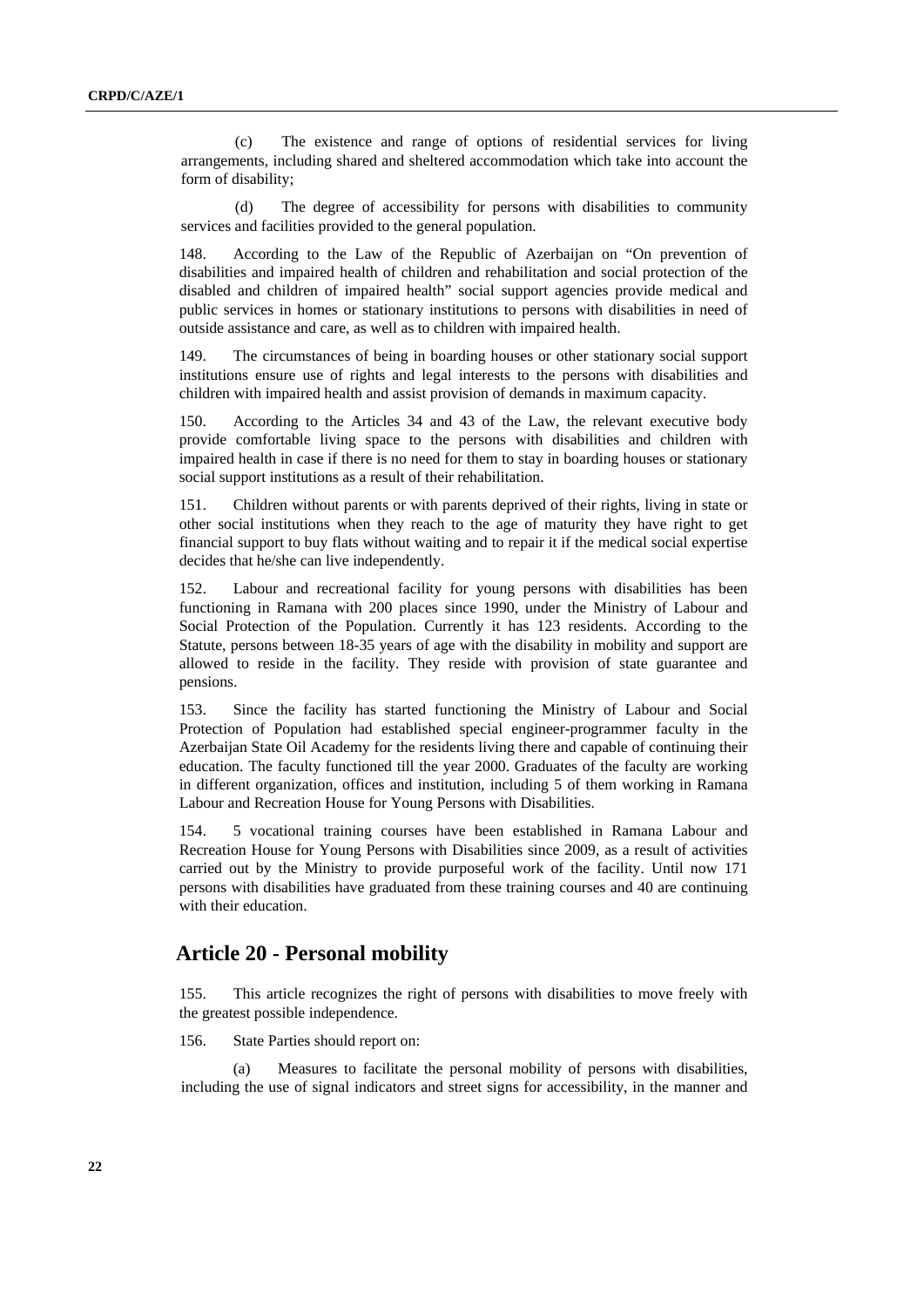<span id="page-22-0"></span>the time of their choice, as well as their access to forms of assistance (human, animal, or assistive technologies and devices), at an affordable cost;

(b) Measures taken to ensure that the technologies are high quality, affordable, and user-friendly;

(c) Measures taken to give training in mobility skills to persons with disabilities and specialist staff;

(d) Measures taken to encourage entities that produce mobility aids, devices and assistive technologies to take into account all aspects of mobility for persons with disabilities.

157. Relevant road signs for pedestrian persons with disabilities and recognition signs for their vehicles are determined in the Law "On traffic" of the Republic of Azerbaijan. Thus, "Visually Impaired Pedestrians" 7.15 and "Persons with Disabilities" 7.17 road signs are determined in the appendix number 4 of the Law "On traffic" in the part 7 (additional information signs) of "Road Signs" in vehicle recognition part. Also, "Recognition sign of vehicles operated by speech or hearing impaired persons" and "Recognition sign of vehicles operated by persons with disabilities" are determined in the appendix 7 of the Law.

158. According to the Paragraph 11 of the Article 37 of the Law determines the followings; carrying out activities for safe movement of mechanical means of transportation operated by the disabled and immediate suspension of movement of vehicles with the signal (a signal – rising white stick) of visually impaired person crossing the street.

159. At the same time, according to the Article 28.2 of the Code of Administrative Offences of the Republic of Azerbaijan the movement of vehicles operated because of disabilities of persons cannot be suspended, with the exception of operating drunk driver.

# **Article 21 - Freedom of expression and opinion, and access to information**

160. This article recognizes the right of persons with disabilities to freedom of expression and opinions, including the freedom to seek, receive and impart information and ideas through all forms of communication of their choosing.

161. States Parties should report on:

(a) Legislative and other measures taken to ensure that information provided to the general public is accessible to persons with disabilities in a timely manner an without additional cost;

(b) Legislative and other measures taken to ensure that persons with disabilities can use their preferred means of communication in all forms of official interaction and access to information, such as sign language, Braille, augmentative and alternative communication, and all other accessible means;

(c) Measures taken to urge private entities and mass media to provide their information and services in an accessible form for persons with disabilities, including measures taken to prevent the blocking or restriction of access to information in alternative formats by the private sector;

(d) Degree of accessibility of mass media and percentage of public websites that comply with the Web Accessibility Initiative (WAI) standards;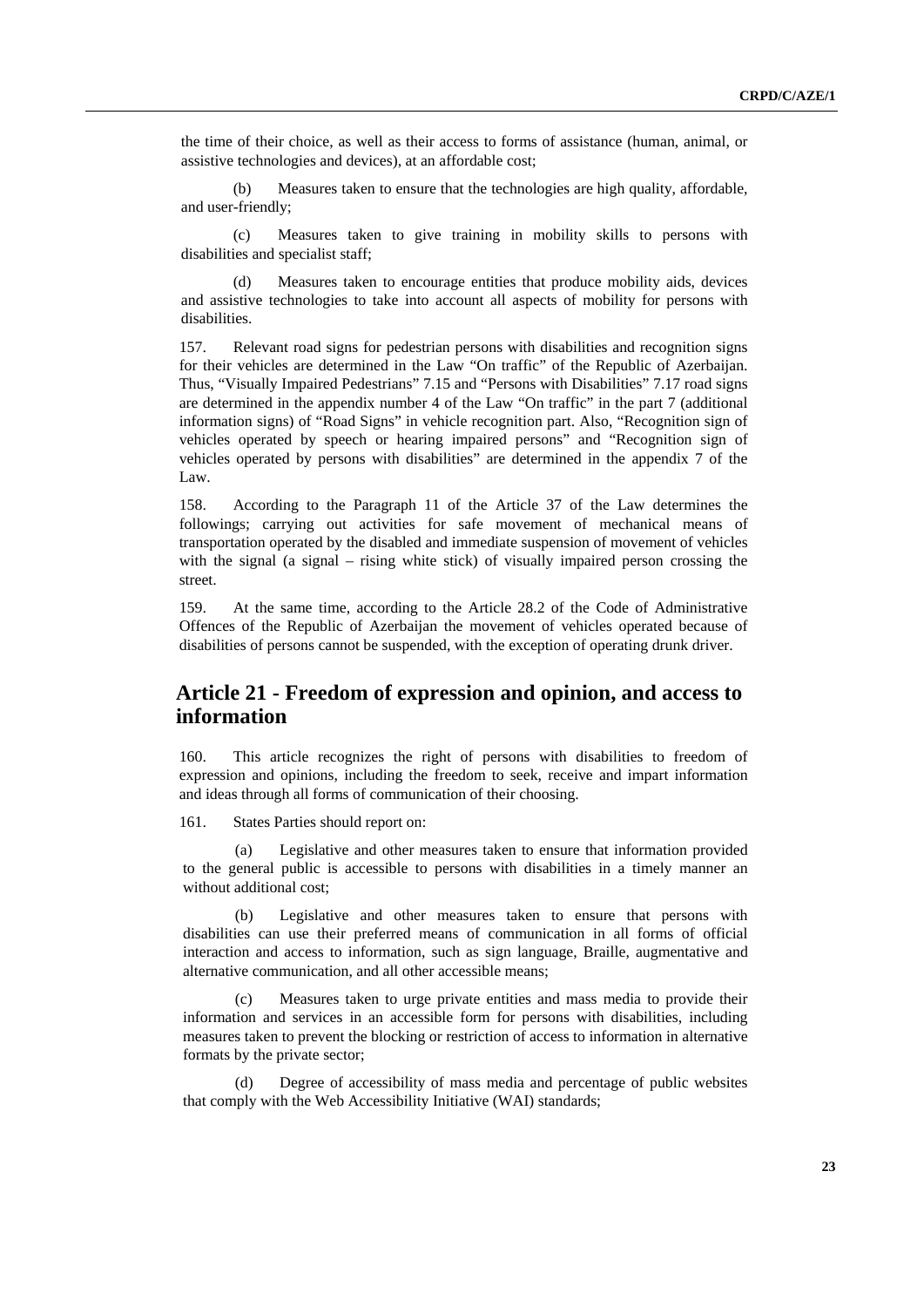<span id="page-23-0"></span>(e) Legislative and other measures taken linked to the official recognition of sign language(s).

162. According to the Constitution of the Republic of Azerbaijan everyone has liberty of thought and speech. Nobody should be forced to promulgate his/her thoughts and convictions or to renounce his/her thoughts and convictions. Everyone is free to look for, acquire, transfer, prepare and distribute information. In Azerbaijan laws about freedom of thought, speech, information and mass media were expertise by reliable international organization and adopted

163. At the same time, the citizens' rights of speech and the right to express their thoughts and convictions in mass media, the rights to collect and distribute information are determined with the laws "On Mass Media", "On Access to Information" and other laws of the Republic of Azerbaijan.

164. A Library for Visually Impaired Persons was established in 1981. The library has around 5 thousand books printed in Braille fonts, as well as audio-cassettes and CDs. The library is being expanded constantly to meet the demands of readers. In 2007-2010 the Library for Visually Impaired Persons has bought many CDs from the Russian Federation, on scientific-popular literature, as well as bestsellers and classic literature.

165. The library has 20 employees and 13 of them have university degree. Majority of the employees are visually impaired. The library cooperated closely with the Society of Visually Impaired Persons in Azerbaijan and together they carry out projects.

# **Article 22 - Respect for privacy**

166. This article recognizes the right of all persons with disabilities to the protection of their private life, honour and reputation.

167. States Parties should report on the measures taken to protect the privacy of personal, health and rehabilitation related information of persons with disabilities.

168. States parties should report on measures taken so that persons with disabilities not be concealed on the pretext of protection of privacy.

169. According to the Constitution of the Republic of Azerbaijan everyone has the right for personal immunity. Everyone has the right for confidentiality concerning personal and family life. Except cases envisaged by legislation interference in personal life is prohibited. Everyone has the right of protection from illegal interference to personal and family life. Gaining, storing, use and spreading information about the person private life without his/her consent is not permitted. No one may be subjected to being followed, videotaped or photographed, tape recorded or subjected to other similar actions without his or her consent save activities in cases prescribed by law. The state guarantees everyone the right for confidentiality with respect to correspondence, telephone communications, post, telegraph messages and information sent by other communication means. This right might be restricted, as specified by legislation, to prevent crime or to find out true facts when investigating criminal case. Everyone may become familiar with the materials collected in regards to him or her save in cases prescribed by law. Everyone has a right to demand correction or elimination of the information collected in regards to him or her, which does not correspond to the truth, is incomplete or collected through violation of the provisions of law.

170. Everyone has the right to defend his/her honour and dignity. Dignity of a person is protected by state. Nothing must lead to humiliation of dignity of human being.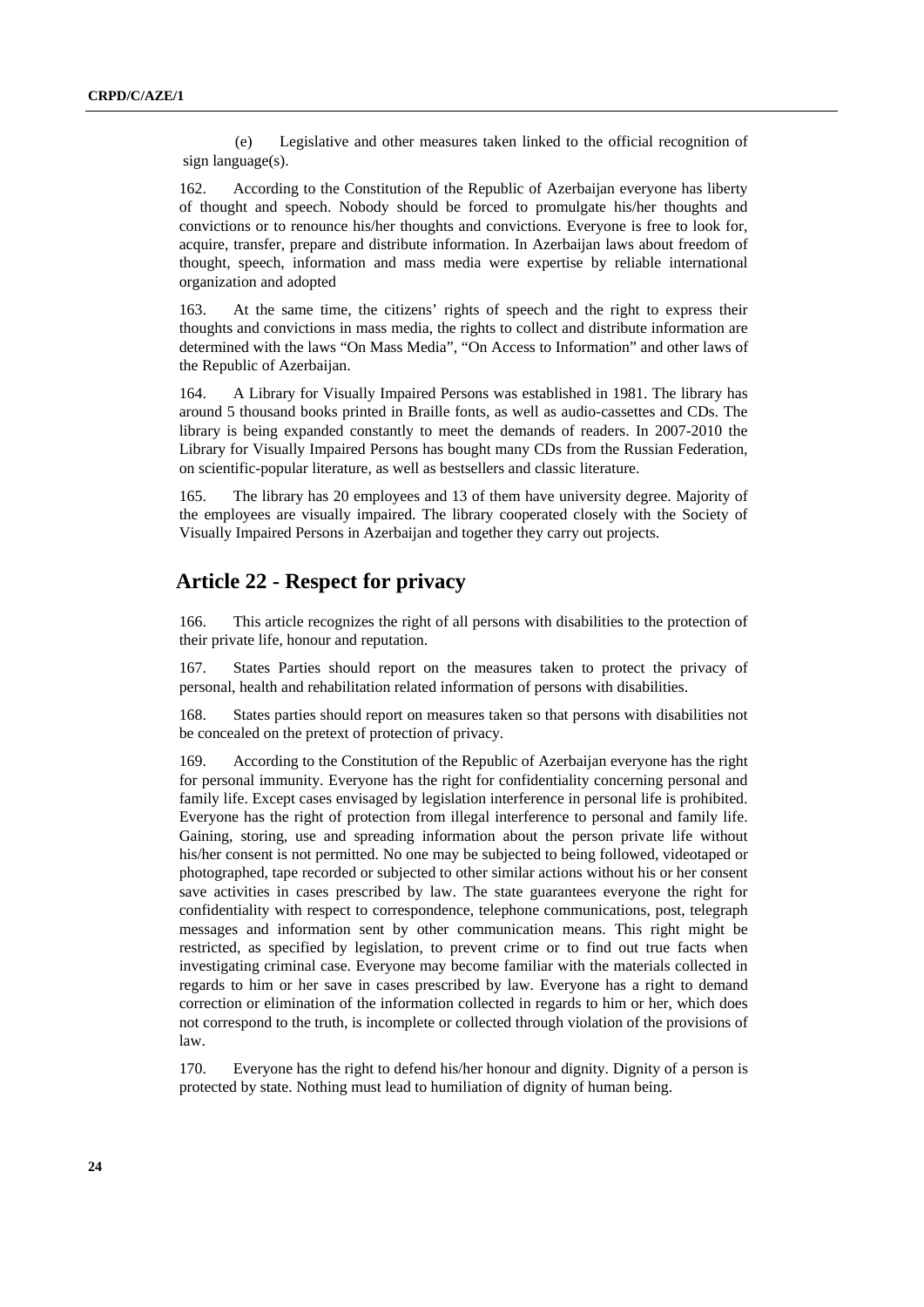# <span id="page-24-0"></span> **Article 23 - Respect for home and the family**

171. This article recognizes the right of persons with disabilities to marriage and to found a family, to decide freely on the number of children to have, and to retain their fertility on an equal basis to others.

172. States Parties should report on:

(a) Measures taken to ensure that persons with disabilities may exercise the right to marry and to found a family on the basis of full and free consent;

(b) Measures taken so that persons with disabilities have access to family planning, assistive reproduction and adoption or fostering programmes;

Measures taken to ensure that parents with disabilities, who so require, are provided with the adequate support in their child-rearing responsibilities, ensuring the parent-child relationship;

(d) Measures taken to ensure that no child is separated from her/his parents because of the disability of either the child or one or both of the parents;

Measures taken to support fathers and mothers, and the families of boys and girls with disabilities, in order to prevent concealment, abandonment, neglect or segregation of the boy or girl with a disability;

Measures taken to avoid institutionalization of boys and girls with disabilities whose parents are unable to care for them, and ensure that they are provided with alternative care from the wider family, or when this is not possible, in a family setting in the wider community;

(g) Measures taken to prevent the forced sterilization of persons with disabilities, especially with girls and women.

173. According to the Article 34 of the Constitution of the Republic of Azerbaijan everyone has the right to marry on reaching the age specified by legislation. Marriage shall be concluded voluntarily. Nobody should be force to marriage. Marriage and family are protected by state. Maternity, paternity and childhood are protected by the law.

174. Also, marriage connection procedures and conditions between the citizens of the Republic of Azerbaijan have been widely interpreted in Family Code of the Republic of Azerbaijan. Thus, in the Republic of Azerbaijan age of marriage for men 18 years old, for women 17 years old was determined according to the Code. For the conclusion of marriage, written consent and to reach the age of marriage are necessary. If one of the parties or both of them intending to marry has been considered by a court mentally ill or lacking wisdom, it is measured as cases to prevent the closure of the marriage.

175. If one of person getting married hide found skin-veneral disease and acquired immune deficiency syndrome (AIDS) and, then another side may apply to the court at the request of invalidation of marriage.

176. According to the Article 120, of the Family Code of the Republic of Azerbaijan, persons considered by the court to be incapable of activity or persons with limited activity, as well as persons unable to carry out parental duties due to health, cannot adopt a child.

177. According to the Decision of Cabinet of Ministers of the Republic of Azerbaijan dated August 15, 2000 persons with diseases and injuries that lead to disability groups I and II are not allowed to adopt a child, as well as guardianship or patronage.

178. According to the Article 35 of the Law of the Republic of Azerbaijan "On Rights of the Child" Children with mental and physical disabilities shall have the right to receive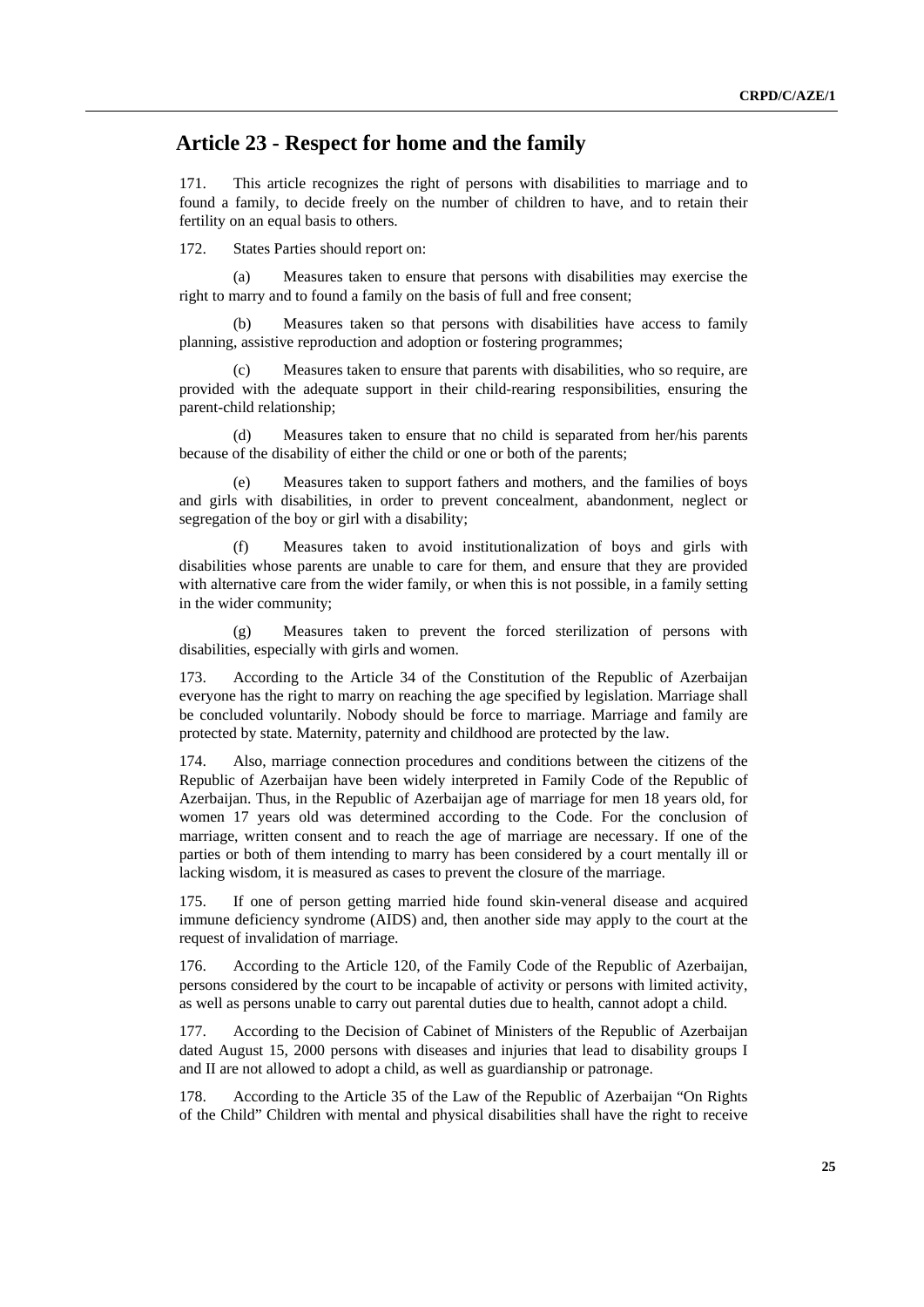extraordinary, psychological, medical and defectological help determined by the Cabinet of Ministers of the Republic of Azerbaijan.

179. The State assists with the social and psychological rehabilitation, with receiving education in accordance with their opportunities, choosing profession, labour involvement of these children, take appropriate measure to prevent children's disabilities.

180. Provision of discounts to the persons taking care of the child with impaired health is reflected on Article 36 of the Law "On the Right of the Child". The period of care of children with impaired health under the age of 18 are included in work practice of giving pension law and additional benefits are paid in the amount of 10% of basis part of labour pensions to child care person.

181. If a minor is catches disease related to post vaccination trauma then a parent or a legal representative has right for benefit of 100% of average salary, regardless of work experience, until the child's health impairment is identified according to legislation.

182. The Law of the Republic of Azerbaijan "On prevention of disabilities and impaired health of children and rehabilitation and social protection of the disabled and children with impaired health" determine state policy on disabled persons in the Republic of Azerbaijan, guarantee the prevention of reasons leading of disabilities, rehabilitation of the disabled, getting equal opportunities of disabled to all other citizens, the creation of necessary condition for assisting of full leading life according to their interests and own talents.

183. The Law "On education (special education) of persons with impaired health" was adopted according to the Decree of the President of the Republic of Azerbaijan, dated June 5, 2001. The law regulates relations arising in the field of education of persons with impaired health care, determine the organizational-legal and economic fundamentals of special education.

184. According to the "Guidelines on providing home services to lonely elderly citizens and persons with disabilities" of the Republic of Azerbaijan, elderly citizens over 75 years of age and persons with disability group of 1 living alone without children or parents legally obliged to take care of them living in the same city or rayon (regardless of living in different districts) are taken in for home services by the department of home services of the City (district) Centres for Social Protection of the Population.

185. According to the Article 45 of the Law of the Republic of Azerbaijan "On prevention of disabilities and impaired health of children and rehabilitation and social protection of the disabled and children with impaired health", social support authorities provide medical and home services at home or at stationary institutions, to the disabled and children with impaired health in need of outside assistance and service. Social services agencies, as well as individuals professionally functioning in social services (at home, stationary and semi-stationary institutions) provide exclusive social services to elderly people with disabilities.

186. Concessions are considered for mothers of children with impaired health for their right of getting labour pensions, in the Article 8 of the Law of the Republic of Azerbaijan "On labour pensions" dated February 7, 2009.

187. "Rules of providing medical, defectological and psychological assistance (service) to persons with disabilities, children with impaired heath, IDPs, refugees or elderly people, children, law-income families or families without house-hold head with IDP status living in temporary residence areas or hospitals, citizens injured during rescuing or providing medical aid in emergency situations, citizens of the Republic of Azerbaijan with HIV, individuals with refugee status and without permanent citizenship in the Republic of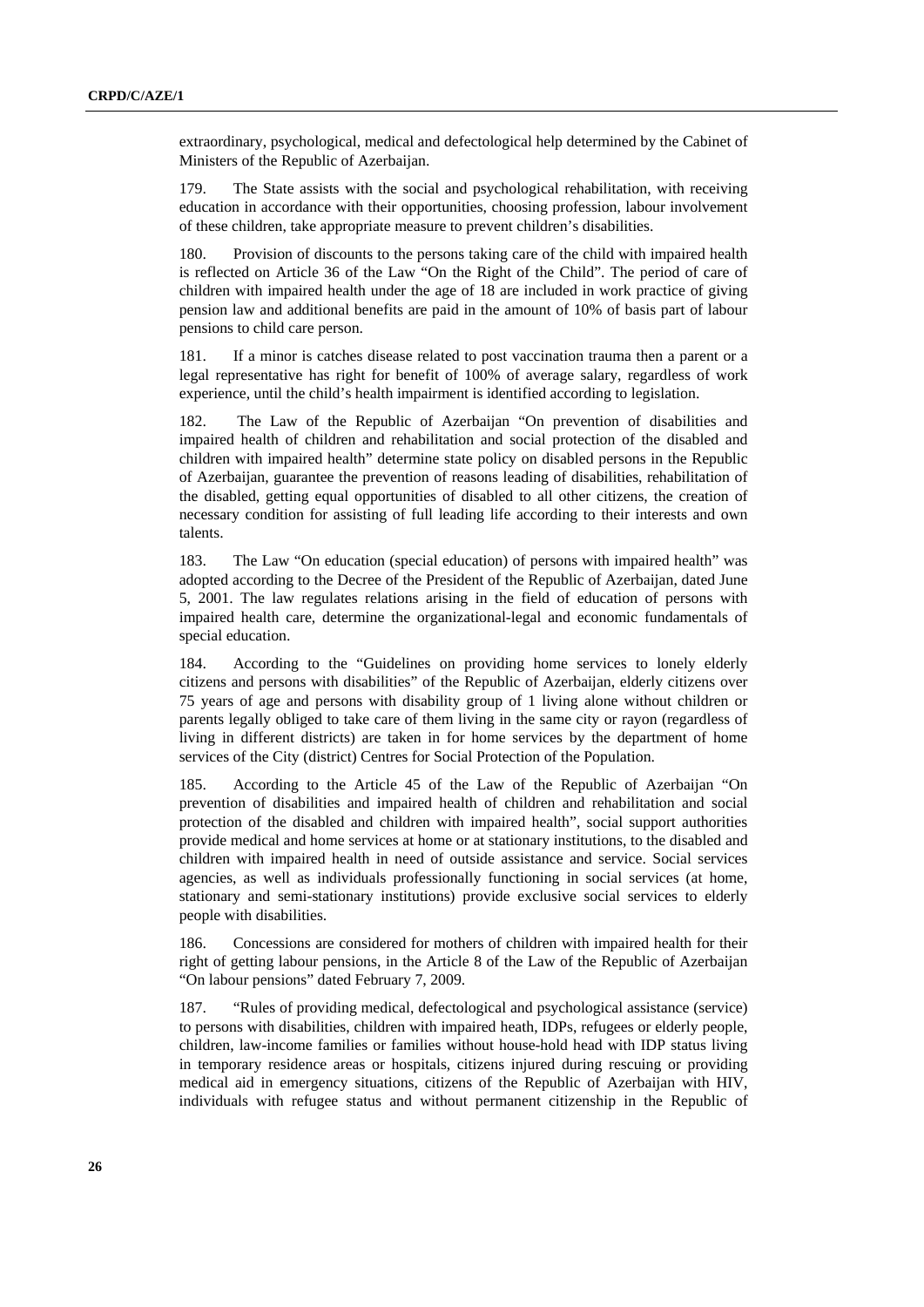<span id="page-26-0"></span>Azerbaijan, donors during organ (and/or) tissue transaction" was approved by the Decision of the Cabinet of Ministers of the Republic of Azerbaijan, dated March 7, 2005.

188. The Articles 9 and 10 of the Law "On social benefits" dated February 7, 2006, determining basis of appointment and issuance of social benefits in the Republic of Azerbaijan and regulating other relations in this area, also reflects rules for appointment and issuance of benefits for persons with disabilities and children with impaired health.

189. At the same time, Development program for organizing education of children with special needs (with impaired health) in the Republic of Azerbaijan was approved by the Decision of the Cabinet of Ministers, dated February 3, 2005. Main goals of the program are social protection of mentally and physically impaired children, development of the special education facilities, registration of these children and involvement in the education.

190. Issues of the relevant subject were reflected in the "State Program for returning children to their families from the state institutions of the Republic of Azerbaijan (deinstitutionalizing) and alternative care (2006-2015)".

191. One of the main goals of the Program is in a ground of socio-economic development, carrying out preventive measure for preventing falling of children to such institutions and reducing number of children in such institutions.

192. Systematic preventive measures among children in risk groups and their families is included in the Action Plan of the Program for preventing falling of children in state child institutions.

193. According to the Article 31 of the Law of the Republic of Azerbaijan "On the rights of the child", protection of children deprived of parental care is ensured by their adoption, giving them to patronage, guardianship and other families and if not possible then placing them in relevant institutions.

194. The Law of the Republic of Azerbaijan "On protection of health of the population", dated June 26, 1997, covers protection of health of the population, protection of everyone's physical and mental health, increasing active life expectancy and political, economic, legal, scientific, medical, sanitary-hygienic measures directed to provision of medical service. According to the Article 31 of the Law medical sterilization is applied to eliminating fertility of an individual or protecting a woman from pregnancy. Medical sterilization is carried out only with a written consent of individual and medical directions.

195. Directions on the medical sterilization shall be determined by the Ministy of Health and it is carried out in state or private medical institution.

196. Persons carry responsibility for conduct of illegal medical sterilization established by the legislation.

# **Article 24 - Education**

197. This article recognizes the right of persons with disabilities to education on the basis of equal opportunity, ensuring an inclusive education system at all levels and the facilitation of access to lifelong learning.

198. State Parties should report on:

(a) Measures taken to ensure that every child with disabilities has access to early-stage education, and mandatory primary, secondary and higher education;

(b) Information on the number of boys and girls with disabilities in earlystage education;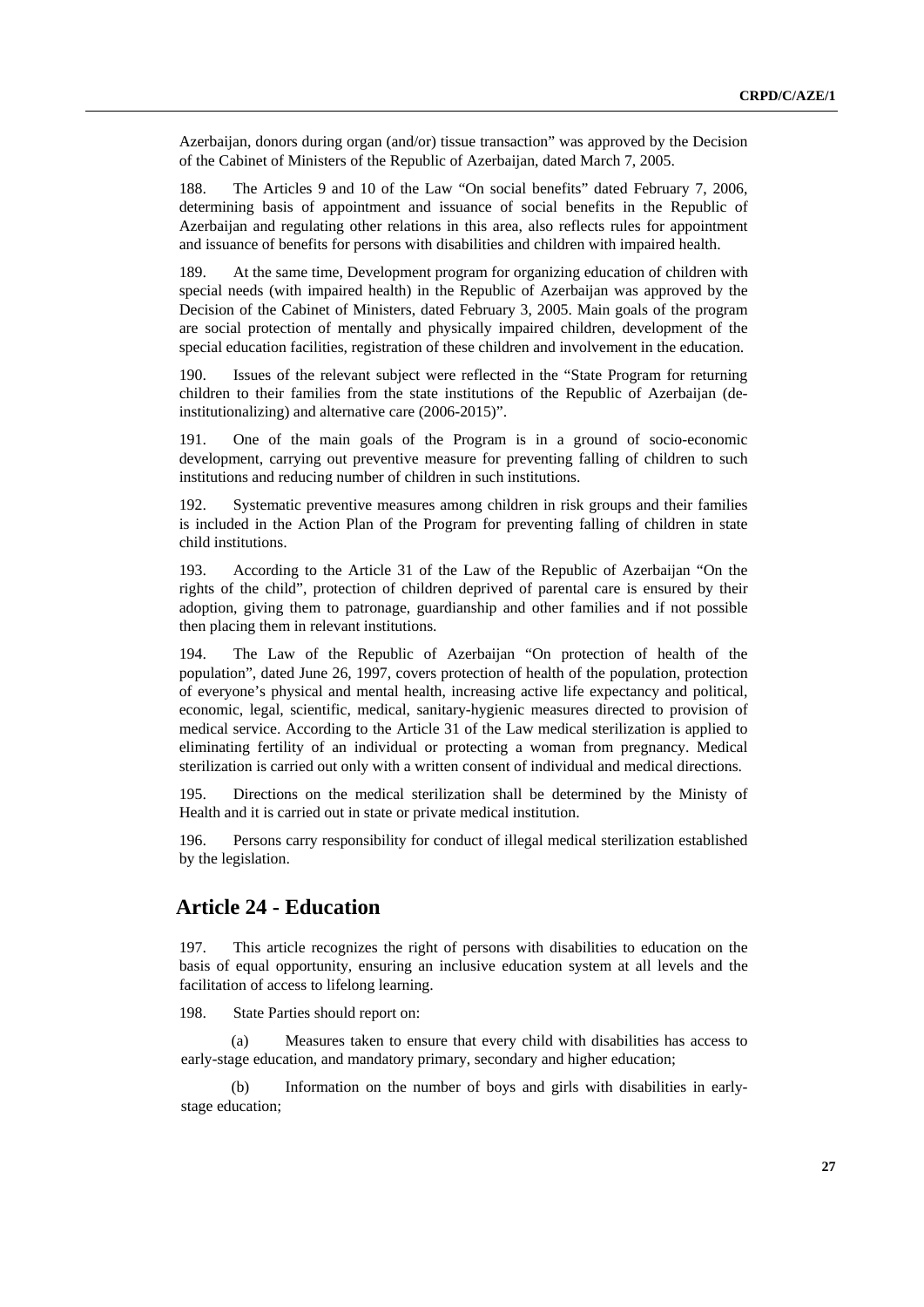(c) Information on the existing significant differences in the education of boys and girls in the different education levels and whether there are policies and legislation to cater for these differences;

(d) Legislative and other measures that ensure that schools and materials are accessible and that individualized reasonable accommodation and support required by persons with disabilities is provided to ensure effective education and full inclusion;

(e) Availability of specific skills-training services for children, adults or teachers who so require in Braille, sign languages, augmentative and alternative communication, mobility and other areas;

(f) Measures taken for the promotion of the linguistic identity of deaf persons;

(g) Measures taken to ensure education is delivered in the most appropriate languages, modes, means of communication, and environments for the individual;

(h) Measures to ensure an adequate training on disability to professionals in the education system, as well as measures to incorporate persons with disabilities in the education team;

(i) Number and percentage of students with disabilities in tertiary education;

(j) Number and percentage of students with disabilities by gender and fields of study;

(k) Reasonable accommodation provisions and other measures to ensure access to lifelong learning education;

(l) Measures taken by the State to ensure early identification of persons with disabilities and their education needs.

199. According to the Article 42 of the Constitution of the Republic of Azerbaijan, everyone has the right for education.

200. According to the Law "On prevention of disabilities and impaired health of children and rehabilitation and social protection of the disabled and children with impaired health" the state guarantees the provision of necessary conditions for their education and vocational training.

201. The Law "On Education" adopted in June 19, 2009 determines main principles of providing education and for general regulation of education activities, in accordance to the Constitution of the Republic of Azerbaijan.

202. It should be noted that, the Law "On education (special education) of persons with disabilities" was adopted in June 5, 2001. The purpose of special education is adapting persons with disabilities to the society by teaching necessary knowledge, skills and habits, including habits for self-service, labour activities and family life.

203. At the same time, "Development Program for organizing education for children with special needs (with impaired health) in the Republic of Azerbaijan (2005-2009)" was approved by the Cabinet of Ministers in February 3, 2005.

204. Acceptance rules of persons with impaired health to professional education institutions have been established according to the according to the Decision of Cabinet of Ministers of the Republic of Azerbaijan dated April 29, 2002. It determines the acceptance rules of professional educational institutions, age limits, list of documents to which they are presented of limited health care persons.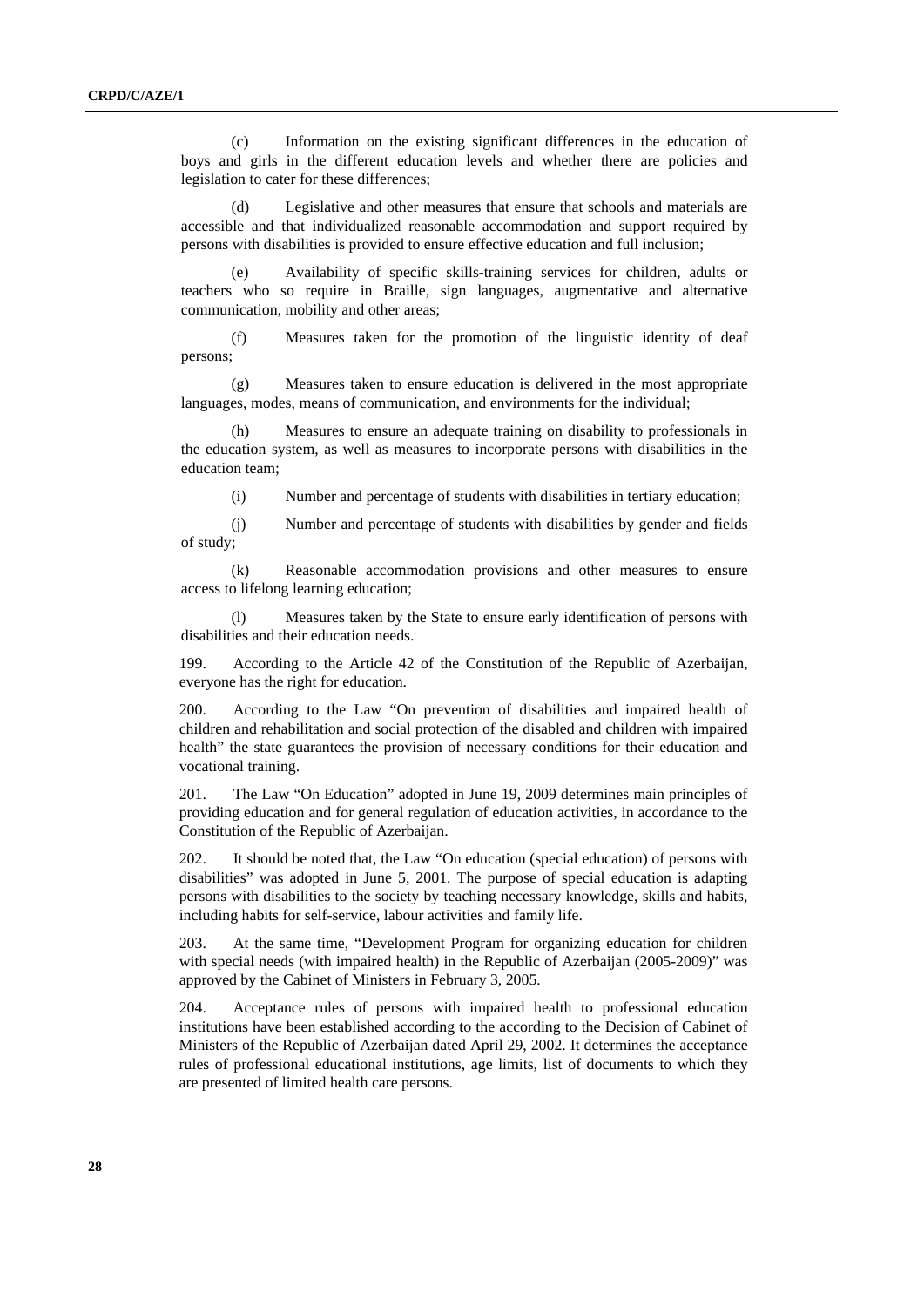205. Also, rules of receiving free special education have been established for persons with impaired health, according to the Decision of Cabinet of Ministers of the Republic of Azerbaijan dated May 29, 2002.

206. The list of diseases giving the right for education at home is given in "The list of diseases giving the right to education at home and rules of organizing of education at home" according to the Decision of Cabinet of Ministers of the Republic of Azerbaijan dated May 10, 2002.

207. Regulations have been developed for the special pre-school educational institutions for persons with impaired health in accordance to the Decision of Cabinet of Ministers of the Republic of Azerbaijan dated March 4, 2004. Purpose of the education in special pre-school educational institutions is to ensure the comprehensive development and training of persons with limited health, trainings for school, teaching of the necessary knowledge, ability and skills, their adaptation to society, as well as creation of skills of self-service, creating conditions for the restoration of health.

208. The relevant city (district) executive authorities and Ministry of Education provide pre-school education, after-school upbringing, pre-school, secondary, vocational, secondary vocational and higher education for children with impaired health and persons with disabilities older than 18 years of age. Education and vocational training of these persons are conducted in different forms, as well as in the form of education at home and private education.

209. Ministry of Education creates opportunities for establishing groups in pre-school education institutions for education and rehabilitation of children with impaired health in more comfortable conditions.

210. The education of children with impaired health is provided at home with the consent of the parents if the child is not capable of going to general education schools. Financial guarantee and privileges is given to one of the parents of children involved in home education or to the person replacing the parents in accordance to the legislation of the Republic of Azerbaijan. Such caretaking is considered as service and included to work experience.

211. Necessary conditions must be provided for after-school comprehensive and harmonious development of children with impaired health, as well as for activating them socially, involving to labour, science, technology, art and sports. These conditions must be provided by education institutions, other state authorities.

212. The secondary, secondary-vocational and higher education of persons with disabilities and children with impaired health is provided in general education institutions, if necessary in special education institutions. Special faculties and departments are organized for them in vocational education institutions, lyceums and higher education institutions.

213. Teaching sessions are organized for children with impaired health getting treatment in stationary preventive-treatment or rehabilitation institutions (centres).

214. Talented children with impaired heath have the right to get free education, as well as music, fine and applied art in after-school general or special education institutions

215. The students of the 1st and 2nd group of disabilities or under 18 with impaired health get 50% more pension than other students.

216. According to individual rehabilitation program and state program on their rehabilitation, vocational training and re-training of persons with disabilities and children with impaired health is provided in education institutions, including education centres of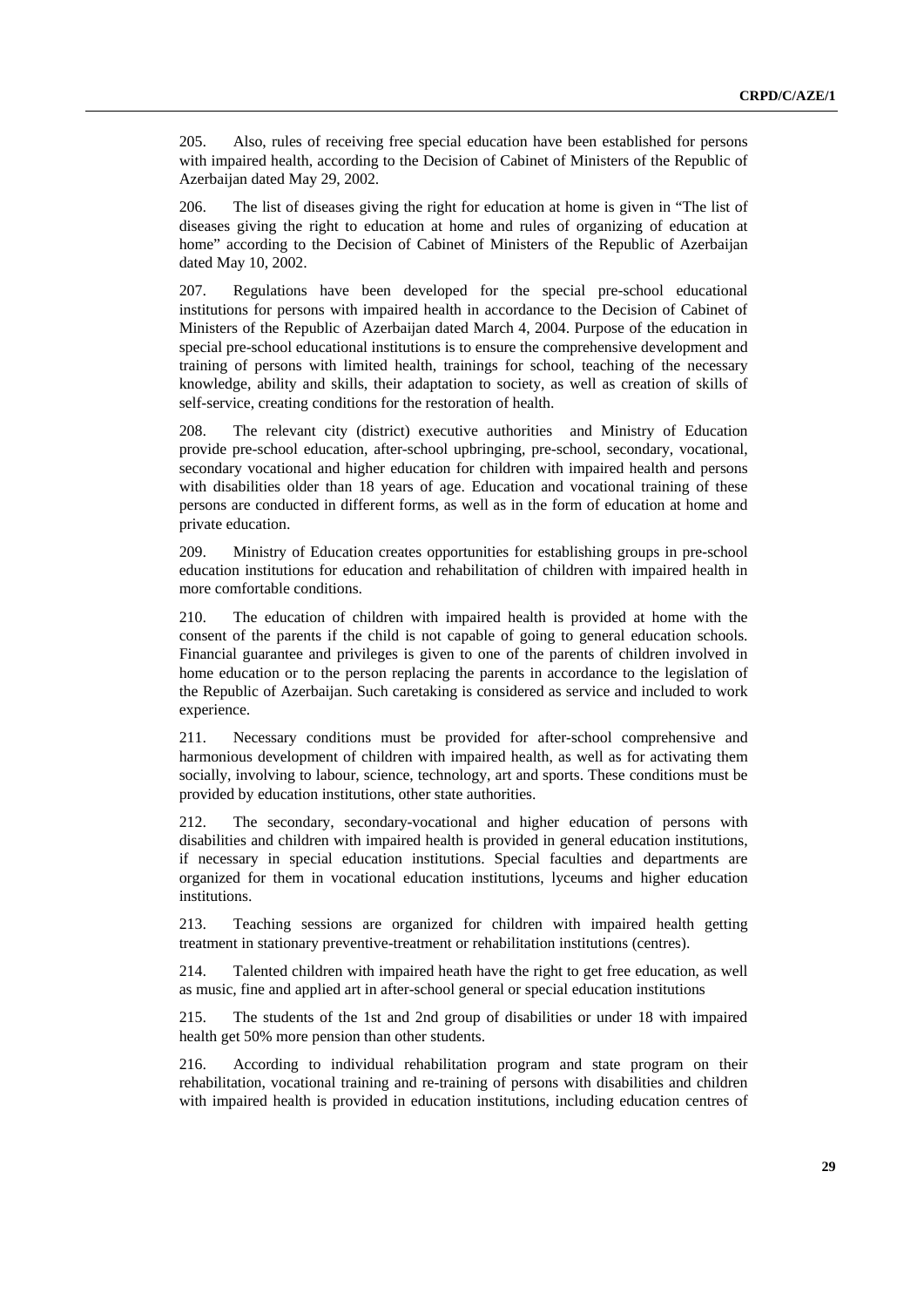state employment services, enterprises and organizations (specialized or general) together with the agencies assisting these persons and their public organizations.

217. State employment services provide vocation oriented services for the purpose of vocational training, trainings for re-specialization and for determining employment opportunities.

218. Blind and visually impaired children are provided with textbooks published in Braille fonts, audio books, special tapes, magnifying glasses, hand sticks and hearing aids for audio impaired children, typhlo-surdo technical means and libraries, special schools and audio studios are established.

219. Child Music School number 38 was established in 1980 for visually impaired children and it has changed to 11 year education system in 2009. Children with the 1st and the 2nd group of disabilities are getting education in this school. The contingent of the school consists of boarding school student of the republic, with visual disabilities. Close to 200 students get education in this school in specializations of piano, tar, kamancha, accordion, drums and singing.

220. Psychological-medical-pedagogical commissions (PMPC) are established in Baku and in republic and their staff is approved by the order of the Ministry of Education for carrying out diagnostics of physical, mental and/or psychological impairment, deciding the need of special education in the basis of information gathered and for giving relevant advices to parents or legal representatives and for investigating disputable issues. The statute of the psychological-medical-pedagogical commissions is approved by the Cabinet of Ministers of the Republic of Azerbaijan.

221. Joint inclusive education projects have been launched by the Ministry of Education in cooperation with UNESCO within "Development Program on the education of vulnerable children in the Azerbaijan Republic for 2005-2009". "Inclusive education" also incorporates education, mainstreaming and comprehensive development of children with disabilities. Effective training and development environment is available in the project covered 13 kindergartens and 16 general education schools, necessary equipment including special facilities (devices, appliances, wheelchairs etc.) meeting the children's needs have been purchased. Booklets have been developed and distributed on "inclusive education" for teachers, tutors and psychologists and "family and school, parent and teacher interaction in the inclusive education" designed for parents. International conference on "Inclusive Education Practice in Azerbaijan" was implemented on June 12 and 13, 2006 and inclusive education experts from UNESCO, Russia and the Ukraine joined it.

222. To improve schooling opportunities of the children with disabilities, to develop their computer skills and increase their access to internet, 7th grade school children with physical disabilities from home school # 219, the Sabail district were involved in the distant education scheme. Every pupil involved in the project was provided with "Apple" computers and internet access. Special software and all set application packages are available for the pupils.

223. According to the Ministry of Education, 16 general education schools with inclusive education is functioning in the country. Number of pre-school education institution with inclusive education is 13. There are 7 special schools in the country. Number of students involved in home-education is 7750. There are 78 children studying in pre-school education institutions with inclusive education in the country and 78 children are involved in integrated education. 609 children are involved in pre-school speech therapy services. Also 555 children are getting education in 2 boarding schools for children with speech impairment.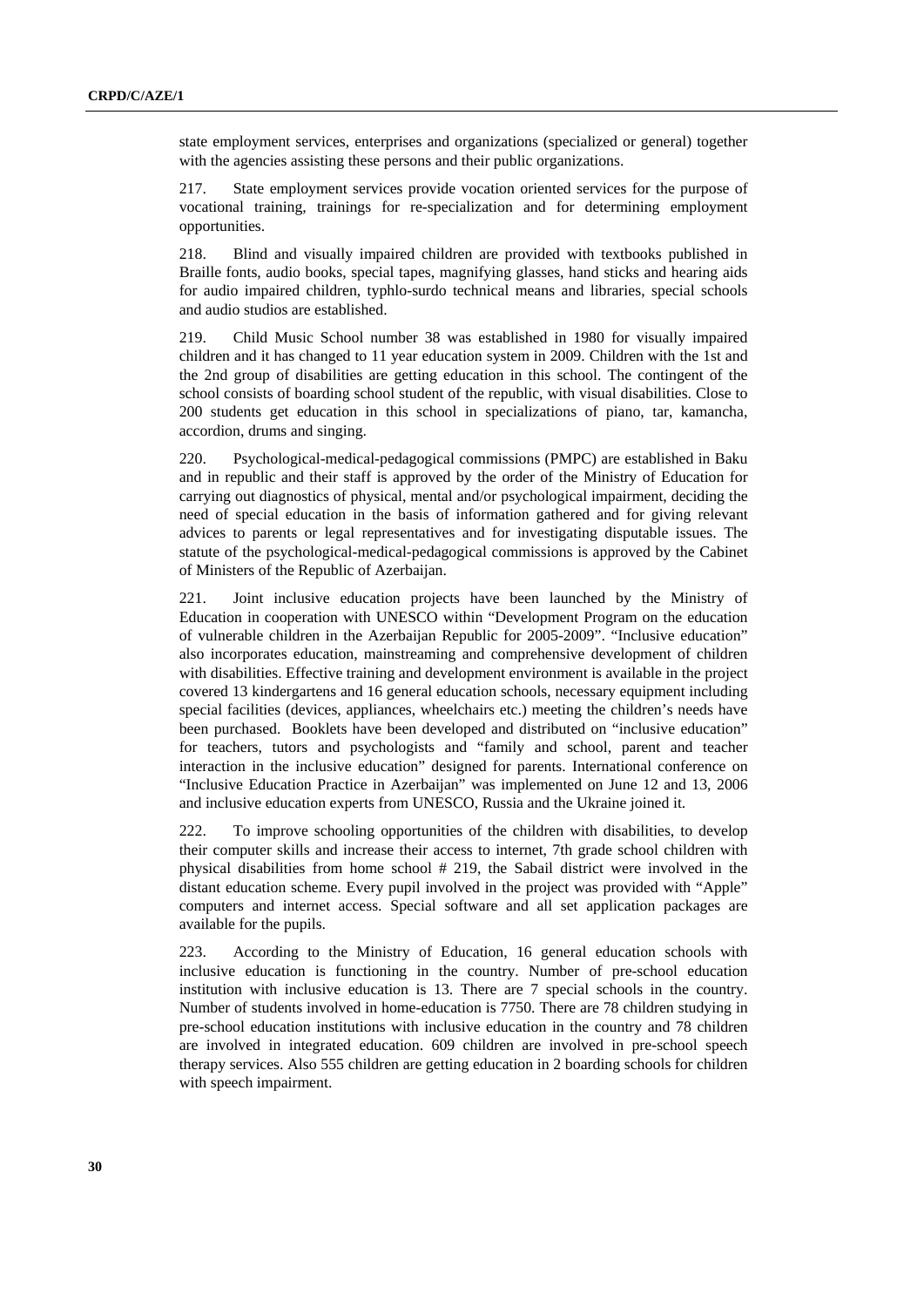<span id="page-30-0"></span>224. 281 students are studying in the boarding schools of general education for visually impaired children. There are 3 pre-school institutions, 16 kindergartens, 4 general education institutions and 8 boarding schools with speech therapy service. Totally 847 pupils with hearing impairement of various degrees study in 3 boarding schools throughout the country.

#### **Article 25 - Health**

225. This article recognizes that persons with disabilities have the right to the enjoyment of the highest attainable standard of health, ensuring access for persons with disabilities to health services, including health-related rehabilitation, that are gendersensitive, in their community and without financial cost.

226. States Parties should report on:

Legislative and other measures that protect against discrimination and ensure that persons with disabilities have the same access to quality health services, including in the area of sexual and reproductive health;

Measures taken to ensure that persons with disabilities have access to disability-related health rehabilitation in their community freely and without financial cost;

(c) Health services, early detection and intervention programmes, as appropriate, to prevent and minimize the emergence of secondary disabilities, paying attention to children, women and the elderly, including in rural areas;

(d) Legislative and other measures to ensure that general public health campaigns are accessible for persons with disabilities;

(e) Measures put in place to train doctors and other health professionals on the rights of persons with disabilities, including in rural areas;

Legislative and other measures to ensure that any health treatment is provided to persons with disabilities on the basis of their free and informed consent;

(g) Legislative and other measures that ensure protection against discrimination in the access to health insurance and other insurance, when these are required by law;

(h) Measures taken to insure that sanitation facilities are not simply available, but fully accessible;

Measures taken to increase awareness and information in various accessible formats, including in Braille, for HIV/AIDS and malaria prevention.

227. Disabled people in Azerbaijan Republic have all socio-economical, political, personal rights and freedoms as shown in the declaration about the rights of disabled adopted by the UN General Assembly, Constitution of Azerbaijan Republic, Laws of Azerbaijan Republic "On the protection of public health", "On prevention of disabilities and impaired health of children and rehabilitation and social protection of the disabled and children with impaired health". Discrimination against disabled people is prohibited and pursued by law.

228. The Law of the Republic of Azerbaijan on Ratification of the Convention on the Rights of Persons with Disabilities, dated on October 2, 2008 # 686-IIIQ and the Law of the Republic of Azerbaijan on Ratification of Optional Protocol of the Convention on the Rights of Persons with Disabilities, dated on October 2, 2008 # 687-IIIQ define tasks for protection of the rights of persons with disabilities, non -discrimination towards them,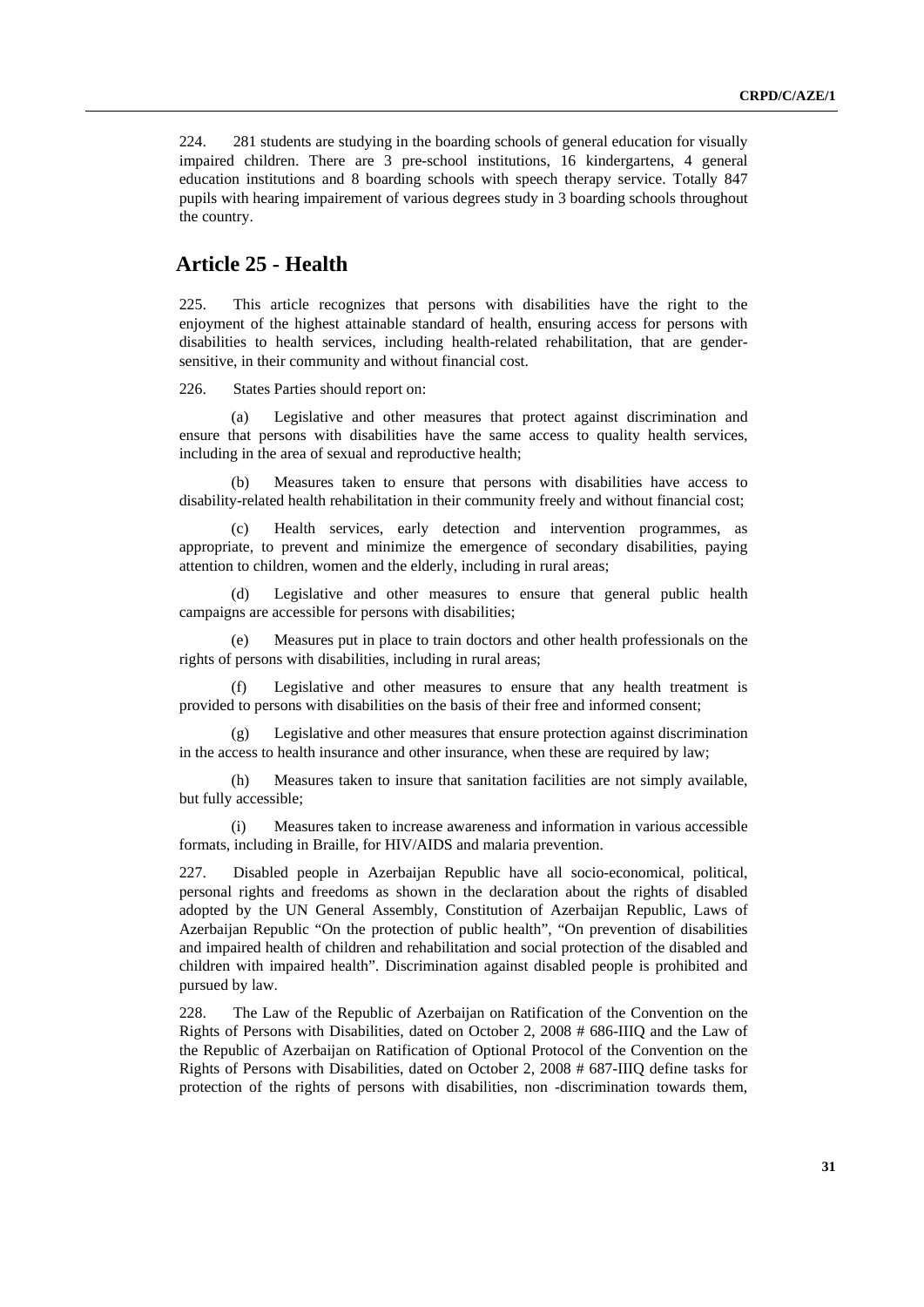equality before the law, rehabilitation, increasing their potential, social protection and integration to the society.

229. Citizens with disabilities have the right to use free qualified medical service in the state medical institutions by means of the state budget, to buy medicine in pharmacies on preferential terms and to be provided with sanatorium treatment.

230. In recent years, 7 State Programs were approved by the Cabinet of Ministers of Azerbaijan Republic by the initiative and direct support of the head of the state. The population have right to use services in framework of implementation of these programs in area of healthcare, including sexual and reproductive health as well as healthcare services for persons with disabilities:

(a) "State Program for diabetes mellitus" (June 7, 2005, the Cabinet of Ministers Decree number 101);

(b) "Action Program for the protection of mothers' and children's health" (September 15, 2006, the Cabinet of Ministers Decree number 211);

(c) "State Program for the development of blood, blood components donation and blood services" (March 6, 2006, the Cabinet of Ministers Decree number 61);

(d) "State Program for haemophilia, inherited blood diseases if Thalassemia" (January 18, 2006, the Cabinet of Ministers Decree number 15);

(e) "Action Program for Chronic renal failure" (July 19, 2006, the Cabinet of Ministers Decree number 179);

(f) "Action Program for immunoprophylaxis of infectious diseases" (July 19, 2006, the Cabinet of Ministers Decree number 177);

(g) "Action Program for guarantee of main antitumor preparation for oncology patients" (July 19, 2006, the Cabinet of Ministers Decree number 178).

231. In accordance with the Ministry of Health order number 3 of January 15, 2008, included in structure of the Ministry of Health and funded by the state budget, free medical services are offered to population, as well as to persons with disabilities at medicalprophylactic institutions.

232. Types of guaranteed medical aid to population, the list of 115 kinds of the most important medicines for patients receiving volumetric and hospital treatment, as well as 141 kinds of medicines for ambulatory patients included in preference groups has been approved.

233. According to the Decree number 37 and 38 of the Cabinet of Ministers of Azerbaijan Republic dated March 7, 2005, free medical treatment and medical aid are being offered by state medical institutions to citizens included in preference group.

234. Ministry of Labour and Social Protection of Population and Ministry of Health carried out necessary actions in the fields of determination of disability, guarantee of objectivity and elimination of negative facts in this issue, expertise of temporary and stable work ability loss of citizens.

235. As reflection of the completed issues, dynamic decrease of disability is being observed in the republic. Thus, according to the information of the MoLSPP while the number of disability in 2003 was 36861, this number has been decreased to 18514 in 2009.

236. According to the state policy in the area of prevention of disability and rehabilitation of disabled people, security of population health, prevention of diseases, their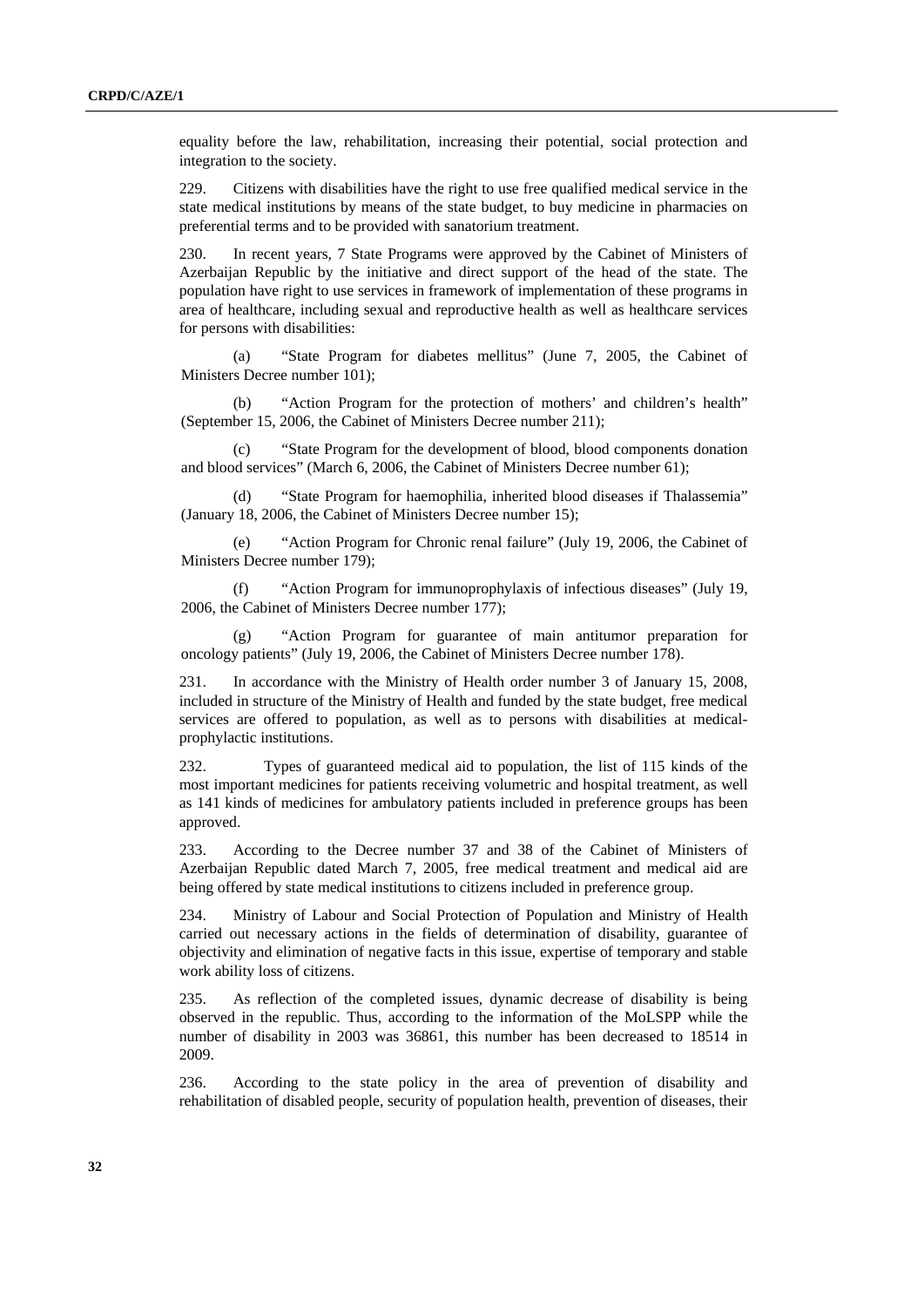early detection and occurrence or complication of disability is being prevented by State Programs.

237. Medical institutions provide children age of up to one year, with diagnostic and dispensary observations in specialized health care facilities for the purpose of early detection of latent faults of children intellectual development, sense organs and action system faults.

238. There are four infants' houses in the republic operating under the subordination of the Ministry of Health. Two of these houses are located in Baku, one in Ganja, and another one in Nakhchivan Autonomous Republic. Three of these infants houses are for healthy children, and one of them (Baku) is for children with psycho neurological disease.

239. The infants' houses are institutions for the purpose of children without parental care, orphans, also for single mothers with difficult social situations to care, to educate and to take medical care for their children.

240. Children in infants houses are examined by all experts, examined for helminthosis, tested for Mantua and preventive vaccinated. Upon illness, children are treated in dedicated isolators and children with average and serious illness are treated in children's hospitals. Children with health and physical faults or with faults in intellectual development receive necessary medical, pedagogical, psychological, defectology and other aids. Methods, forms, volume and duration of such aids are determined by individual rehabilitation program.

241. According to the Decision of the Cabinet of Ministers of the Republic of Azerbaijan dated on March 7, 2005 #38 disabled civilians and military servers as a result of events in 20th January 1990, disabled persons in the war of protection of territorial integrity of Azerbaijan, independence and constitutional order and equal to them, disabled persons of Chernobyl disaster , children with impaired health, disabled people with 1st and 2nd degree and persons infected to HIV/AIDS are provided with free medicals.

242. In order to prevent HIV infection in the territory of Azerbaijan Republic, HIV/AIDS Prevention service of the Ministry of Health and its main medical institution – Republic AIDS Prevention Centre provides preventive measures such as HIV infection detection in time, strengthening epidemiological monitoring, implementation of educational measures on preventive aim and comprehensive support to HIV/AIDS patients.

243. HIV examination has been expanded among population for the purpose of timely detection of the disease. Thus, HIV examinations have been carried: 261875 in 2005, 265804 in 2006, 330020 in 2007, 364367 in 2008, and 385745 in 2009.

244. One of the most important measures, which is educative measure for population about prevention of HIV infection spread, especially for people in risk groups have been implemented through active collaborations of Republic AIDS Prevention Centre with a number of organizations. HIV infection spread among population and methods of protection from this disease, HIV infection prevention measures have been carried out, methodical resources about AIDS problems have been published and spread.

245. Employees of the centre have carried out educative works among young people against HIV/AIDS and drug abuse, organized lectures, reports, trainings and performances dedicated to HIV infection and drug abuse prevention at secondary and high schools for pupils and students.

246. In recent years, cases with malaria illness has been decreased and epidemiological stability has been emerged in the country by proper selection of the disease prevention strategy, implementation of large scale organization against malaria disease, treatmentprophylactic and complex prevention measures.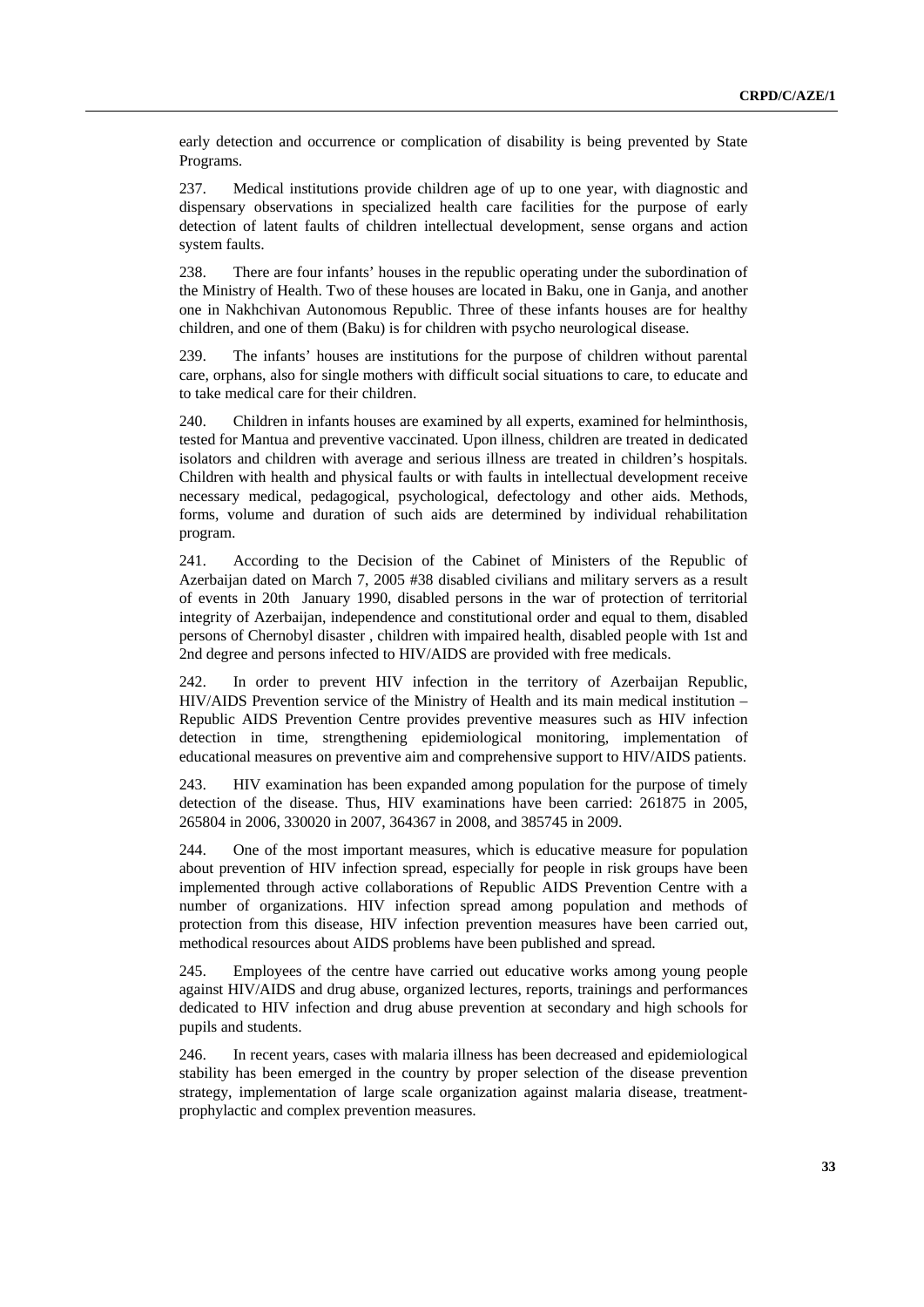<span id="page-33-0"></span>247. According to "National Strategy for elimination of malaria in Azerbaijan Republic for 2008-2013" and "National Action Plan", preventive measures have been implemented to preserve gained achievements and total elimination of malaria in future.

248. In order to help the implementation of considered measures, 1700 primary health care and parasitological service experts have been involved in laboratory diagnostics, treatment, battle and profilaxy trainings within the frame of "New initiatives for sustainable malaria control and prevention" project. At the same time, sufficient antimalaria preventive and treatment medicines, equipment, reagents, etc. have been obtained and sent to the cities and regions of the republic.

249. Appropriate activities are being carried out by the Ministry of Health in direction of preventing reasons leading to disabilities, rehabilitation of persons with disabilities, providing equal opportunity for persons with disabilities to take part in public life, and to assist them for leading life according to their individual skills and interests.

# **Article 26 - Habilitation and rehabilitation**

250. This article establishes the measures to enable persons with disabilities to attain and maintain maximum independence, full physical, mental, social and vocational ability, and full inclusion and participation in all aspects of life, through comprehensive habilitation and rehabilitation programmes, in the areas of health, employment, education and social services.

251. States Parties should report on:

(a) General habilitation and rehabilitation programmes for persons with disabilities, in the areas of health, employment, education and social services, including early intervention, peer support, and the availability of these services and programmes in rural areas;

(b) Measures taken to ensure that participation in habilitation and rehabilitation services and programmes is voluntary

(c) The promotion of initial and continuous training for professionals and staff working in habilitation and rehabilitation programmes

(d) Measures taken for the promotion, availability, knowledge and use of assistive devices and technologies, designed for persons with disabilities, as they relate to habilitation and rehabilitation

(e) Measures taken for the promotion of international cooperation in the exchange of assistive technologies in particular with Third World countries

252. According to the Law of the Republic of Azerbaijan "On prevention of disabilities and impaired health of children and rehabilitation and social protection of the disabled and children with impaired health" the activity of medical, vocational and social rehabilitation of persons with disabilities and children with impaired health is carried out individually by decision medical-social expert commissions with participation of relevant executive authorities and representatives of organizations of persons with disabilities and children with impaired health. Individual rehabilitation program determines rehabilitation measures, as well as concrete volume of social assistance forms, types and duration of implementation. In this connection, there are 14 disabled people rehabilitation centres operating in the country. Disabled people of all classes with potential of rehabilitation, receive medical rehabilitation treatment in disabled people rehabilitation centres. Reception of disabled people in disabled people rehabilitation centres is implemented by referral of medical institutions and medical-social expert commissions. Persons with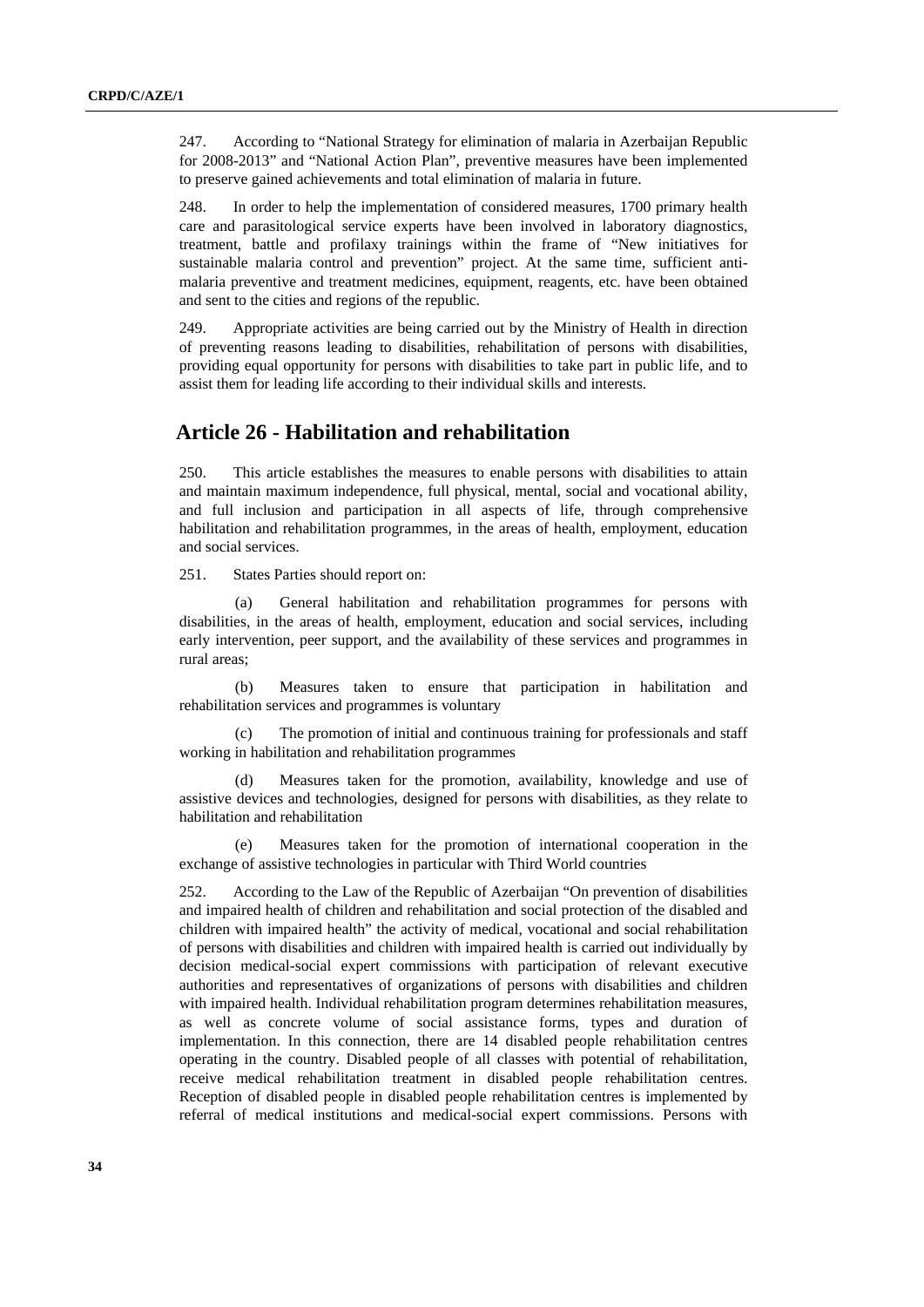disabilities are treated by medicals, physiotherapy, mud treatments, therapeutic physical training, water procedures and other methods of treatment in the disabled people rehabilitation centres. Disabled people are provided with prothesis-orthopeadic information, wheelchair, hearing and other rehabilitation facilities in ambulatory, as well as hospital conditions in prothesis-orthopeadic rehabilitation centres. At the same time, the Ministry of Labour and Social Protection organize sanatorium located in Saki city of Ukraine for people with prop-movement apparatus disability, once a year

253. "Rule for providing the population with prosthesis-orthopaedic products, hearing aids, wheelchair, vehicles and other rehabilitation means" was approved, according to the Decision of the Ministry of Labour and Social Protection dated on July 28, 1999. These rules regulate the provision by prosthesis-orthopaedic products of population, hearing aids, wheelchairs, vehicles and other rehabilitation means in the Republic of Azerbaijan.

254. The "Rules of providing Second World War veterans with prosthesis-orthopaedics products and providing prosthesis-orthopaedics products, wheelchair and vehicles, technical and other products to the disabled, children with impaired health, persons injured during rescuing or medically assisting other in emergency situations" was approved by the Decision of the Cabinet of Ministers of the Republic of Azerbaijan, dated July 8, 2002.

255. It is supported to organize examination and treatment of disabled people and children with limited health opportunities in foreign countries. 185 people in 2008, 205 people in 2009, 135 people in 2010 have been sent for medical treatment outside the republic on basis of state finance. At the same time, funds have been paid for treatment inside the country for 144 people in 2008, 42 people in 2009, and 30 people in 2010. Among disabled people with prop-movement apparatus disability 65 people in 2008, 75 people in 2009, 80 people in 2010 have been sent as groups to Sheki city for treatment.

256. Since January 2009, model of moving rehabilitation services started being created by the Ministry of Labour and Social Protection in collaboration with "Social Services Initiative" NGO in pilot regions – Ismayilly and Guba – selected for the first time in our country. This model service, called "Project of Strengthening of Rehabilitation Services", plays an important role in forming of new policy in ensuring rehabilitation of children with mental and light psychological problems living in rural areas. This project creates an opportunity to serve for more than 700 children aged 3-12. During the implementation of service component of the project 21 children and their families have received different types of rehabilitation and social service. Meanwhile, preparations of appropriate standards for implementation of this project in the entire country have been started, which will support creation of legal framework in this field.

257. According to the Article 21 of the Law, vocational education and retraining of persons with disabilities is carried out in education institutions, including education centres of state employment services, enterprises and organizations (specialized or general) together with the agencies assisting these persons and their public organizations, in accordance to individual rehabilitation program and state program on their rehabilitation. State employment service guarantees a service for determination of work ability of disabled people, professional training, and study of new profession and employment opportunities. Children with blindness and weak view are provided with Braillewriter, books, audio books, visual aids, special type-recorders, lenses, hand-sticks and deaf children are provided with hearing equipment and other deaf-surdotechnical equipment, and special schools and recording studios are created, special libraries are organized for those children.

258. Financial support during vocational training and professional development of disabled people is implemented in an order determined by legislation of Azerbaijan Republic.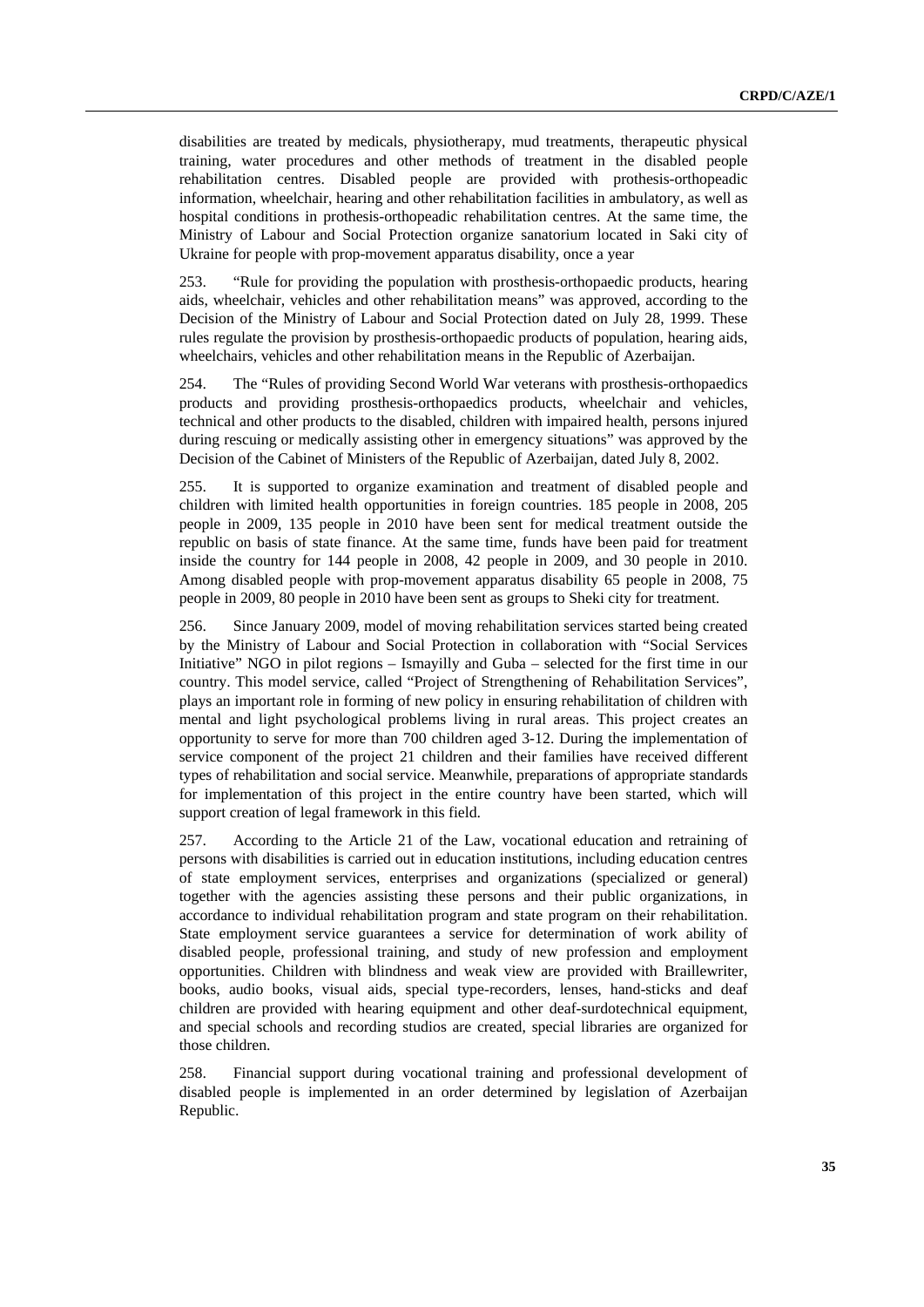<span id="page-35-0"></span>259. 1479 disabled citizens have applied to the Employment Agencies in 2007, 2008, 2009 and during 9 month of 2010, of which 858 people, including 720 people have been provided with jobs by quota, 51 people have been involved in paid public works, and 180 people have been sent to vocational training courses.

260. During the mentioned period, 137 disabled citizens have been referred to temporary jobs through "Labour Markets", 199 disabled citizens have been provided with appropriate jobs through "Trade Fair" operating in Baku, Ganja, Mingechevir and Sumgait cities.

261. Capacity building and rehabilitation programs are implemented on voluntary basis.

262. According to the Article 48 (Improvement of specialization, knowledge and skills of health specialist) of the Law of the Republic of Azerbaijan "On protection of health of the population" specialists of health institutions have to get relevant certificates from retraining and staff development institutions after examinations in relevant program while choosing or changing their specialization and once in no more than five years of working in the same specialization.

263. Close cooperation is established with "Otto-Bok" German firm since 1990 for improvement of services provided to disabled people and other citizens who need prothesis-orthopeadic service, and for increasing efficiency of disabled people rehabilitation in this area. At the moment, Prothesis-orthopeadic Rehabilitation Centre, offering a highly skilled service to the population, have been built by a project and close support of "Otto-Bok" firm. This centre offers to the population prothesis-orthopeadic service in the level of modern requirements and works on basis of "Otto-Bok" technology. There exist business relationships between "Otto-Bok" and Prothesis-Orthopedic Rehabilitation Centre for purchasing semi-finished products for preparation of prothesisorthopedic products.

#### **Article 27 - Work and employment**

264. This article recognizes the right of persons with disabilities to work and to gain a living by participation in a labour market and work environment that is open, inclusive and accessible, including for those who acquire a disability during the course of employment.

265. States Parties should report on:

The legislative measures taken to ensure protection against discrimination in all stages of employment and in any form of employment and to recognize the right of persons with disabilities to work on a basis of equality with others, in particular the right to equal pay for equal work;

(b) The impact of targeted employment programmes and policies in place to achieve full and productive employment among persons with disabilities according to paragraphs 1 (a to g) of the Convention;

(c) The impact of measures to facilitate re-employment of persons with disabilities, who are made redundant as a result of privatization, downsizing and economic restructuring of public and private enterprises according to paragraph 1 (e) of the Convention;

(d) Availability of technical and financial assistance for the provision of reasonable accommodations, including the promotion of the establishment of cooperatives and start ups in order to encourage entrepreneurialism;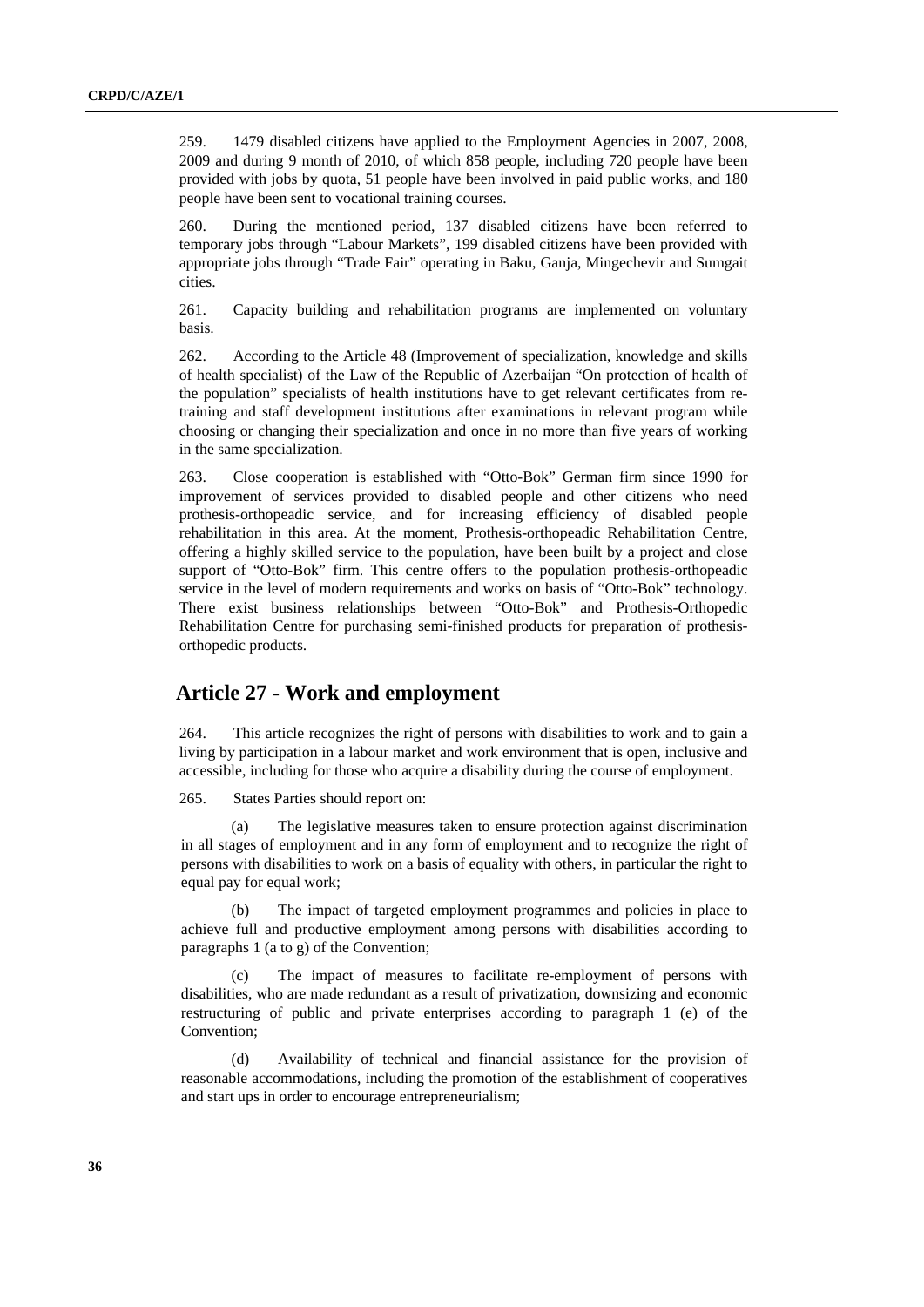(e) Affirmative and effective action measures for the employment of persons with disabilities in the regular labour market;

(f) Positive and effective action measures for the prevention of harassment of persons with disabilities in workplace;

(g) Accessibility of persons with disabilities to open employment and vocational training services, including those for the promotion of self employment;

(h) Information on existing significant differences in employment between men and women with disability and whether there are policies and legislation to cater for these differences in order to promote the advancement of women with disabilities;

Identification of the most vulnerable groups among persons with disabilities (including by providing examples) and policies and legislation in place for their inclusion in the labour market;

(j) Measures taken for the promotion of the trade union rights of persons with disabilities;

(k) Measures taken to assure the retention and retraining of workers who suffer a workplace injury resulting in a disability preventing them from performing their previous tasks;

(l) Provide information on the work of persons with disabilities in the informal economy in the State Party, and the measures taken to enable them to move out of the informal economy, as well as on measures taken to ensure their access to basic services and social protection;

(m) Describe the legal safeguards in place to protect workers with disabilities from unfair dismissal, and forced or compulsory labour according to article 27, paragraph 2;

(n) Measures taken to ensure persons with disabilities who have technical and vocational skills are empowered with the support needed for their entry and re-entry to the labour market according to paragraph 1 (k);

(o) Measures taken to ensure students with disabilities the same access to the general labour market;

(p) Measures taken to ensure various forms of work, such as work on location, telecommuting (off-site/at home) and subcontracting, and work opportunities offered by new communication technologies.

266. Legislation of Azerbaijan Republic "On Employment" determines state legal, economical and organizational principles in area of support to employment, as well as state guarantees in areas of citizens' employment protection and social protection of unemployed people. According to the Article 6.2.1. of the Law one of the main directions of the state policy on employment is providing equal opportunities for all citizens to guarantee the right for choosing their labour and employment freely, regardless of their race, nation, religion, language, gender, maritial status, social origin, place of residence, status of property, conviction, membership to political party, labour union and other public associations.

267. On the basis of the 1st part of the 16th Article of Labour Code of Azerbaijan Republic, assumption of any discrimination upon business qualities of an employee, professional contribution, factors not related to work results, as well as the rights restriction is prohibited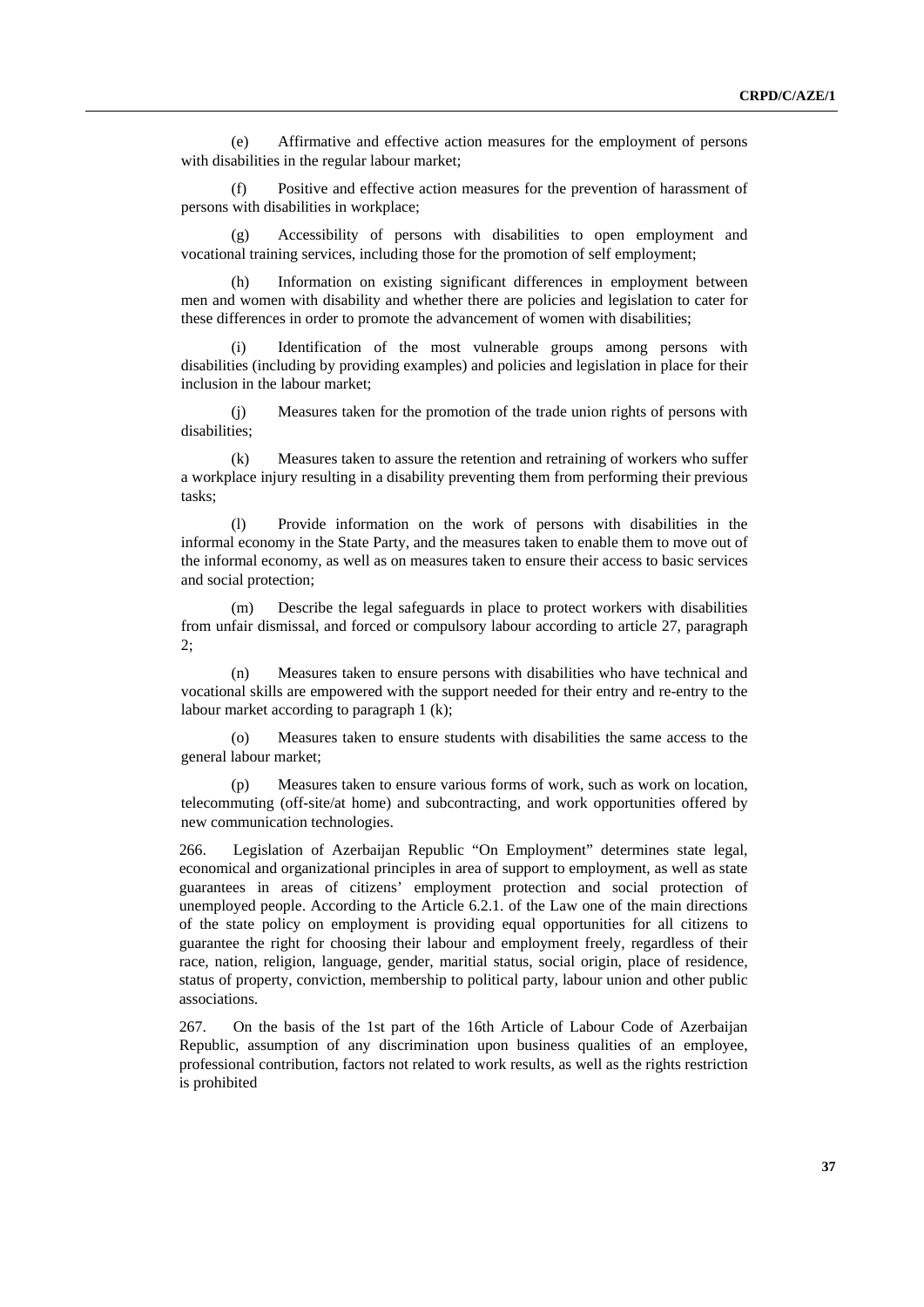268. To provide employment of citizens with special needs and difficulties in finding job, the Article 9 of the Law "On Employment" determines additional guarantees by the state for citizens with special needs and difficulties in finding job (youth under 20 years of age, parents with one or more children under the age of maturity, women taking care of children with impaired health, persons with less than 2 years to retirement age, persons with disabilities, citizens released from detention facilities, IDPs, war veterans and families of martyrs) by creating additional workplaces and specialized enterprises, organizations (including, enterprise and organizations for labour of persons with disabilities) as well as by organizing trainings with special program and other activities.

269. "Rule of quota application for citizens who specially need social protection and have difficulty in admission to a job" and "List of quota-free enterprises" have been approved by the Decree number 213 of the Cabinet of Ministers of Azerbaijan Republic dated November 23, 2005.

270. According to the paragraph 1.2, the quota is determined as following, to no more than 5% of the number of employees, depending on the status of the labour market of the area.

(a) 3 percent (not less than one workplace) of average annual list number in enterprises with the number of employees between 25-50; in this case, one of those workplaces to be considered for disabled people or persons with limited health opportunities up to 18 years old;

(b) 4 percent of average annual list number in enterprises with the number of employees between 50-100 (2 percent of average annual list number to be considered for disabled people or persons with limited health opportunities up to 18 years old);

5 percent of average annual list number in enterprises with the number of employees more than 100 (2.5 percent of average annual list number to be considered for disabled people or persons with limited health opportunities up to 18 years old).

271. A number of measures on employment development of people with special need of social protection have been reflected in "State Program of Employment Strategy Implementation of Azerbaijan Republic (2007-20010)". Relevant activities were carried out for providing integration of persons with disabities to the society, for creating conditions for the purpose of raising their employment, development of psychological and vocation oriented tests for provision of efficient employment of the disabled, determining workplaces in accordance to quotas set by the legislation and motivating employers for implementation of these quotas and improvement of legislation in this direction. At present, works are continued on the project of Action Plan of 2011-2015 Program.

272. At the same time, works are carried out on preparation of Legislative project of Azerbaijan Republic "About Compulsory Insurance of Unemployment" on the basis of international experience to strengthen social protection of employment searchers and unemployed citizens.

273. In November 2006, "Country Program for Provision of Decent Work in the framework of cooperation with International Labour Organization (2006-2009)" has been signed by tripartite delegation of Azerbaijan Republic and ILO delegation in Geneva. Preparation of special training programs is considered regarding international experience in employment of disabled people and decent employment issues in the frame of Country Proogram.

274. As continuation of the measures, on basis of trilateral cooperation, the project of Country Program of Provision of Decent Work has been prepared with the support of Azerbaijan Trade Union Confederation and National Confederation of Entrepreneurs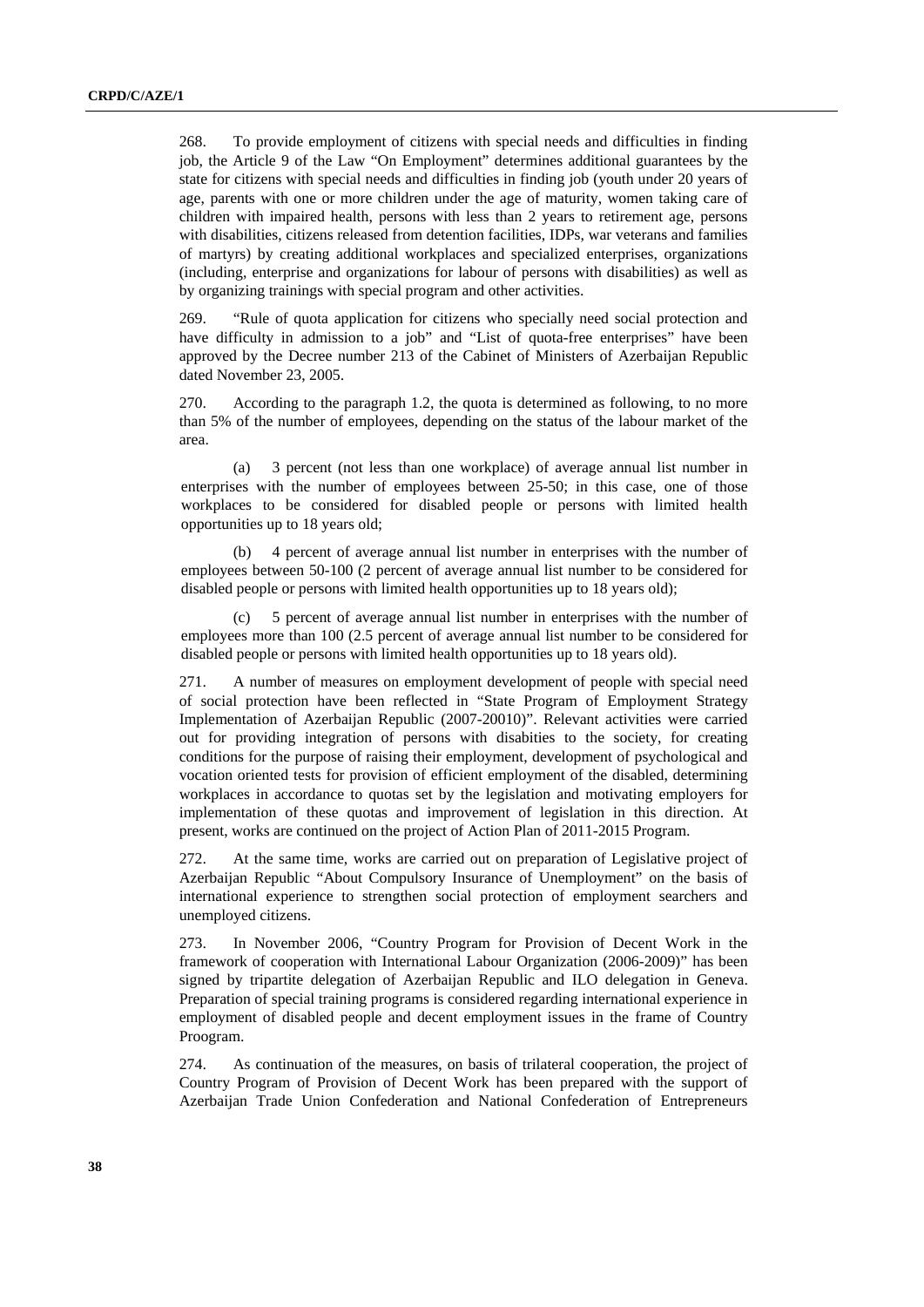(Employers) Organizations of Azerbaijan Republic and submitted to the International Labour Organization.

275. On the basis of Legislation of Azerbaijan Republic "About State Assistance to Small Business" (Program of assistance to small business) involvement of lower strata of population, as well as unemployed, refugees and internally displaced persons, invalids, martyrs' families, pensioners, women and young people in small business is considered.

276. On the basis of Labour Code Articles number 311, 312, 313 of Azerbaijan Republic, either employees, or employers are financially, disciplinary, administratively and criminally responsible for violation of laws defined by Labour Code of Azerbaijan Republic and other normative-legal acts of labour legislation, as defined in legislation.

277. Establishment of Regional Vocational Education Centers under Employment services with application of modern technology and providing the centers with means for education of the disabled, establishment of special workshops for repairing technical means of the disabled as well as establishment of special information technology centers for the disabled and persons with visual impairment is considered in the Articles 4.1.56- 4.1.58 of the Action Plan of the "State Program for Socio-economical Development of the Regions of the Republic of Azerbaijan in 2009-2013".

278. According to the 2nd part of the Article 78 of the Labour Code of Azerbaijan Republic, employer prefers to provide work for persons who have gained labour disability or occupational disease in that facility when the speciality (profession) or professional contribution of applicants is equal.

279. According to the Article 29 of the Law of the Republic of Azerbaijan "On prevention of disabilities and impaired health of children and rehabilitation and social protection of the disabled and children with impaired health" the disabled persons who got these disabilities during labour or on duty and children with impaired health under 18 years of age having the same level of specialization have right to be employed during the reduction of number of employees or staff of that enterprise, office and organization. Nonservice time of disabled people of I and II group, injured and mutilated during their duties and for this reason lost their work ability, or children with impaired health up to 18 years old is included in their general or continuous service years.

280. According to the Article 7 of the Law of Azerbaijan Republic "On Employment" citizens have right to choose independently type of activity, profession, occupation or workplace. Except special occasions determined by legislation (during the decision entered into force by court, military service, military and emergency state) forced involvement of citizens in labour is not allowed.

281. Disabled people are involved by Employment Service authorities in vocational training courses prior to their physical abilities to ease integration of technically and professionally skilled disabled people to labour market. During report period 180 of disabled applicants to Employment Service authorities have been involved in vocational training courses (computer designer, computer user, fitter of products made of aliminium and plastic, sewer, binder, etc.). In addition, upon the request of Azerbaijan Blind Society 15 persons with disabled view have been involved in 2 months "Computer User" vocational training course through Braille program in November of current year.

282. According to the Article 30 of the Law of the Republic of Azerbaijan "On prevention of disabilities and impaired health of children and rehabilitation and social protection of the disabled and children with impaired health" the relevant city (district) executive authorities provide necessary conditions for persons with disabilities and for persons with impaired health under 18 years of age by granting them with non-residence rooms, as well as by assisting them for obtaining raw-material and sale of the products.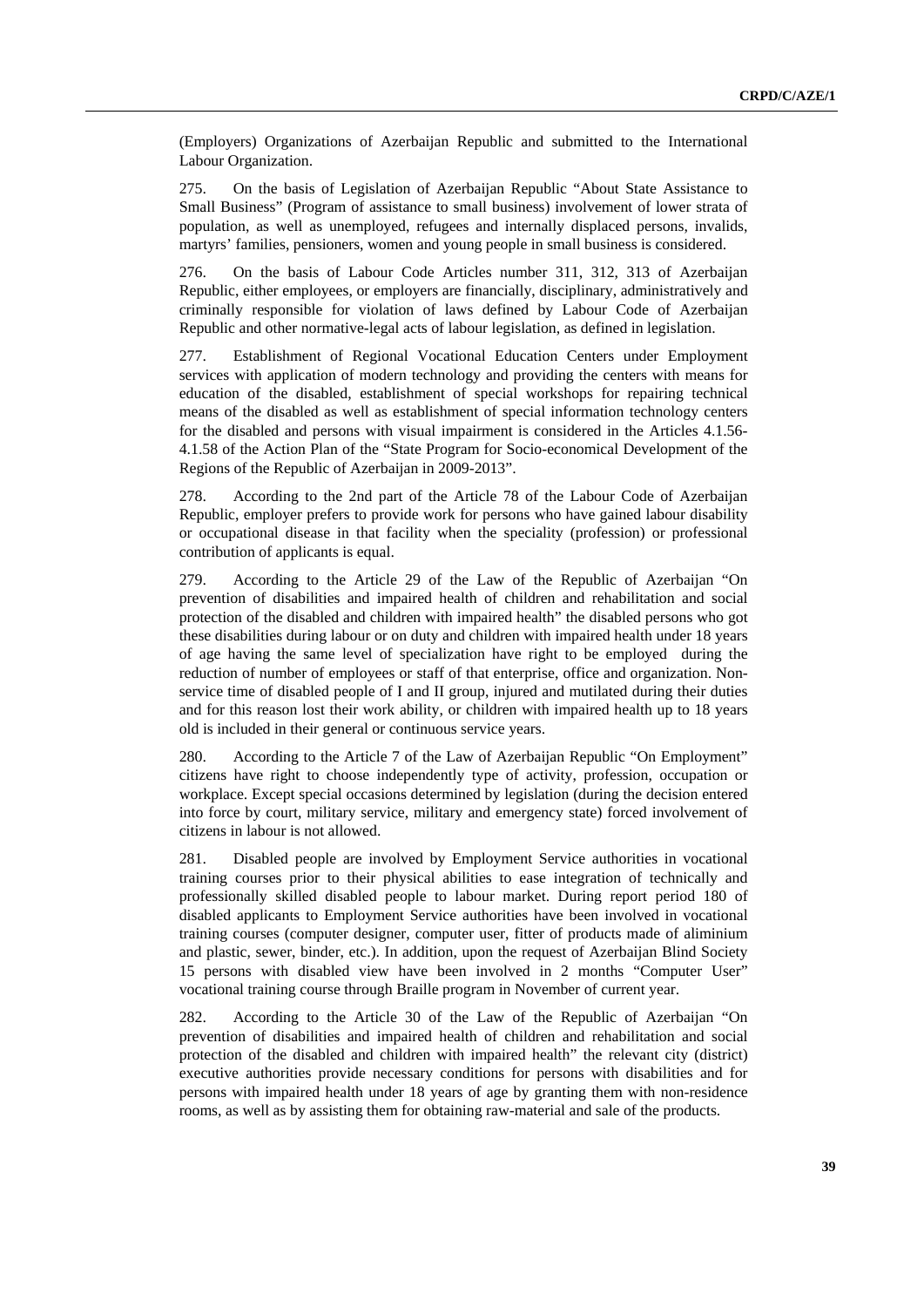#### <span id="page-39-0"></span> **Article 28 - Adequate standard of living and social protection**

283. This article recognizes the right of persons with disabilities to an adequate standard of living and to social protection.

284. States Parties should report on:

(a) Measures taken to ensure availability and access by persons with disabilities to clean water, adequate food, clothing and housing and provide examples;

Measures taken to ensure access by persons with disabilities to services, devices and other appropriate assistance at affordable prices, including the availability of programmes that cover disability related extra financial costs;

Measures taken to ensure access by persons with disabilities, in particular women and girls and older persons with disability, to social protection programmes and poverty reduction programmes;

(d) Measures towards public housing programmes and retirement benefits and programmes for persons with disabilities;

(e) Measures taken to recognize the connection between poverty and disability.

285. Progressive steps are being made towards continuity of achievements in direction of improvement of well-being state of population in the country; more reduction of poverty level is specially focused. Thus, as a result of amendments to the Constitution, ensuring decent living conditions of citizens of Azerbaijan Republic is determined as the highest priority objective of the state.

286. According to the Article 28 of the Constitution, everyone has the right to social security. Everyone has the right to have the social security for illness, disability, loss of family head, loss of ability, unemployment and other conditions determined by legislation, after reaching a certain age determined by legislation. The government creates opportunities for the development of charity activity, voluntary social insurance and other types of social security.

287. In "State Program for Poverty reduction and sustainable development in the Republic of Azerbaijan in 2008-2015", were determined the social protection of disabled, children with limited health care resources, provision of new places of residence of the disabled people in order to improve their living conditions, preparation of proposals on perfection of the mechanism to improve their living conditions.

288. One of the main principles of 4th article of Law of Azerbaijan Republic "On Targeted Social Assistance" is principle of equality, in other words, social assistance is determined for all families with low-income. While determination of social assistance citizens of Azerbaijan Republic, foreigners permanently living in the republic and persons with no citizenship are taken in account regardless their national origin and ethnicity, race, religion, limited or capable health opportunities in their families.

289. State Programs are approved each year by the decision of the Cabinet of Ministers of Azerbaijan Republic for financing of activities related to social security of disabled people. The main objective of the program consists of social protection and as a result, ensuring of active integration into society through dynamic development gained in result of successfully implemented socio-economic reforms in country, based on continuous progress, complex solution of medical-social rehabilitation of population class which needs special care – disabled people and children with limited health opportunities. This program covers tasks arising from related decisions, orders and responsibilities of Azerbaijani Government, Legislation of Azerbaijan Republic "On prevention of disabilities and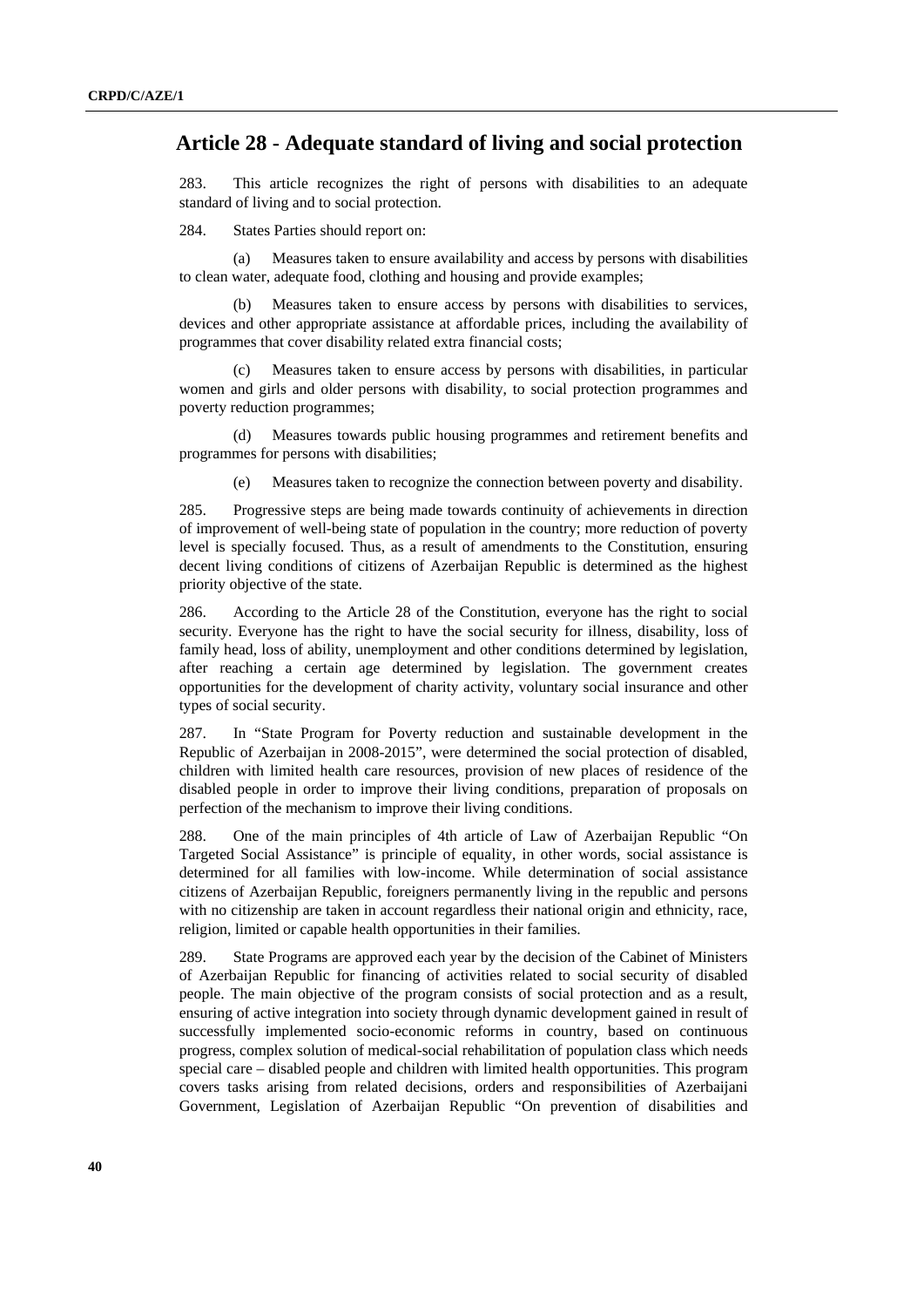impaired health of children and rehabilitation and social protection of the disabled and children with impaired health" and the Convention on the rights of Persons with Disabilities. According to the program, financing of technical-rehabilitation and supply of transportation means of disabled people, organization of their resort treatment, specialized boarding homes for disabled people and reservation expenses of rehabilitation centres is implemented within annually allocated from state budget, and financing of other activities is implemented by means of mandatory state social insurance, as per below directions:

(a) Protection of health and financial aid for medical rehabilitation treatment of disabled people, supply of medicals, creating rehabilitation conditions in foreign countries, development of existing rehabilitation system;

(b) Organization of informational supply related to disability problems, establishment of relationship with international organizations, organization of seminars and conferences, determination of talented disabled people, organization of their leisure time, creation of conditions for participation in international competitions through involvement of disabled people in physical and sport activity;

Assistance to disabled people in special events held in significant days, focusing the attention of society to their problems, technical assistance to children with limited health opportunities in their education.

290. As mentioned above, patronage on it can be determined by person's request which unable carry out independently of their own rights and defend, unable to implement their own duties according to the state of health, capacity of natural person, this case would not result in the restriction of his rights.

291. Special care was expressed for disabled in the Law of the Republic of Azerbaijan on "Labour pensions". In this law, labour pension for disability is especially differentiated, important provisions reflected on the protection of the disabled. These provisions first of all, are related to the terms of the determination of labour pension for disability.

292. According to the Article 11 of Law "On Labour pensions", labour pension for disability is determined related to the restriction of work ability in accordance with mental or physical shortcomings as a result of insuring illness or injury. Labour pension of disability is determined to disabled or limited health insured with condition not less than 5 years experience in general insurance, 4 month of insurance experience for each full year of able-bodied age period.

293. With the relevant provisions of law, insurance experience is included in period of care to the disabled Group I and limited health care children under the age of 18, unemployment disabled Group I and II as a result of injured mutilated while carrying out labour obligations, and for this reason, as well as a result of occupational disease or period of retiring for limited health care persons under the age of 18, right before the old-age pension.

294. In addition, the amount of the basic part of I group labour pension for disability is determined 120 % of amount of the basic part of old-age labour pension. (200 % to I group of disabled and limited health care persons under the age of 18). Also, in law, some amendments are designed to basic part of labour pension in respect of persons with disabilities. Thus, in accordance with Article 19 of the Law, some amendments are calculated for persons dependents of the unable-bodies family members, unemployed I and II disabled or with health limited persons under the age of 18, 5% of the basic part of oldage labour pension for each member of the family without work ability, 10% of the basic part of old-age labour pension for the care of I group disabled persons and limited health care persons under the age of 18, 100% of the basic part of old-age labour pension for I group of war invalids (140% for I group of the Great Patriotic War invalids), 70% of the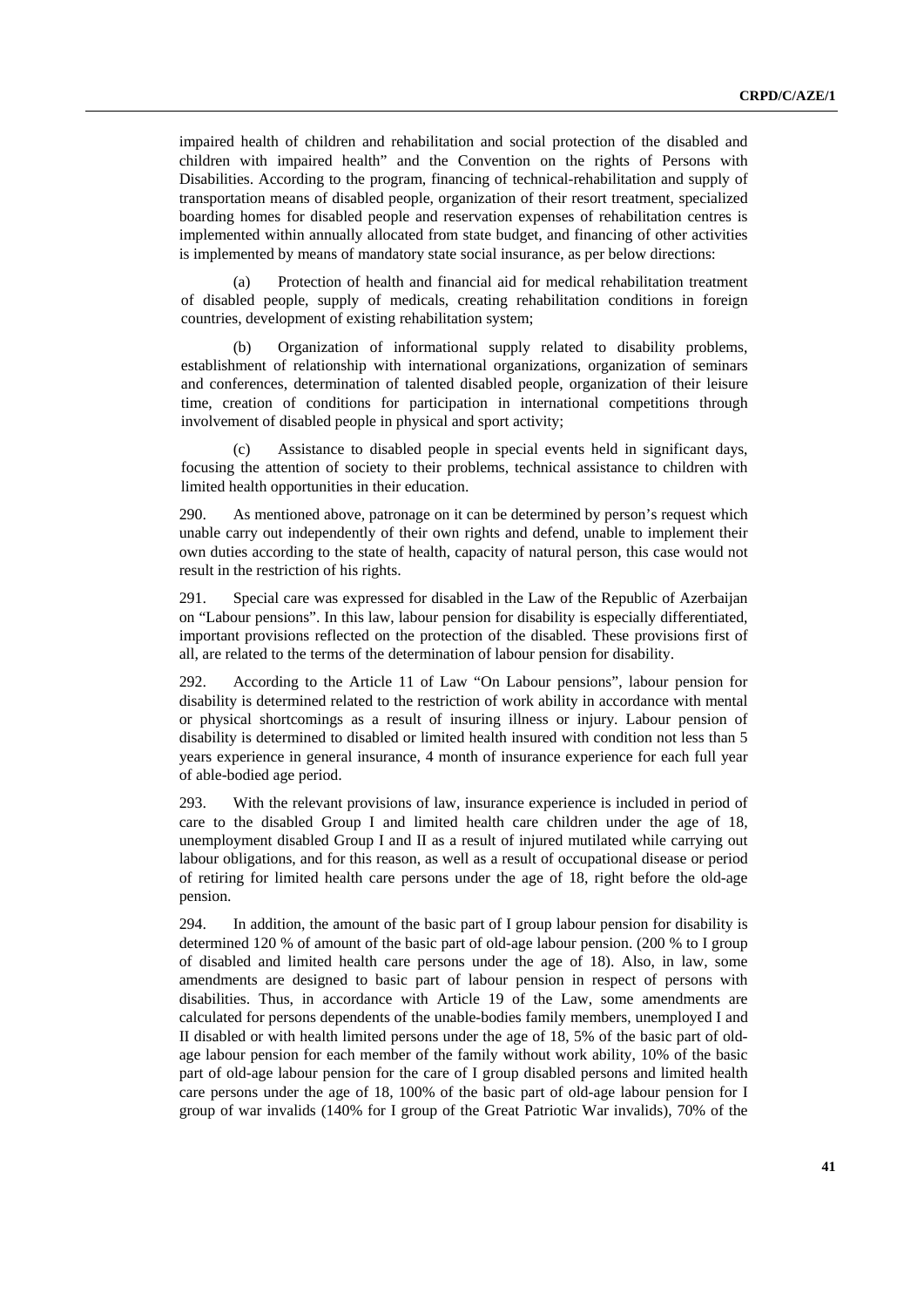<span id="page-41-0"></span>basic part of old-age labour pension for II group of war invalids (110% for II group of the Great Patriotic War invalids), 150% of the basic part of old-age labour pension for III group of war invalids (90% for III group of the Great Patriotic War invalids).

295. Benefits shall be appointed for persons with disabilities and children with impaired health under the age of 18 by the Law of the Republic of Azerbaijan "On Social benefits".

296. Financial support has been appointed to 1071 disabled people in 2008, 1037 people in 2009, and 552 people during the current year of 2010, according to the decision of the relevant commission of the MoLSPP in order to help solution of the social problems.

297. According to the information of the MoLSPP, 442 out of 127634 families, receiving Targeted Social Assistance till October 01, 2010, are war invalids' families, 15048 families of the disabled by other reasons. 24807 families out of 577445 members, receiving assistance, are disabled and children with impaired health under the age of 18.

298. Since 1997, 2418 flats has been built in Baku and other cities and regions of the republic by the order of the Ministry of Labour and Social Protection of Population as well as 1052 flats were built by the executive powers of rayons (cities). These flats were given to the families of persons with disabilities and war veterans, thus 3470 persons were provided with flats. 75 multi-storied building, 287 individual houses were built and given to persons in this category. Since 2000, 287 individual houses were built for Karabagh war invalids.

299. In the framework of implementation of the "State Program on Social economic development of the regions of the Republic of Azerbaijan" during 2009-2010 totally 857 automobiles were granted free of charge to the disabled persons of Second World War, Karabakh war, events of 20<sup>th</sup> January 1990 and Chernobyl disaster.

## **Article 29 - Participation in political and public life**

300. This article guarantees political rights to persons with disabilities.

301. States Parties should report on:

Legislation and measures to guarantee to persons with disabilities, in particular persons with mental or intellectual disability, political rights, including, if it is the case, existing limitations and actions taken to overcome them;

Measures taken to ensure the right to vote of all persons with disabilities, on their own or to be assisted by a person of their choice;

(c) Measures taken to ensure the full accessibility of the voting procedures, facilities and materials;

(d) Indicators measuring the full enjoyment of the right to participate in political and public life of persons with disabilities;

(e) Support provided, if any, to persons with disabilities for the establishment and maintenance of organizations to represent their rights and interests at local, regional and national level.

302. According to Article 56 of the Constitution of the Republic of Azerbaijan citizens have the rights to elect and be elected to state bodies, as well as to participate in the referendum. With the decision of the Court, recognized incapable persons do not have the right to participate in elections, as well as in referendum.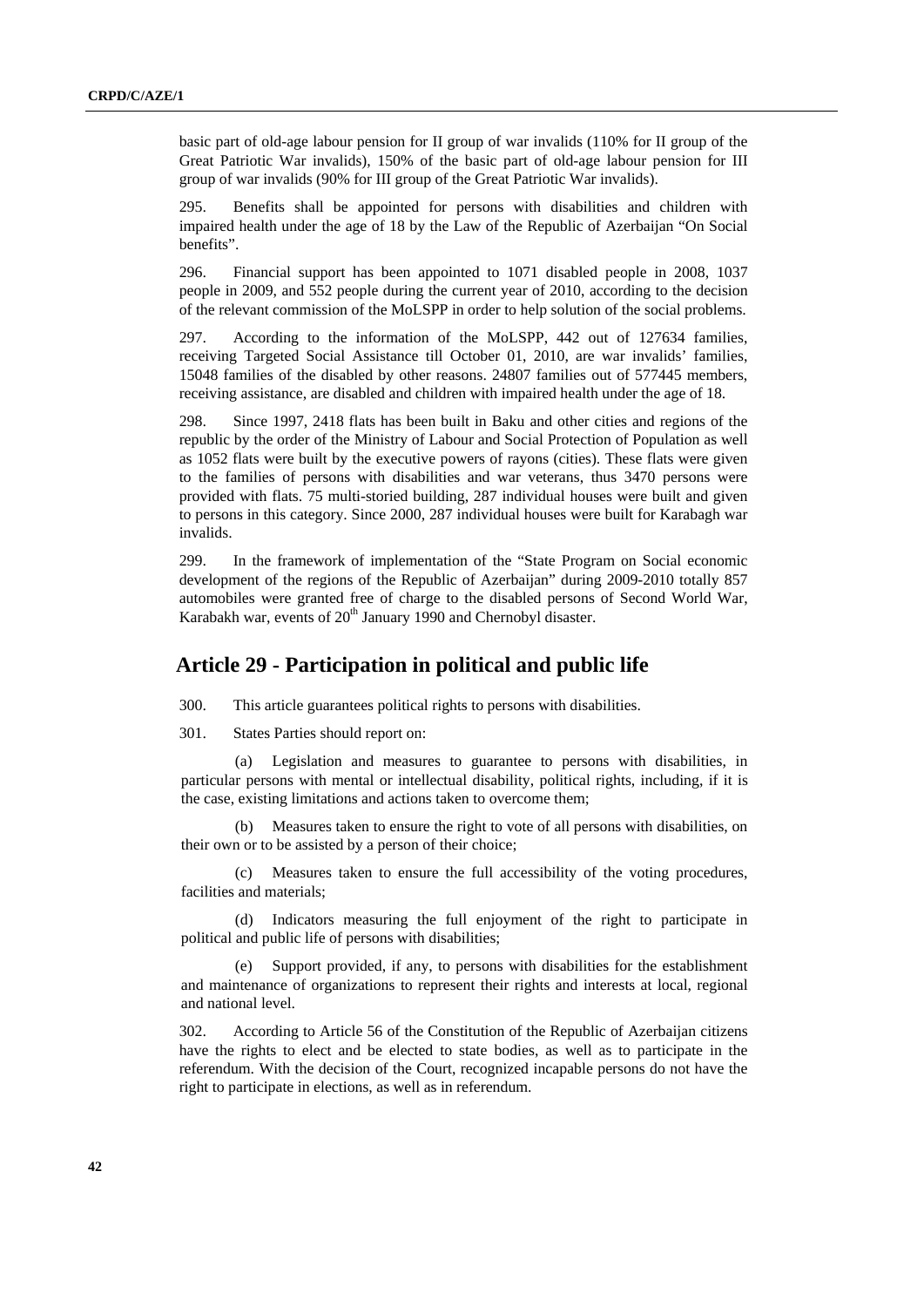<span id="page-42-0"></span>303. According to the Election Code, Election (referendum) commissions and their members, other officials to vote for their activities, in organization and conduction of election (referendum), have to provide all possibilities for creation of special conditions as required, for the participation of disabled or voters with other physical disabilities. Each voter votes personally and alone. Voting for other persons' place shall not be allowed to vote. Ballot paper is filled in the room or booth which no one is allowed to enter except the voter and it is equipped with special equipments for confidential ballot. Voters with disabilities, unable to write and fill the ballot paper independently, can call help to the room the Precinct Election Commission members and observers. This person`s last name and initial will be displayed in the list of voters on receiving the ballot paper together with the signature of the voter.

304. Disabled and children with impaired health and persons representing them have the right to establish public organizations, as well as various funds by the legislation, to protect their rights and interests, mutual assistance and service, according to the Article 50 of the Law "On prevention of disabilities and impaired health of children and rehabilitation and social protection of the disabled and children with impaired health".

305. Government provides of persons with disabilities to comply with the rights of the public organizations and legal interests and guarantees the creation of conditions to perform their authorized duties according to the legislation, provides comprehensive assistance to them. Except for cases envisaged by legislation the state bodies and officials shall not be allowed for interference the activities of public organizations of disabled and children with impaired health.

306. Press, radio and television prepare special programs about the life of disabled and children with impaired health. Government provides technical and financial assistance for the publication of the press associations of persons with disabilities.

307. Local authorities of public organizations of disabled persons and children with impaired helath, as well as labour groups of their enterprises (associations), institutions and organizations can provide proposals for executive bodies about the social protection issues of disabled and children with impaired health. These organizations are exempted from payment of rental fee for buildings of the mass-cultural, sport clubs, cultural houses, libraries, etc.

308. It should be noted that, 118 non-governmental organizations are dealing with the protection of the rights of the disabled.

# **Article 30 - Participation in cultural life, recreation, leisure and sport**

309. This article recognizes the right of persons with disabilities to take part in cultural life, develop and utilize their creative, artistic and intellectual potential, recognition and support of their specific cultural and linguistic identity, and to participate in recreational, leisure and sporting activities on an equal basis with others.

310. States Parties should report on:

(a) Measures taken to recognize and promote the right of persons with disabilities to take part on an equal basis with others in cultural life, including opportunities to develop and utilize their creative, artistic and intellectual potential;

(b) Measures taken to ensure that cultural, leisure, tourism and sporting facilities are accessible to persons with disabilities, taking into account children with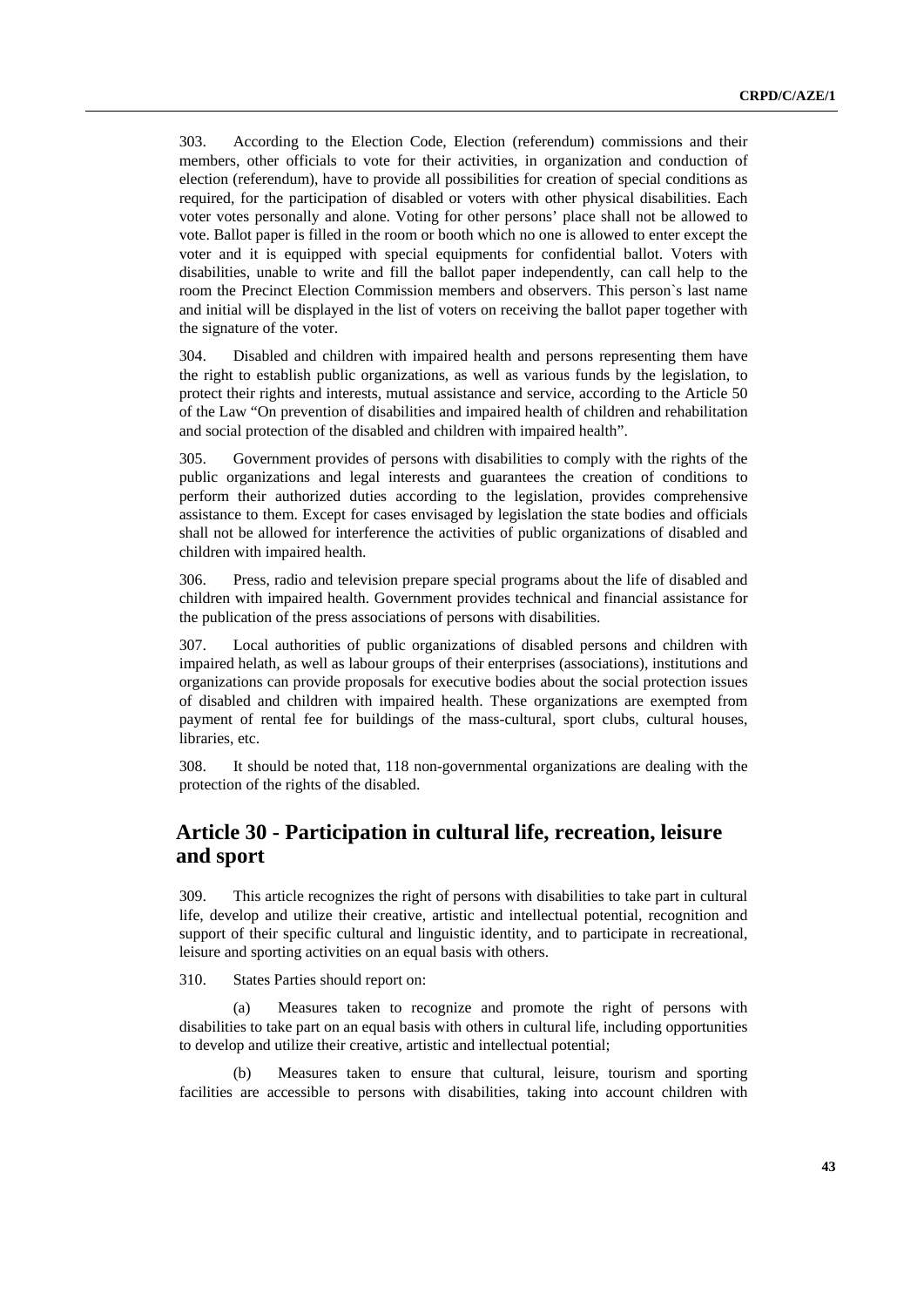disabilities, including through the conditional use of public procurement and public funding;

(c) Measures taken to ensure that intellectual property laws do not become a barrier for persons with disabilities in accessing cultural materials, including participation in relevant international efforts;

(d) Measures taken to promote deaf culture;

(e) Measures taken to support the participation of persons with disabilities in sports, including elimination of discriminatory and differentiated treatment of persons with disabilities in the awarding of prizes and medals;

(f) Measures taken to ensure that children with disabilities have access on an equal basis with all other children to participation in play, recreation, leisure and sporting facilities, including those made within the school system.

311. Activities are carried out regularly to provide integration of persons with disabilities and children with impaired health to the society, equalize them with healthy persons and to reveal their talents and abilities, in accordance to the Law of the Republic of Azerbaijan "On prevention of disabilities and impaired health of children and rehabilitation and social protection of the disabled and children with impaired health". The activities include countrywide events of art, applied art, music and creativity. This event became a tradition and is of great importance for enriching of moral worlds of disabled and children with impaired health children as well as increasing the confidence, in general, their integration to society.

312. Among in this measures, in 2008, up to 800 disabilities and children with impaired health participated in II National competition of table games for disabled. In 2009, up to 1100 creative works of 251 disabled people and children with impaired health with talent and ability in painting and applied art are demonstrated in VII National Exhibition-contest of disabled.

313. At the end of the above mentioned activities, disabled persons and children with impaired health are granted with diplomas and monetary prizes. Special awards established to the children with impaired health less than 18 years of age.

314. During the organization of activities, participants are provided with hotel environment, food, and transportation.

315. In competitions, the jury consisted of well-known figures of musicians and artists to determine the winners.

316. Coverage of organized events by TV channels and other mass media and broadcasting individual performances of the winners in various TV channels is provided.

317. Certain activities have been have been carried out for integration of disabled women to the society. Beauty contest of women with disabilities was organized in Baku and 2 winner of the competition were sent to the "World Beauty Contest of the Women with Disabilities", held in Ankara, Turkey in 2009. One of the representatives of our republic has been awarded 3rd place, in that contest, and the other was awarded as "Miss Model".

318. Also, the compensating spiritual needs of children with impaired health have been the focus of attention. Participation of children with impaired health is ensured in the celebrations of Novruz, the New Year holidays, June 1 "International Child Protection Day", conditions has been created for periodic watching children's plays.

319. On the 3 of December 2007, an exhibition of young disabled artists and photographers was held in Child Art Gallery together with "Lotos" training center for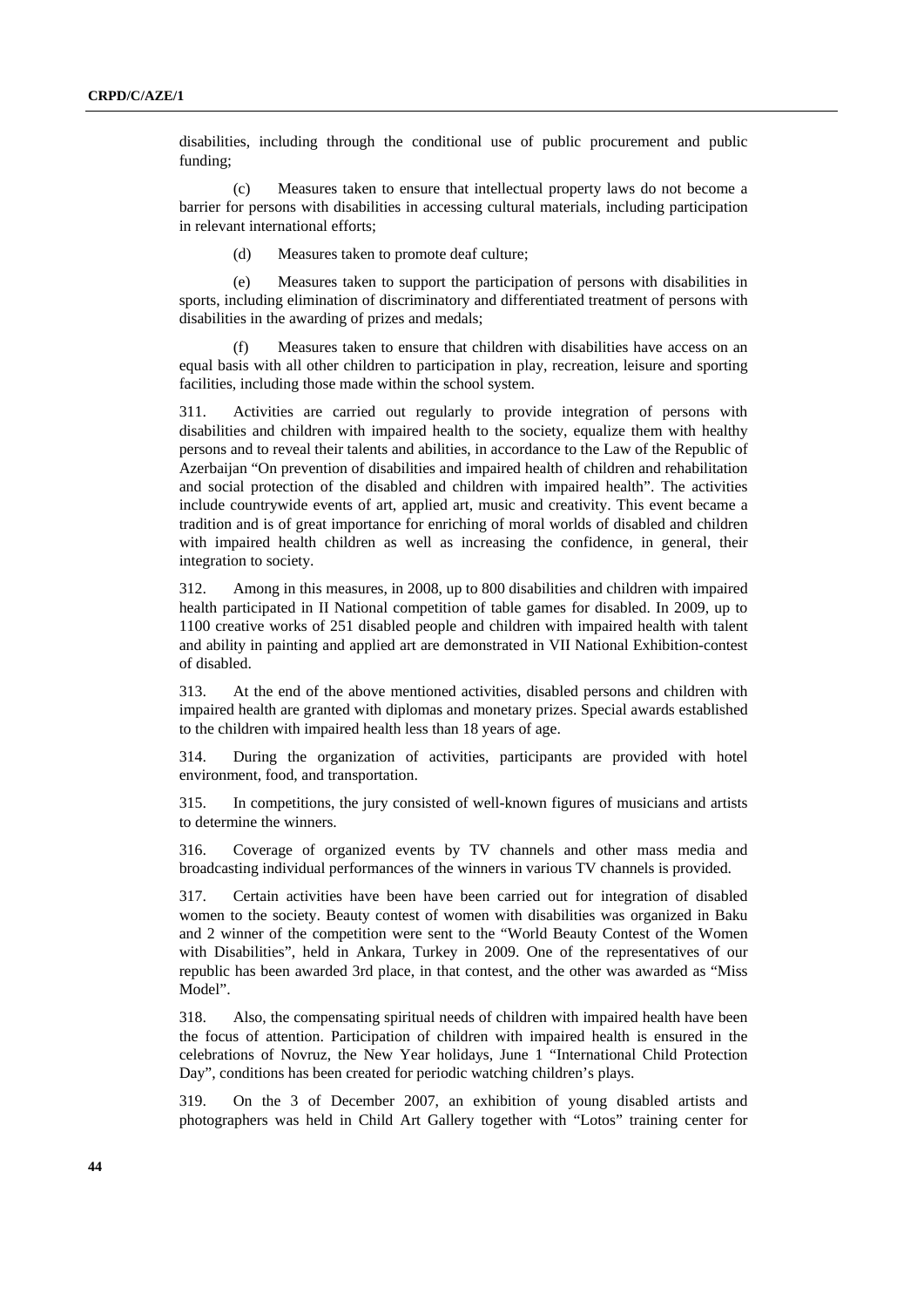<span id="page-44-0"></span>understanding persons. The exhibition was associated with December the 3rd, the day for International day for protection of the disabled, considered in the "State Program for Youth of Azerbaijan". Photographs and paintings of nearly 50 disabled people were demonstrated in the exhibition. At the end, all participants were granted with symbolic gifts and certificates.

320. On May 15, 2009, the "Mirror of reality-4" photo and video exhibition was held together with "An Independent Life" Development and Support Centre. Children and young people from the rehabilitation center in Baku made a presentation about the activities, in the exhibition.

321. According to the Law of the Republic of Azerbaijan "On physical training and sports", physical training and sports services are provided free for the disabled and children with impaired health in physical training-sports organizations of state and municipal authorities.

322. Participation of persons with disabilities in country and worldwide competitions is provided by the single calendar of the Ministry of Youth and Sports of the Republic of Azerbaijan.

323. At the end of each year, awards are determined by the results of participations in paralympics, deflimpiya, a special Olympic Games, World and European championships and other international competitions equal to them.

324. In 2008, Beijing, Paralympics Games, 18 disabled athletes represented the Republic of Azerbaijan and 10 medals were gained.

#### **Article 31 - Statistics and data collection**

325. This article regulates the process of collection of data by the State Party.

326. States Parties should report on:

(a) Measures taken to collect disaggregated appropriate information, including statistical and research data, to enable them to formulate and implement policies to give effect to the Convention respecting human rights and fundamental freedoms, ethics, legal safeguards, data protection, confidentiality and privacy;

(b) The dissemination of these statistics and measures to ensure their accessibility by persons with disabilities;

(c) Measures taken to ensure the full participation of persons with disabilities in the process of data collection and research.

327. Information is collected about health, education, employment, social status of the disabled persons and children with impaired health registering in the relevant structures of the Ministry of Labour and Social Protection of Population. Confidentiality of this information is guaranteed.

328. A single database is created about the disabled for the purpose of carrying out active work in areas of health care and social development of the persons with disabilities and to collect the complete information about them. Currently, information is collected about nearly 50 thousand persons with disabilities.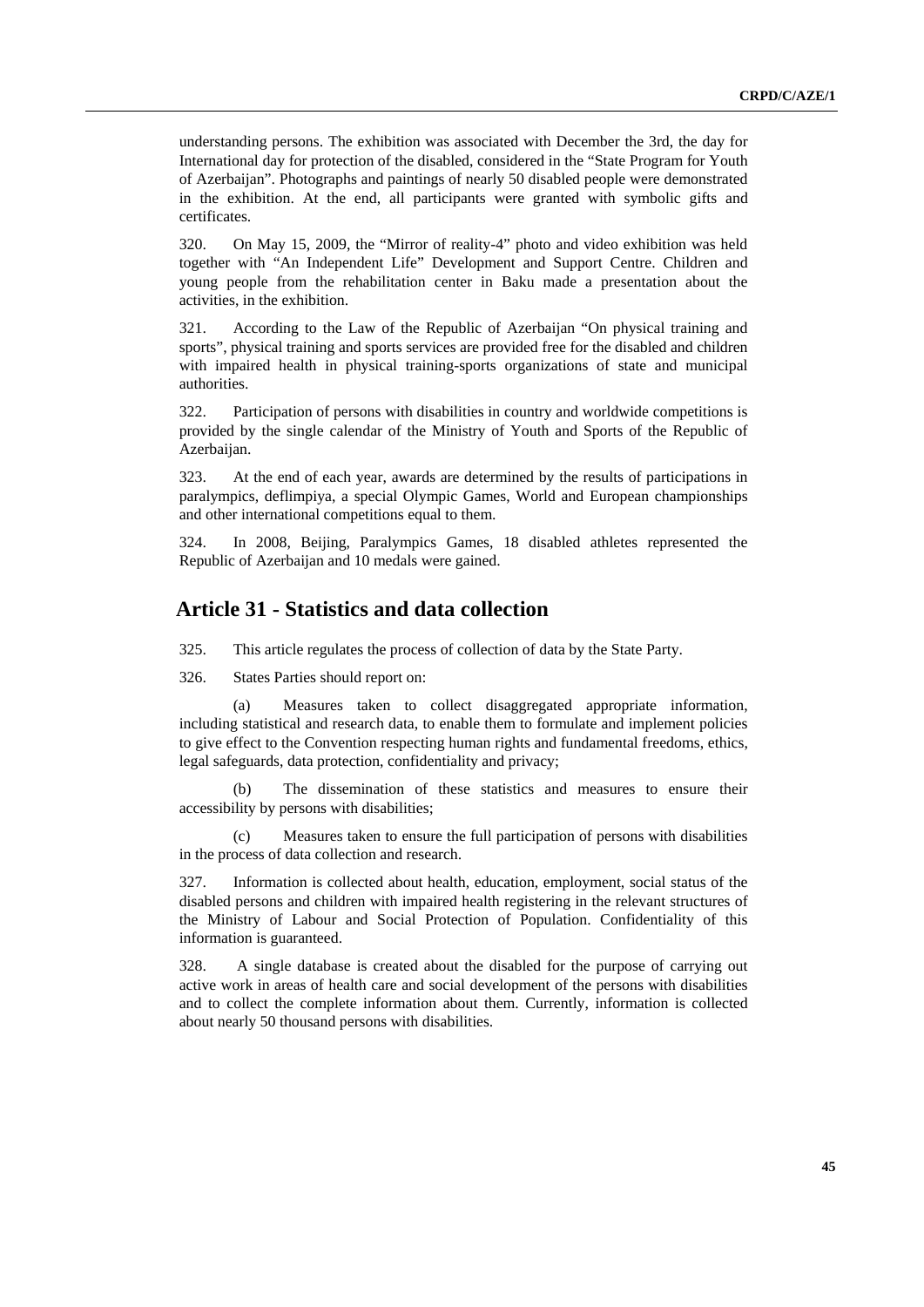#### <span id="page-45-0"></span> **Article 32 - International cooperation**

329. This article recognizes the importance of the State's international cooperation in support of national efforts towards the realization of the purpose and objectives of the Convention.

330. States Parties as donor countries or beneficiaries of international cooperation should report on:

(a) Measures taken to guarantee that international cooperation be inclusive and accessible by persons with disabilities;

(b) Measures taken to guarantee that donor funds are properly used by recipient States (including by providing examples, numbers and percentages of successful targeted funding);

(c) Programmes and projects which specifically target persons with disabilities and the percentage of the total budget allocated to them;

(d) Affirmative-action measures taken towards the inclusion of the most vulnerable groups among persons with disability, such as women, children, etc.;

(e) Degree of participation of persons with disabilities in the design, development and evaluation of programmes and projects;

Degree of mainstreamed action towards persons with disabilities in the general programmes and projects developed;

(g) Actions toward facilitating and supporting capacity-building, including through the exchange and sharing of information, experiences, training programmes and best practices;

(h) Whether policies and programmes targeting the Millennium Development Goals (MDGs) take into account the rights of persons with disabilities;

(i) On the development, progress, and effectiveness of programmes for the exchange of technical know-how and expertise for the assistance of persons with disabilities.

331. Azerbaijan representative office of the United Nations Children's Fund (UNICEF) is carrying out active work in direction of provision of technical support and capacity improvement of agencies participating in promotion, application, and preparation of report and monitoring process of Convention on the Rights of Persons with Disabilities.

332. Implementation of the United Nations Convention on the Rights of Persons with Disabilities is of great importance to cooperation with international organizations. Cooperation established within the framework of The European Coordination Forum (CAHPAH) for Council of Europe's "Supporting the rights of people with disabilities and full participation in society: in 2006-2015, Action Plan of the Council of Europe to improve the living standards of persons with disabilities is useful in for learning best practices.

333. Within the framework of the project of "Development of social protection" Ministry of Labour and Social Protection of Population cooperates with the World Bank in implementation of component for defining evaluation criteria of disability. The purpose of the component is the revision of rules to determine the degree of disability, to improve work of Medical-Social Expertise Commission of the Ministry of Labour and Social Protection of Population and to improve medical rehabilitation of the disabled.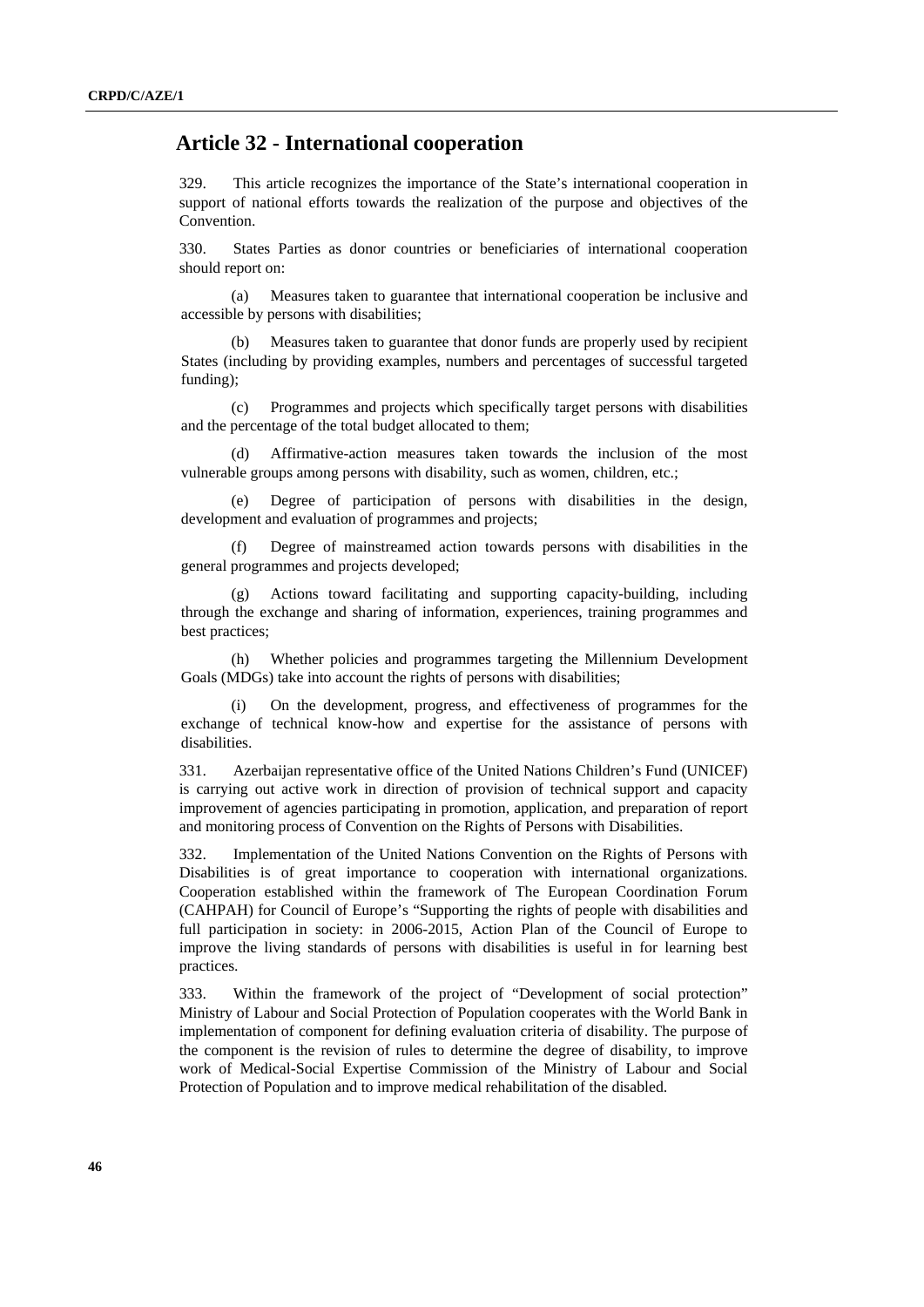<span id="page-46-0"></span>334. The aim of the component of development of Modular training programs within the "Development of Social Protection" project is teaching required vocational skills of the labour market to the persons with disabilities, together with persons with other categories of the population.

335. Ministry of Labour and Social Protection of Population cooperates with the Federal Republic of Germany, the Republic of Austria, the Republic of Turkey, the Republic of Korea, Ukraine, Russian Federation and relevant agencies of other countries in the field of rehabilitation of the disabled persons.

336. For protection of the rights of children with disabilities in boarding schools under it, the Ministry of Labour and Social Protection of Population established active cooperation with other organizations functioning in the relevant field. Knowledge and skills of specialists is being improved in the trainings conducted in the field of rehabilitation of children with impaired health and social work. The trainings are carried out in the framework of implementation of projects of the Ministry together with the Embassy of Germany, "United Aid for Azerbaijan" organization (UAFA), Norwegian organization, Open Society Institute Mental Health Initiative office in Azerbaijan.

## **Article 33 - National implementation and monitoring**

337. This article regulates the national application and follow-up of the Convention.

338. The States Parties should report on:

(a) Measures taken to designate one or more focal points within the Government for matters relating to the implementation of the Convention, giving due consideration to the establishment or designation of a coordination mechanism within the Government to facilitate related action in different sectors and at different levels;

(b) The establishment of a framework, including one or more independent mechanisms, as appropriate and measures taken to promote, protect and monitor implementation of the Convention, taking into account the principles relating to the status and function of national institutions for the protection and promotion of human rights;

(c) Measures taken to involve civil society, in particular persons with disabilities and their representative organizations, including gender perspectives, in the monitoring process and the preparation of the report;

(d) On the integration of disability issues on the agenda of all governmental agencies to assure that various departments are equally aware of disability rights and can work towards their promotion;

(e) On the operations of Government departments and their programs and functions relating to persons with disabilities;

(f) On budget allocations for the purpose of national implementation and monitoring.

339. The Working Group was established under the Ministry of Labour and Social Protection of Population, consisting relevant government agencies and representatives of non-governmental organizations of persons with disabilities, for coordination of the implementation of the provisions of the Convention. The main purpose of the Working Group is to ensure the implementation and appropriate reflection of provisions on the protection of the rights of the disabled in action plans and development strategies of institutions represented by the members of the Group and to ensure the implementation of provisions of the Convention.